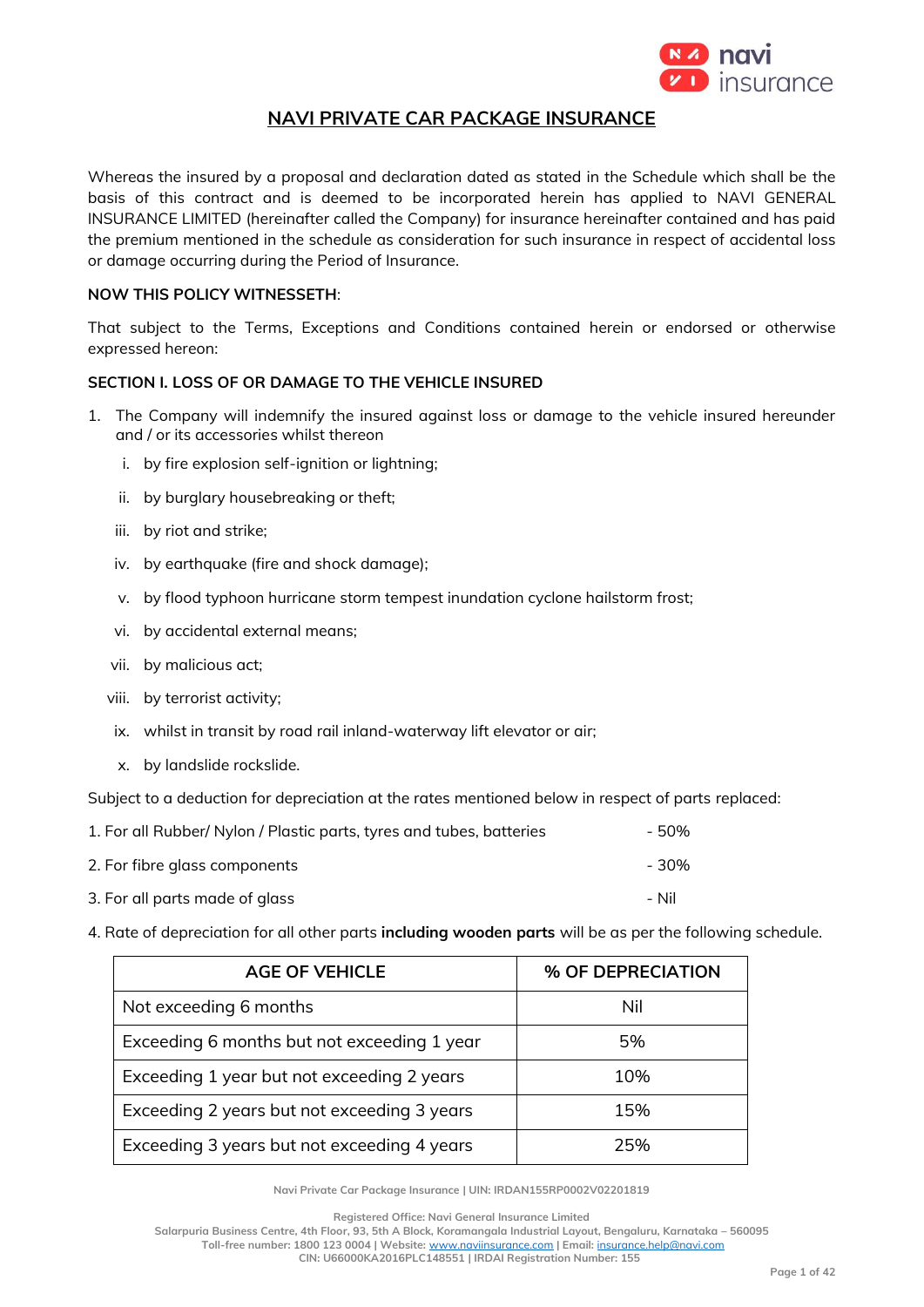

| $\overline{a}$ Exceeding 4 years but not exceeding 5 years | 35% |
|------------------------------------------------------------|-----|
| Exceeding 5 years but not exceeding 10 years               | 40% |
| <b>Exceeding 10 years</b>                                  | 50% |

Rate of Depreciation for Painting: In the case of painting, the depreciation rate of 50% shall be applied only on the material cost of total painting charges. In case of a consolidated bill for painting charges, the material component shall be considered as 25% of total painting charges for the purpose of applying the depreciation.

- 2. The Company shall not be liable to make any payment in respect of:
	- (a) consequential loss, depreciation, wear and tear, mechanical or electrical breakdown, failures or breakages;
	- (b) damage to Tyres and Tubes unless the vehicle insured is damaged at the same time in which case the liability of the Company shall be limited to 50% of the cost of replacement.
	- (c) Loss of or damage to accessories by burglary housebreaking or theft unless the vehicle is stolen at the same time; and
	- (d) any accidental loss or damage suffered whilst the Insured or any person driving the vehicle with the knowledge and consent of the Insured is under the influence of intoxicating liquor or drugs.
- 3. In the event of the vehicle being disabled by reason of loss or damage covered under this Policy the Company will bear the reasonable cost of protection and removal to the nearest repairer and of redelivery to the insured but not exceeding in all Rs. 300/- in respect of any one accident.

The insured may authorise the repair of the vehicle necessitated by damage for which the Company may be liable under this Policy provided that:

- a) the estimated cost of such repair including replacements, if any, does not exceed Rs.150/-;
- b) the Company is furnished forthwith with a detailed estimate of the cost of repairs; and
- c) the insured shall give the Company every assistance to see that such repair is necessary and the charges are reasonable.

# **SUM INSURED – INSURED'S DECLARED VALUE (IDV)**

The **Insured's Declared Value (IDV)** of the vehicle will be deemed to be the 'SUM INSURED' for the purpose of this policy which is fixed at the commencement of each policy period for the insured vehicle.

The IDV of the vehicle (and side car accessories, if any, fitted to the vehicle) is to be fixed on the basis of the manufacturer's listed selling price of the brand and model as the insured vehicle at the commencement of insurance/renewal and adjusted for depreciation (as per schedule below).

The schedule of age-wise depreciation as shown below is applicable for the purpose of Total Loss/Constructive Total Loss (**TL/CTL**) claims only.

| THE SCHEDULE OF DEPRECIATION FOR FIXING IDV OF THE VEHICLE |  |
|------------------------------------------------------------|--|
|                                                            |  |

| <b>AGE OF THE VEHICLE</b>                   | % OF DEPRECIATION FOR FIXING IDV |
|---------------------------------------------|----------------------------------|
| Not exceeding 6 months                      | 5%                               |
| Exceeding 6 months but not exceeding 1 year | 15%                              |
| Exceeding 1 year but not exceeding 2 years  | 20%                              |
| Exceeding 2 years but not exceeding 3 years | 30%                              |

**Navi Private Car Package Insurance | UIN: IRDAN155RP0002V02201819**

**Registered Office: Navi General Insurance Limited**

**Salarpuria Business Centre, 4th Floor, 93, 5th A Block, Koramangala Industrial Layout, Bengaluru, Karnataka – 560095**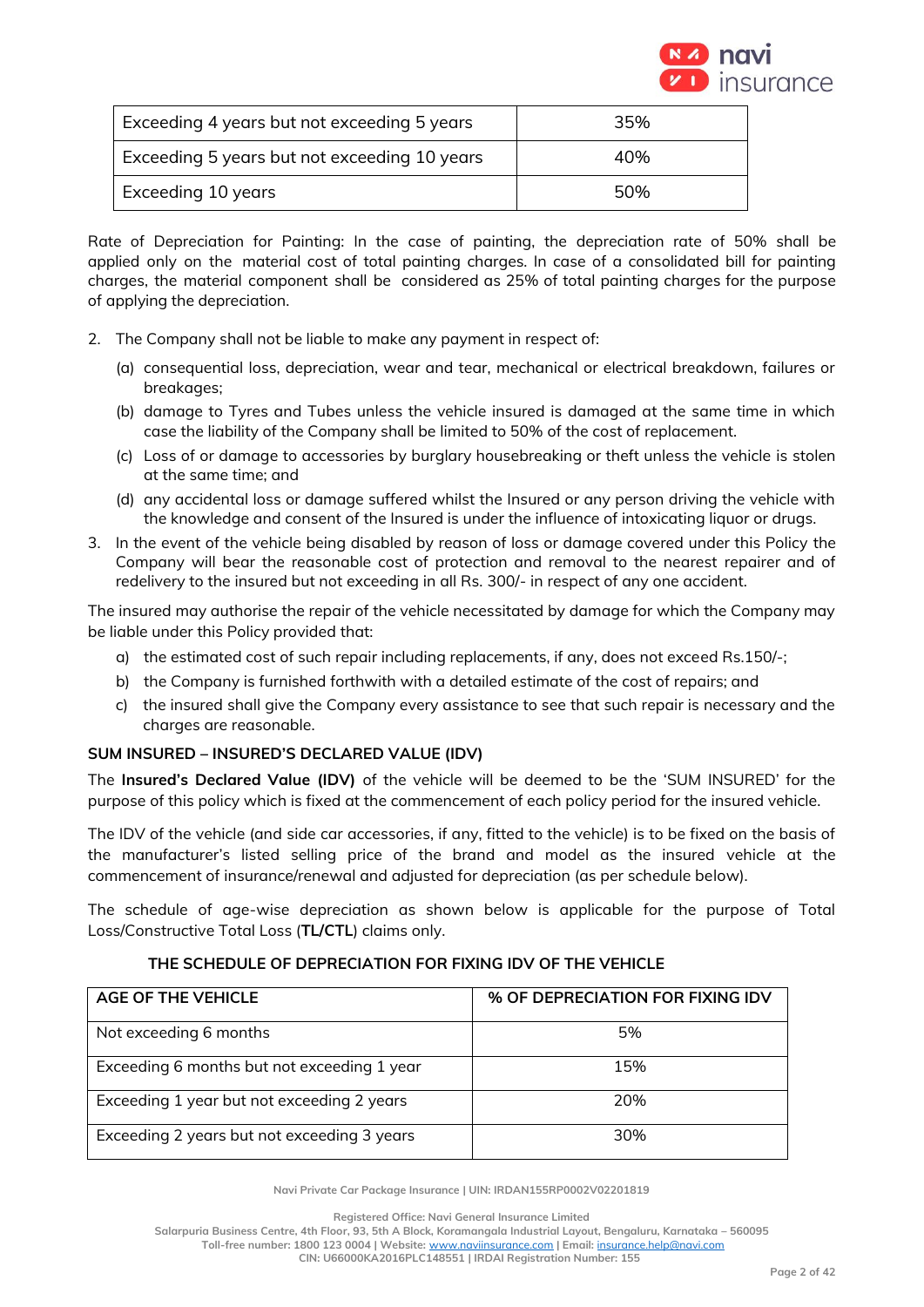

| Exceeding 3 years but not exceeding 4 years | 40% |
|---------------------------------------------|-----|
| Exceeding 4 years but not exceeding 5 years | 50% |

IDV of vehicles beyond 5 years of age and of obsolete models of the vehicles (i.e. models which the manufacturers have discontinued to manufacture) is to be determined on the basis of an understanding between the insurer and the insured.

IDV shall be treated as the 'Market Value' throughout the policy period without any further depreciation for the purpose of Total Loss (**TL**) / Constructive Total Loss (**CTL**) claims.

The insured vehicle shall be treated as a CTL if the aggregate cost of retrieval and / or repair of the vehicle, subject to terms and conditions of the policy, exceeds 75% of the IDV of the vehicle.

## **Section II: LIABILITY TO THIRD PARTIES**

- 1. Subject to the Limit of liability as laid down in the schedule hereto, the Company will indemnify the insured in the event of accident caused by or arising out of the use of the Insured Vehicle against all sums which the insured shall become legally liable to pay in respect of
	- i. death of or bodily injury to any person including occupants carried in the insured vehicle (provided such occupants are not carried for hire or reward) but except so far as it is necessary to meet the requirements of the Motor Vehicles Act, the Company shall not be liable where such death or injury arises out of and in the course of the employment of such person by the insured.
	- ii. damage to property other than property belonging to the insured or held in trust or in the custody or control of the insured.
- 2. The Company will also pay all costs and expenses incurred with its written consent.
- 3. In terms of and subject to the limitations of the indemnity granted by this section to the insured, the Company will indemnify any driver who is driving the Vehicle on the insured's order or with insured's permission provided that such driver shall as though he/she was the insured observe fulfill and be subject to the terms exceptions and conditions of this policy in so far as they apply.
- 4. In the event of the death of any person entitled to indemnity under this policy the Company will in respect of the liability incurred by such person indemnify his/her personal representative in terms of and subject to the limitations of this Policy provided that such personal representative shall as though such representative was the insured observe fulfill and be subject to the terms exceptions and conditions of this Policy in so far as they apply.
- 5. The Company may at its own option
	- (A) arrange for representation at any Inquest or Fatal Inquiry in respect of any death which may be the subject of indemnity under this Policy and
	- (B) undertake the defence of proceedings in any Court of Law in respect of any act or alleged offence causing or relating to any event which may be the subject of indemnity under this Policy.

# **AVOIDANCE OF CERTAIN TERMS AND RIGHT OF RECOVERY**

Nothing in this Policy or any endorsement hereon shall affect the right of any person indemnified by this Policy or any other person to recover an amount under or by virtue of the provisions of the Motor Vehicles Act.

But the insured shall repay to the Company all sums paid by the Company which the Company would not have been liable to pay but for the said provisions.

**Navi Private Car Package Insurance | UIN: IRDAN155RP0002V02201819**

**Registered Office: Navi General Insurance Limited**

**Salarpuria Business Centre, 4th Floor, 93, 5th A Block, Koramangala Industrial Layout, Bengaluru, Karnataka – 560095**

**Toll-free number: 1800 123 0004 | Website:** [www.naviinsurance.com](http://www.naviinsurance.com/) **| Email:** [insurance.help@navi.com](mailto:insurance.help@navi.com)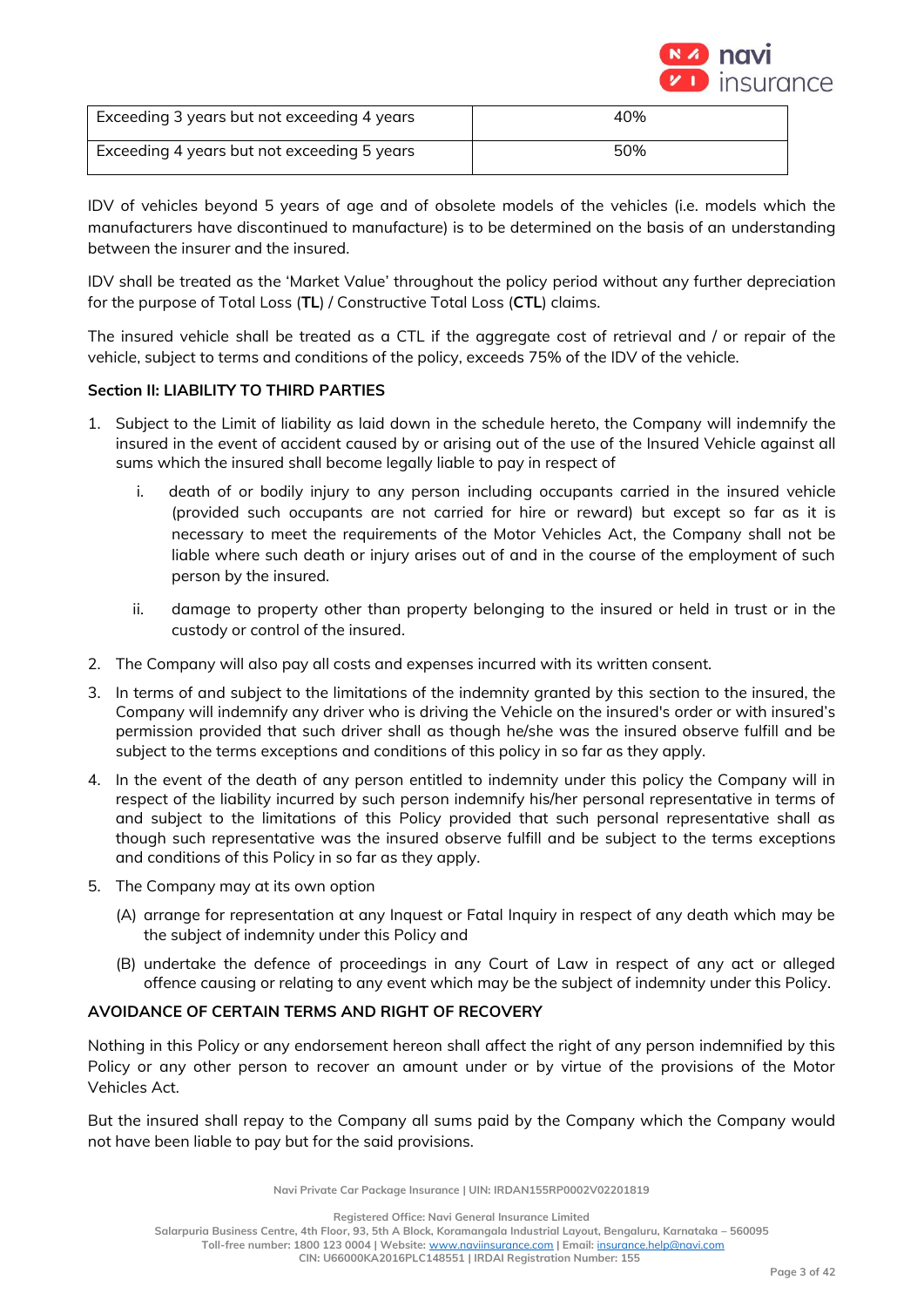

### **APPLICATION OF LIMITS OF INDEMNITY**

In the event of any accident involving indemnity to more than one person any limitation by the terms of this Policy and/or of any Endorsement thereon of the amount of any indemnity shall apply to the aggregate amount of indemnity to all persons indemnified and such indemnity shall apply in priority to the insured.

### **SECTION III PERSONAL ACCIDENT COVER FOR OWNER-DRIVER**

Subject otherwise to the terms exceptions conditions and limitations of this Policy, the Company undertakes to pay compensation as per the following scale for bodily injury/ death sustained by the owner-driver of the vehicle in direct connection with the vehicle insured or whilst mounting into/dismounting from or traveling in the insured vehicle as a co-driver, caused by violent accidental external and visible means which independent of any other cause shall within six calendar months of such injury result in:

| Nature of Injury                                                              | <b>Scale of compensation</b> |
|-------------------------------------------------------------------------------|------------------------------|
| i) Death                                                                      | 100%                         |
| (ii) Loss of two limbs or sight of two eyes or one limb and sight of one eye. | 100%                         |
| (iii) Loss of one limb or sight of one eye                                    | 50%                          |
| (iv) Permanent total disablement from injuries other than named above.        | 100%                         |

#### **Provided always that**

- A) Compensation shall be payable under only one of the items (i) to (iv) above in respect of the ownerdriver arising out of any one occurrence and the total liability of the insurer shall not in the aggregate exceed the sum of Rs.15,00,000 during any one period of insurance.
- B) No compensation shall be payable in respect of death or bodily injury directly or indirectly wholly or in part arising or resulting from or traceable to (a) intentional self-injury suicide or attempted suicide physical defect or infirmity or (b) an accident happening whilst such person is under the influence of intoxicating liquor or drugs.
- C) Such compensation shall be payable directly to the insured or to his/her legal representatives whose receipt shall be the full discharge in respect of the injury to the insured.

#### **This cover is subject to**

- (a) the Owner-Driver is the registered owner of the vehicle insured herein;
- (b) the Owner-Driver is the insured named in this policy.
- (c) the Owner-Driver holds an effective driving license, in accordance with the provisions of Rule 3 of the Central Motor Vehicles Rules, 1989, at the time of the accident.

#### **GENERAL EXCEPTIONS (Applicable to all Sections of the Policy)**

The Company shall not be liable in respect of

#### **A. Exclusion which can be waived on payment of additional premium**

1. Any accidental loss damage and/or liability caused sustained or incurred outside the Geographical Area\*.

**Navi Private Car Package Insurance | UIN: IRDAN155RP0002V02201819**

**Registered Office: Navi General Insurance Limited**

**Salarpuria Business Centre, 4th Floor, 93, 5th A Block, Koramangala Industrial Layout, Bengaluru, Karnataka – 560095**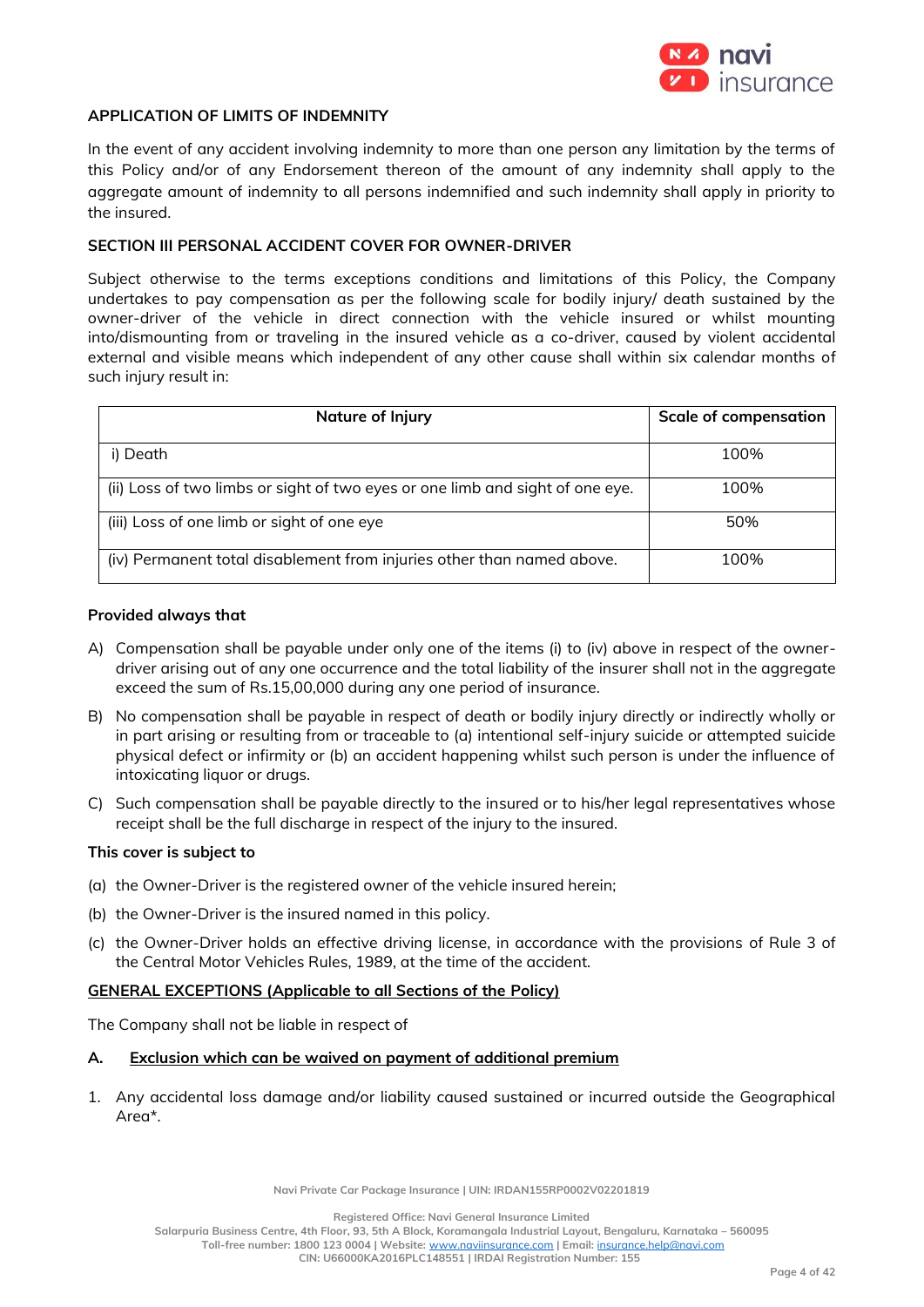

### **B. Exclusions specific to the policy which cannot be waived**

- 2. Any claim arising out of any contractual liability;
- 3. Any accidental loss damage and/or liability caused sustained or incurred whilst the vehicle insured herein is
	- (a) being used otherwise than in accordance with the 'Limitations as to Use' or
	- (b) being driven by or is for the purpose of being driven by him/her in the charge of any person other than a Driver as stated in the Driver's Clause.
- 4. (a) any accidental loss or damage to any property whatsoever or any loss or expense whatsoever resulting or arising there from or any consequential loss.

### **C. Standard Exclusions**

(b) any liability of whatsoever nature directly or indirectly caused by or contributed to by or arising from ionising radiations or contamination by radioactivity from any nuclear fuel or from any nuclear waste from the combustion of nuclear fuel. For the purpose of this exception combustion shall include any self-sustaining process of nuclear fission;

- 5. Any accidental loss damage or liability directly or indirectly caused by or contributed to by or arising from nuclear weapons material;
- 6. Any accidental loss damage and/or liability directly or indirectly or proximately or remotely occasioned by or contributed to by or traceable to or arising out of or in connection with war, invasion, the act of foreign enemies, hostilities or warlike operations (whether before or after declaration of war) civil war, mutiny rebellion, military or usurped power or by any direct or indirect consequence of any of the said occurrences and in the event of any claim hereunder the insured shall prove that the accidental loss damage and/or liability arose independently of and was in no way connected with or occasioned by or contributed to by or traceable to any of the said occurrences or any consequences thereof and in default of such proof, the Company shall not be liable to make any payment in respect of such a claim.

## **DEDUCTIBLE**

The Company shall not be liable for each and every claim under Section -1 (loss of or damage to the vehicle insured) of this Policy in respect of the deductible stated in the schedule.

#### **CONDITIONS:**

This Policy and the Schedule shall be read together and any word or expression to which a specific meaning has been attached in any part of this policy or of the Schedule shall bear the same meaning wherever it may appear.

#### **A. Conditions when a claim arises:**

1. Notice shall be given in writing to the Company immediately upon the occurrence of any accidental or loss or damage in the event of any claim and thereafter the insured shall give all such information and assistance as the Company shall require. Every letter claims writ summons and/or process or copy thereof shall be forwarded to the Company immediately on receipt by the insured.

Notice shall also be given in writing to the Company immediately the insured shall have knowledge of any impending prosecution inquest or fatal inquiry in respect of any occurrence which may give rise to a claim under this Policy. In case of theft or other criminal act which may be the subject of a claim under this Policy the insured shall give immediate notice to the police and co-operate with the Company in securing the conviction of the offender.

**Navi Private Car Package Insurance | UIN: IRDAN155RP0002V02201819**

**Registered Office: Navi General Insurance Limited**

**Salarpuria Business Centre, 4th Floor, 93, 5th A Block, Koramangala Industrial Layout, Bengaluru, Karnataka – 560095**

**Toll-free number: 1800 123 0004 | Website:** [www.naviinsurance.com](http://www.naviinsurance.com/) **| Email:** [insurance.help@navi.com](mailto:insurance.help@navi.com)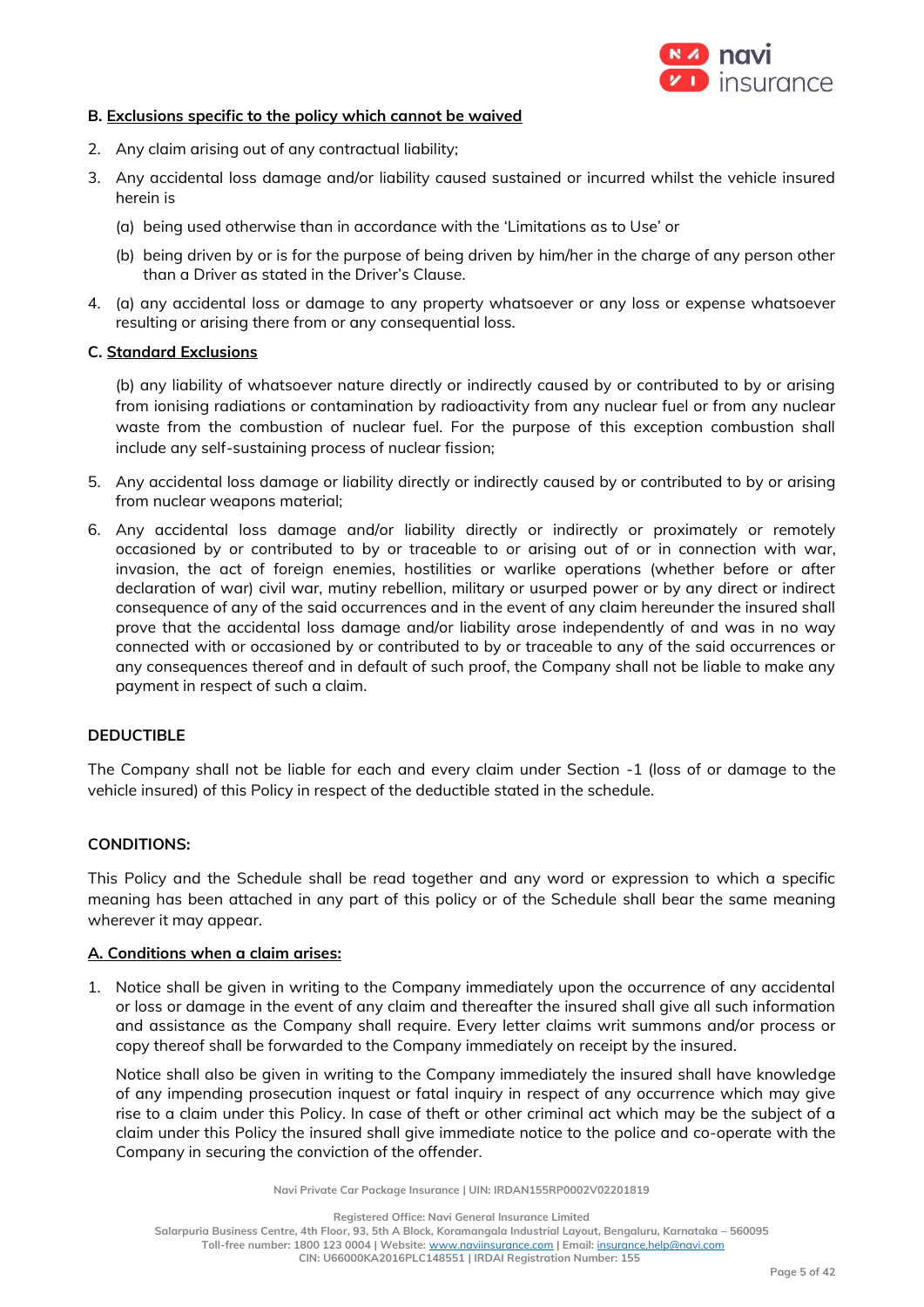

- 2. No admission offer promise payment or indemnity shall be made or given by or on behalf of the insured without the written consent of the Company which shall be entitled if it so desires to take over and conduct in the name of the insured the defence or settlement of any claim or to prosecute in the name of the insured for its own benefit any claim for indemnity or damage or otherwise and shall have full discretion in the conduct of any proceedings or in the settlement of any claim and the insured shall give all such information and assistance as the Company may require.
- 3. The Company may at its own option repair reinstate or replace the vehicle or part thereof and/or its accessories or may pay in cash the amount of the loss or damage and the liability of the Company shall not exceed:
	- (a) for total loss / constructive total loss of the vehicle the Insured's Declared Value (IDV) of the vehicle (including accessories thereon) as specified in the Schedule less the value of the wreck.
	- (b) for partial losses, i.e. losses other than Total Loss/Constructive Total Loss of the vehicle actual and reasonable costs of repair and/or replacement of parts lost/damaged subject to depreciation as per limits specified.
- 4. If at the time of occurrence of an event that gives rise to any claim under this policy there is in existence any other insurance covering the same liability, the Company shall not be liable to pay or contribute more than its ratable proportion of any compensation, cost or expense.
- 5. If any dispute or difference shall arise as to the quantum to be paid under this policy (liability being otherwise admitted), such difference shall independent of all other questions be referred to the decision of a sole arbitrator to be appointed in writing by the parties to the dispute or if they cannot agree upon a single arbitrator within 30 days of any party invoking Arbitration, the same shall be referred to a panel of three arbitrators comprising two arbitrators one to be appointed by each of the parties to the dispute / difference, and a third arbitrator to be appointed by such two arbitrators who shall act as the presiding arbitrator and Arbitration shall be conducted under and in accordance with the provisions of the Arbitration and Conciliation Act, 1996.

It is clearly agreed and understood that no difference or dispute shall be referable to Arbitration as hereinbefore provided, if the Company has disputed or not accepted liability under or in respect of this policy.

It is hereby expressly stipulated and declared that it shall be condition precedent to any right of action or suit upon this policy that the award by such arbitrator/ arbitrators of the amount of the loss or damage shall be first obtained.

It is also hereby further expressly agreed and declared that if the Company shall disclaim liability to the insured for any claim hereunder and such claim shall not, within twelve calendar months from the date of such disclaimer have been made the subject matter of a suit in a court of law, then the claim shall for all purposes be deemed to have been abandoned and shall not thereafter be recoverable hereunder.

## **B. Conditions applicable during the contract:**

- 6. The insured shall take all reasonable steps to safeguard the vehicle from loss or damage and to maintain it in efficient condition and the Company shall have at all times free and full access to examine the vehicle or any part thereof or any driver or employee of the insured. In the event of any accident or breakdown, the vehicle shall not be left unattended without proper precautions being taken to prevent further damage or loss and if the vehicle be driven before the necessary repairs are effected any extension of the damage or any further damage to the vehicle shall be entirely at the insured's own risk.
- 7. The Company may cancel the policy by sending fifteen days' notice by recorded delivery to the insured at insured's last known address on the grounds of misrepresentation, fraud, non-disclosure of material facts or non-cooperation. In the event of cancellation of this Policy on grounds of misrepresentation, fraud, non-disclosure of material facts, the policy shall stand cancelled ab-initio

**Navi Private Car Package Insurance | UIN: IRDAN155RP0002V02201819**

**Registered Office: Navi General Insurance Limited**

**Salarpuria Business Centre, 4th Floor, 93, 5th A Block, Koramangala Industrial Layout, Bengaluru, Karnataka – 560095**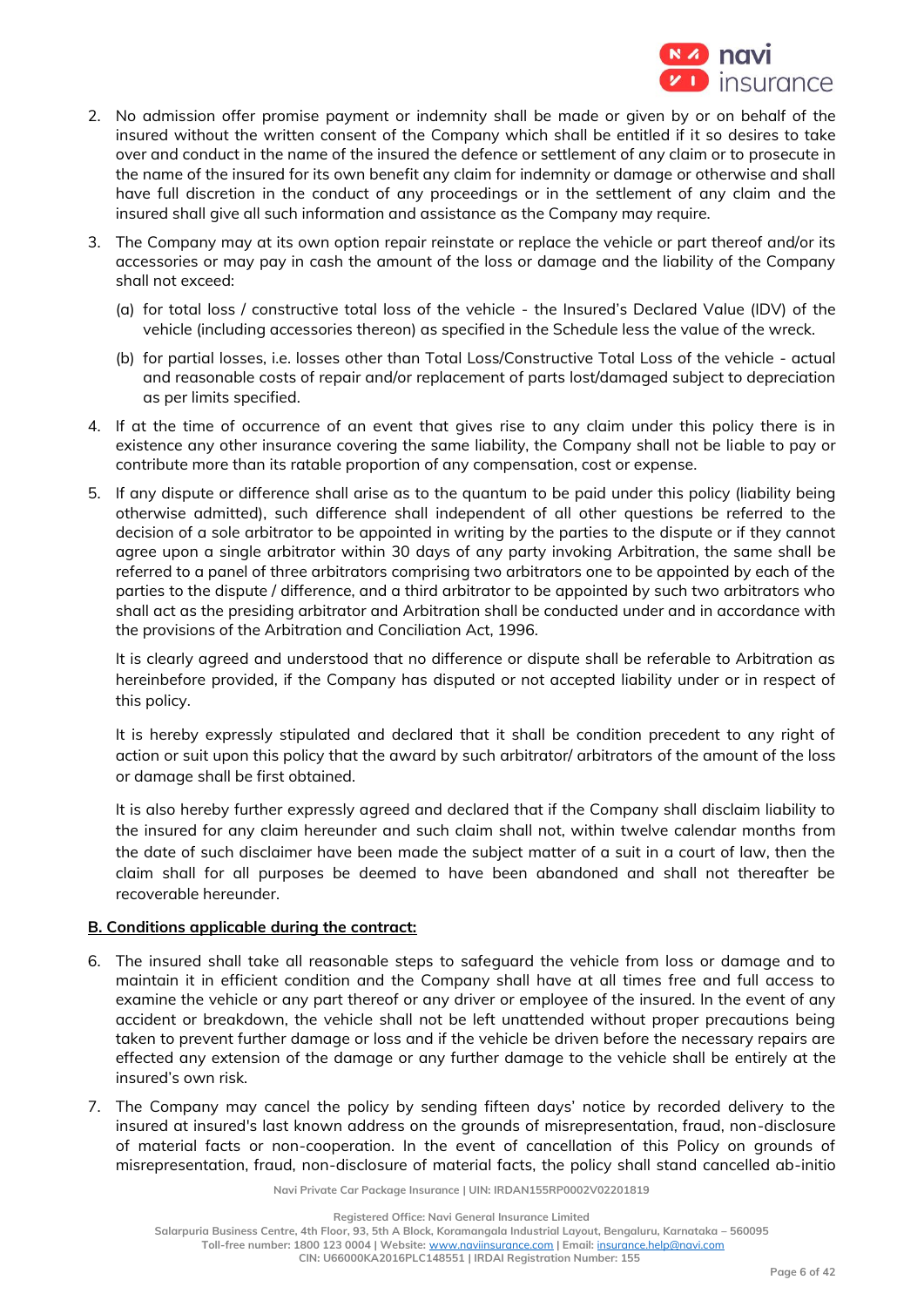

and there will be no refund of premium. In the event the policy is cancelled on the grounds of noncooperation of the insured or insured has initiated cancellation of the policy subject to proof of insurance elsewhere at least for liability only cover and surrender of original certificate of insurance, then the premium shall be computed and retained in accordance with company's short period rate for the period the Policy has been in force provided no claim has occurred up to the date of cancellation. In the event a claim has occurred in which case there shall be no refund of premium. Return of the premium by the Company will be subject to retention of the minimum premium of Rs. 100/- (or Rs. 25/- in respect of vehicles specifically designed/modified for use by blind/handicapped/ mentally challenged persons). Where the ownership of the vehicle is transferred, the Policy cannot be cancelled unless evidence that the vehicle is insured elsewhere is produced.

| <b>PERIOD</b>                                 | % OF ANNUAL PREMIUM RATE |
|-----------------------------------------------|--------------------------|
| Not exceeding 1 month                         | 20%                      |
| Exceeding 1 month but not exceeding 2 months  | 30%                      |
| Exceeding 2 months but not exceeding 3 months | 40%                      |
| Exceeding 3 months but not exceeding 4 months | 50%                      |
| Exceeding 4 months but not exceeding 5 months | 60%                      |
| Exceeding 5 months but not exceeding 6 months | 70%                      |
| Exceeding 6 months but not exceeding 7 months | 80%                      |
| Exceeding 7 months but not exceeding 8 months | 90%                      |
| Exceeding 8 months                            | Full annual premium/rate |

## **SHORT PERIOD SCALE (FOR RETENTION OF PREMIUM)**

8. In the event of the death of the sole insured, this policy will not immediately lapse but will remain valid for a period of three months from the date of the death of insured or until the expiry of this policy (whichever is earlier). During the said period, legal heir(s) of the insured to whom the custody and use of the Motor Vehicle passes may apply to have this Policy transferred to the name(s) of the heir(s) or obtain a new insurance policy for the Motor Vehicle.

Where such legal heir(s) desire(s) to apply for transfer of this policy or obtain a new policy for the vehicle such heir(s) should make an application to the Company accordingly within the aforesaid period. All such applications should be accompanied by: -

- a) Death Certificate in respect of the insured
- b) Proof of title to the vehicle
- c) Original Policy.

## **C. Conditions precedent to the Contract:**

9. The due observance and fulfillment of the terms, conditions and endorsement of this Policy in so far as they relate to anything to be done or complied with by the insured and the truth of the statements and answers in the said proposal shall be conditions precedent to any liability of the Company to make any payment under this Policy.

**Registered Office: Navi General Insurance Limited**

**Salarpuria Business Centre, 4th Floor, 93, 5th A Block, Koramangala Industrial Layout, Bengaluru, Karnataka – 560095**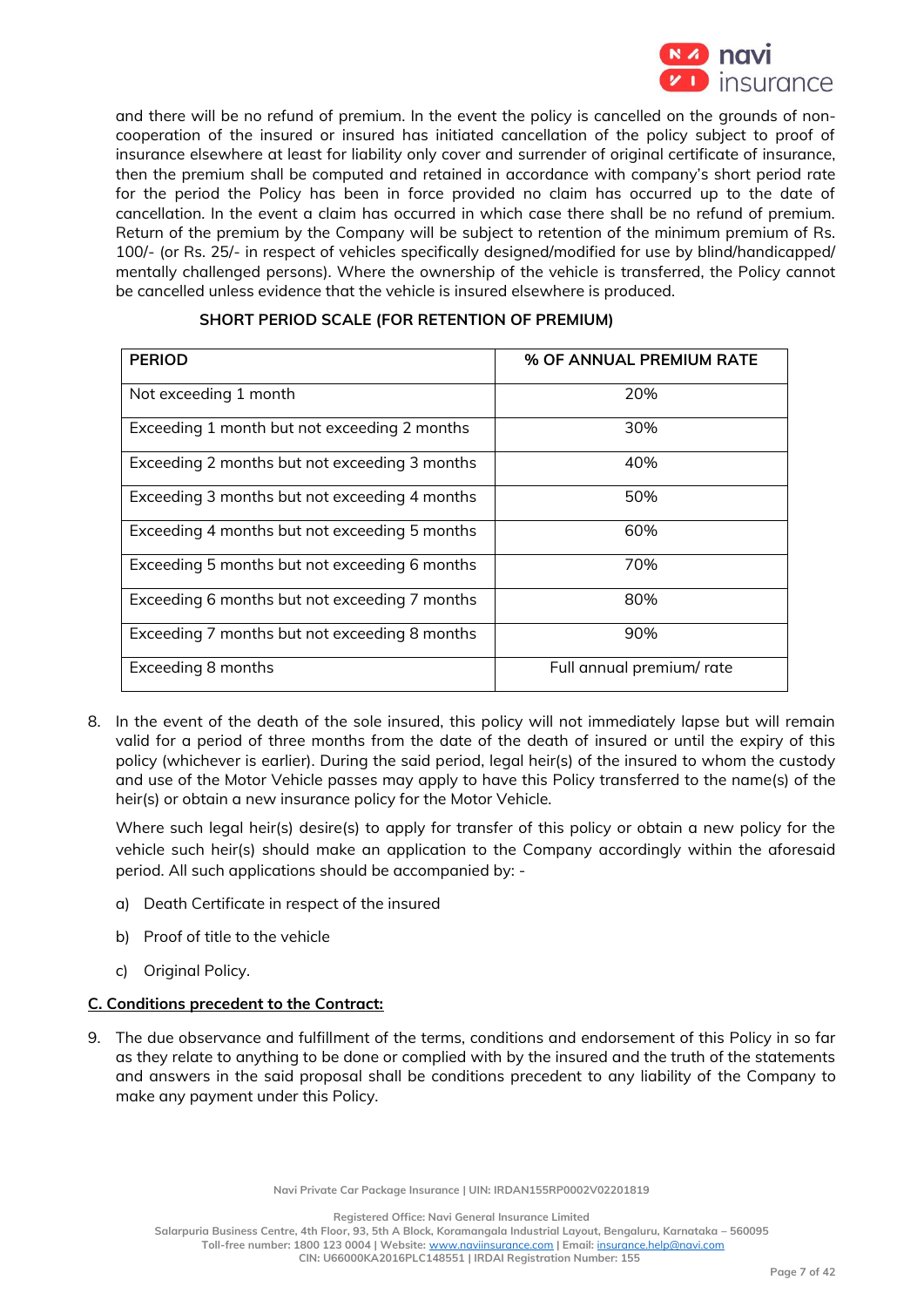

## **ENDORSEMENTS:**

(Attached to and forming part of Policy)

### **IMT.1. Extension of Geographical Area**

In consideration of the payment of an additional premium of Rs….it is hereby understood and agreed that notwithstanding anything contained in this Policy to the contrary the Geographical Area in this Policy shall from the.  $/$ .  $/$ . . . to the.  $/$ .  $/$ . . . . (both days inclusive) be deemed to include

It is further specifically understood and agreed that such geographical extension excludes cover for damage to the vehicle insured / injury to its occupants / third party liability in respect of the vehicle insured during sea voyage / air passage for the purpose of ferrying the vehicle insured to the extended geographical area.

Subject otherwise to the terms exceptions conditions and limitations of this Policy.

### **IMT.2. Agreed value clause**

### **(Applicable only to Vintage Cars)**

It is hereby declared and agreed that in case of TOTAL LOSS/CONSTRUCTIVE TOTAL LOSS of the Vintage Car insured hereunder due to a peril insured against, the amount payable will be the Insured's Declared Value (IDV) of the vehicle as mentioned in the Policy without deduction of any depreciation.

It is further declared and agreed that in case of partial loss to the vehicle, depreciation on parts replaced will be as stated in Section I of the Policy.

Subject otherwise to the terms exceptions conditions and limitations of this Policy.

### **IMT.3. Transfer of Interest**

It is hereby understood and agreed that as from …/…/……. the interest in the Policy is transferred to and vested in ……….... of………………. carrying on or engaged in the business or profession of ……………. who shall be deemed to be the Insured and whose proposal and declaration dated. /…/…. shall be deemed to be incorporated in and to be the basis of this contract.

Provided always that for the purpose of the No Claim Bonus, no period during which the interest in this Policy has been vested in any previous insured shall accrue to the benefit of ....

Subject otherwise to the terms exceptions conditions and limitations of this Policy.

#### **IMT. 4. Change of vehicle**

It is hereby understood and agreed that as from …/…. / …... the vehicle bearing Registration Number …………. is deemed to be deleted from the Schedule of the Policy and the vehicle with details specified hereunder is deemed to be included therein-

| Regd. No.   Engine/ | <b>Chassis</b><br>No. | Make | $Type$ of<br><b>Body</b> | C.C. | Manufacture | Year of Seating Capacity<br>including<br><b>Driver</b> | <b>IDV</b> |
|---------------------|-----------------------|------|--------------------------|------|-------------|--------------------------------------------------------|------------|
|                     |                       |      |                          |      |             |                                                        |            |

In consequence of this change, an extra / refund premium of Rs....... is charged/ allowed to the insured.

Subject otherwise to the terms exceptions conditions and limitations of this Policy.

**Navi Private Car Package Insurance | UIN: IRDAN155RP0002V02201819**

**Registered Office: Navi General Insurance Limited**

**Salarpuria Business Centre, 4th Floor, 93, 5th A Block, Koramangala Industrial Layout, Bengaluru, Karnataka – 560095**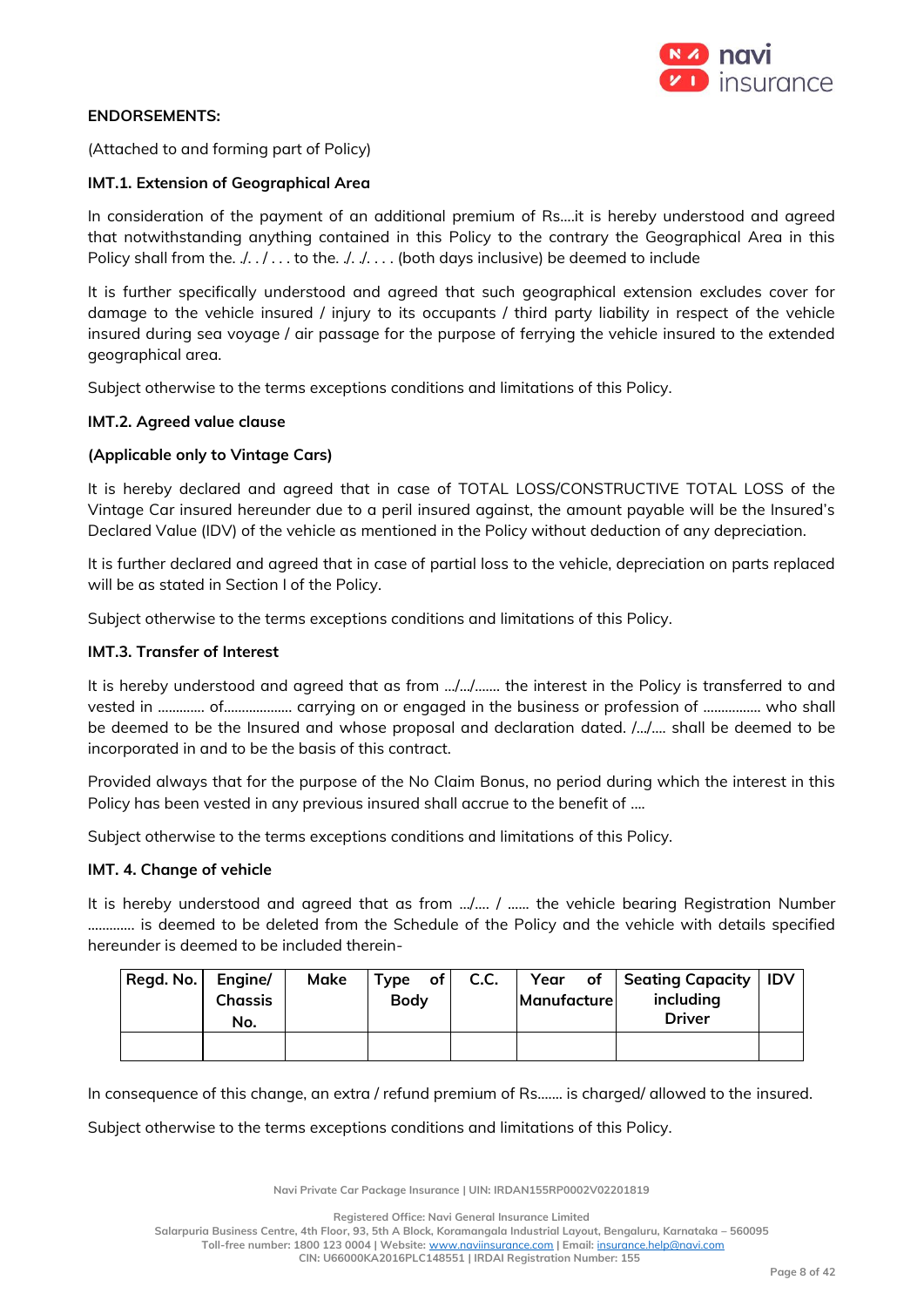

### **IMT. 5. Hire purchase Agreement**

It is hereby understood and agreed that ………. (hereinafter referred to as the Owners) are the Owners of the vehicle insured and that the vehicle insured is subject of an Hire Purchase Agreement made between the Owners on the one part and the insured on the other part and it is further understood and agreed that the Owners are interested in any monies which but for this Endorsement would be payable to the insured under this policy in respect of such loss or damage to the vehicle insured as cannot be made good by repair and / or replacement of parts and such monies shall be paid to the Owners as long as they are the Owners of the vehicle insured and their receipt shall be a full and final discharge to the insurer in respect of such loss or damage.

It is further declared and agreed that for the purpose of the Personal Accident Cover for the ownerdriver granted under this policy, the insured named in the policy will continue to be deemed as the owner-driver subject to compliance of provisions of the policy relating to this cover.

Save as by this Endorsement expressly agreed nothing herein shall modify or affect the rights and liabilities of the insured or the insurer respectively under or about this Policy.

Subject otherwise to the terms exceptions conditions and limitations of this policy.

### **IMT.6. Lease Agreement**

It is hereby understood and agreed that ……………… (hereinafter referred to as the Lessors) are the Owners of the vehicle insured and that the vehicle insured is the subject of a Lease Agreement made between the Lessor on the one part and the insured on the other part and it is further understood and agreed that the Lessors are interested in any monies which but for this Endorsement would be payable to the insured under this policy in respect of such loss or damage to the vehicle insured as cannot be made good by repair and / or replacement of parts and such monies shall be paid to the Lessors as long as they are the Owners of the vehicle insured and their receipt shall be a full and final discharge to the insurer in respect of such loss or damage. It is also understood and agreed that notwithstanding any provision in the Leasing Agreement to the contrary, this policy is issued to the insured namely …………. as the principal party and not as agent or trustee and nothing herein contained shall be construed as constituting the insured an agent or trustee for the Lessors or as an assignment (whether legal or equitable) by the insured to the Lessors, of his rights benefits and claims under this policy and further nothing herein shall be construed as creating or vesting any right in the Owner/Lessor to sue the insurer in any capacity whatsoever for any alleged breach of its obligations hereunder.

It is further declared and agreed that for the purpose of the Personal Accident Cover for the ownerdriver granted under this policy, the insured named in the policy will continue to be deemed as the owner-driver subject to compliance of provisions of the policy relating to this cover.

Save as by this Endorsement expressly agreed nothing herein shall modify or affect the rights and liabilities of the insured or the insurer respectively under or in connection with this Policy.

Subject otherwise to the terms exceptions conditions and limitations of this policy.

## **IMT.7. Vehicles subject to Hypothecation Agreement**

It is hereby declared and agreed that the vehicle insured is pledged to / hypothecated with ………………… (hereinafter referred to as the "Pledgee") and it is further understood and agreed that the Pledgee is interested in any monies which but for this Endorsement would be payable to the insured under this policy in respect of such loss or damage to the vehicle insured as cannot be made good by repair and / or replacement of parts and such monies shall be paid to the Pledgee as long as they are the Pledgee of the vehicle insured and their receipt shall be a full and final discharge to the insurer in respect of such loss or damage.

**Navi Private Car Package Insurance | UIN: IRDAN155RP0002V02201819**

**Registered Office: Navi General Insurance Limited**

**Salarpuria Business Centre, 4th Floor, 93, 5th A Block, Koramangala Industrial Layout, Bengaluru, Karnataka – 560095**

**Toll-free number: 1800 123 0004 | Website:** [www.naviinsurance.com](http://www.naviinsurance.com/) **| Email:** [insurance.help@navi.com](mailto:insurance.help@navi.com)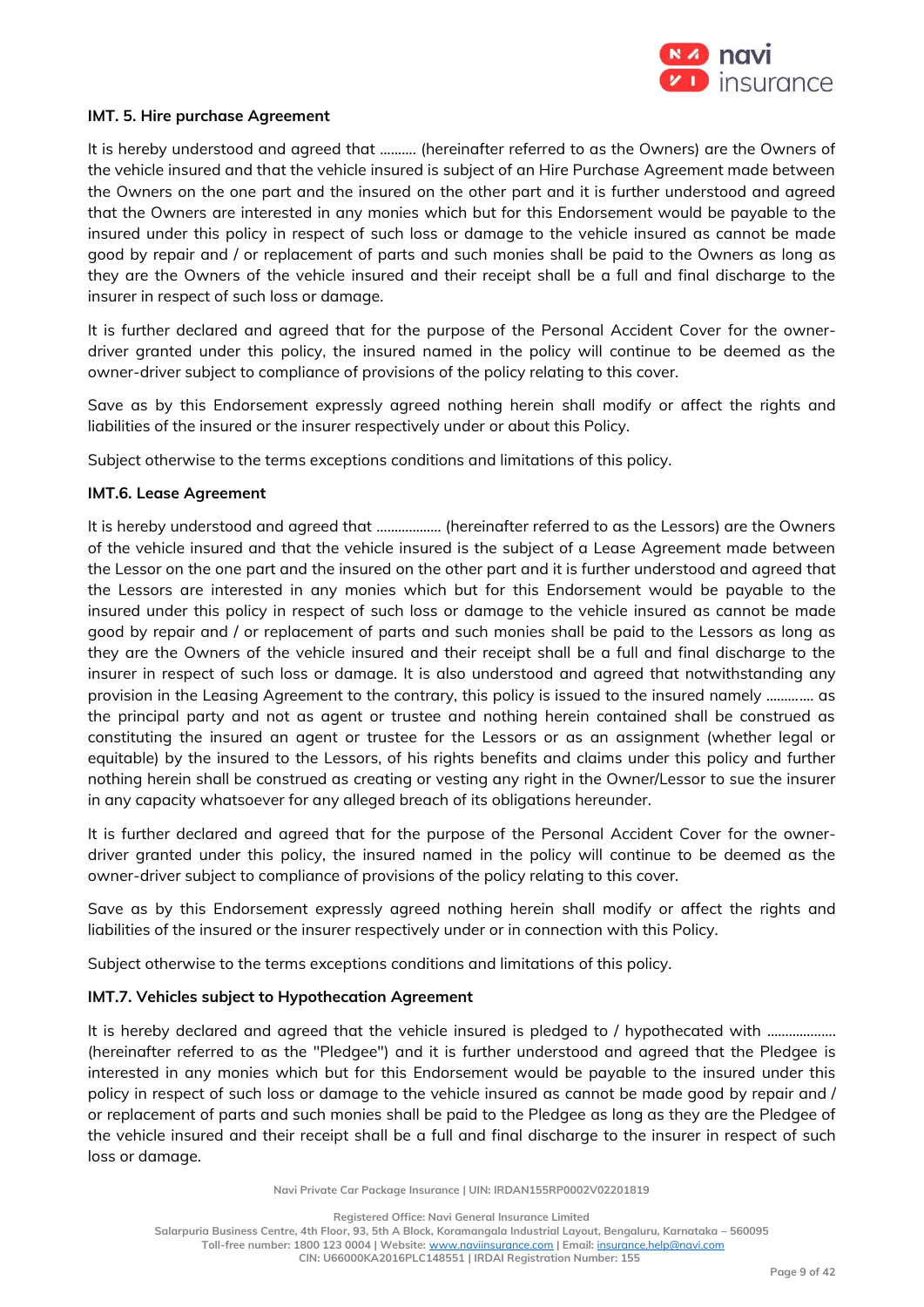

It is further declared and agreed that for the purpose of the Personal Accident Cover for the ownerdriver granted under this policy, the insured named in the policy will continue to be deemed as the owner-driver subject to compliance of provisions of the policy relating to this cover.

Save as by this Endorsement expressly agreed that nothing herein shall modify or affect the rights or liabilities of the Insured or the Insurer respectively under or in connection with this Policy or any term, provision or condition thereof.

Subject otherwise to the terms exceptions conditions and limitations of this policy.

# **IMT. 8. Discount for Membership of Recognised Automobile Associations**

It is hereby understood and agreed that in consideration of insured's membership of ……………… a discount in premium of Rs. ………. is allowed to the insured hereunder from …. /…../…...

It is further understood and agreed that if the insured ceases to be a member of the above-mentioned association during the currency of this Policy the insured shall immediately notify the insurer accordingly and refund to the insurer a proportionate amount of the discount allowed on this account for the unexpired period of the cover.

Subject otherwise to the terms exceptions conditions and limitations of the policy

# **IMT.9. Discount for Vintage cars**

It is hereby understood and agreed that in consideration of the insured car having been certified as a Vintage Car by the Vintage and Classic Car Club of India, a discount of Rs. ………. is allowed to the insured from …. /…../……

Subject otherwise to the terms exceptions conditions and limitations of the policy

## **IMT.10. Installation of Anti-Theft Device**

In consideration of certification by ………………… that an Anti-Theft device approved by Automobile Research Association of India (ARAI), Pune has been installed in the vehicle insured herein a premium discount of Rs……… is hereby allowed to the insured.

It is hereby understood and agreed that the insured shall ensure at all times that this Anti-theft device installed in the vehicle insured is maintained in efficient condition till the expiry of this policy.

Subject otherwise to the terms, exceptions, conditions and limitations of the policy

# **IMT. 11.A. Vehicles Laid Up (Lay-up period declared)**

Notwithstanding anything to the contrary contained herein it is hereby understood and agreed that from …/ …/ …......... to…/ ….. / …… the vehicle insured is laid up in garage and not in use and during this period all liability of the insurer under this policy in respect of the vehicle insured is suspended SAVE ONLY IN RESPECT OF LOSS OR DAMAGE TO THE SAID VEHICLE CAUSED BY FIRE EXPLOSION SELF-IGNITION OR LIGHTNING OR BURGLARY, HOUSEBREAKING, THEFT OR RIOT STRIKE MALICIOUS DAMAGE TERRORISM OR STORM TEMPEST FLOOD INUNDATION OR EARTHQUAKE PERILS, in consideration whereof

- a) the insurer will deduct from the next renewal premium the sum of Rs……… and the No Claim Bonus (if any) shall be calculated on the next renewal premium after deduction of such sum.
- b) the period of insurance by this policy is extended to..... /...../....... in view of the payment of an additional premium of Rs ……….

Subject otherwise to the terms exceptions conditions and limitations of this policy.

**Navi Private Car Package Insurance | UIN: IRDAN155RP0002V02201819**

**Salarpuria Business Centre, 4th Floor, 93, 5th A Block, Koramangala Industrial Layout, Bengaluru, Karnataka – 560095**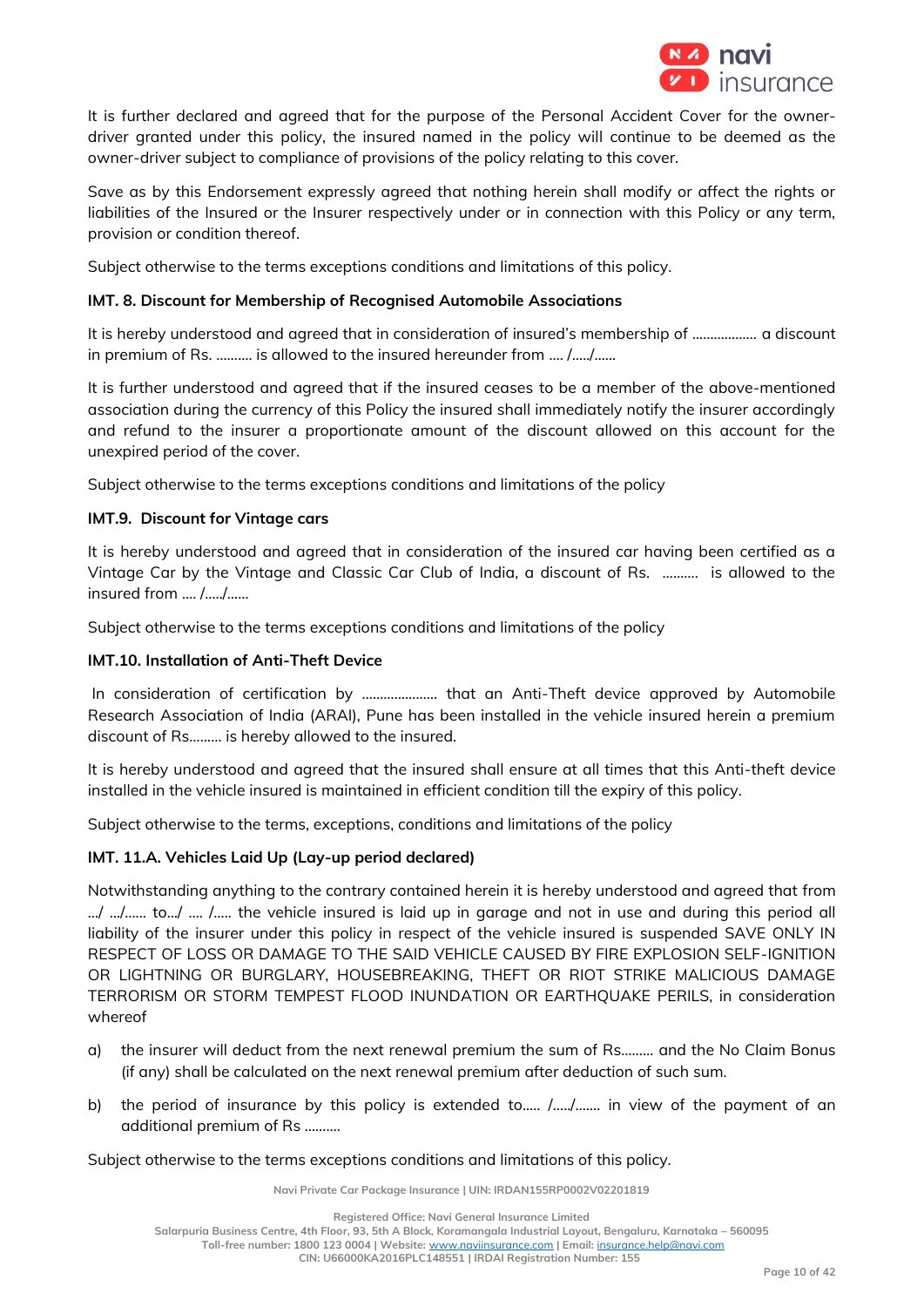

## **IMT. 11. B. Vehicles Laid Up (Lay-up period not declared)**

Notwithstanding anything to the contrary contained herein it is hereby understood and agreed that as from …. / ….. /….. the vehicle no. ………… insured hereunder is laid up in garage and not in use and liability of the insurer under this policy in respect of the said vehicle is suspended SAVE ONLY IN RESPECT OF LOSS OR DAMAGE TO THE SAID VEHICLE CAUSED BY FIRE EXPLOSION SELF-IGNITION OR LIGHTNING OR BURGLARY, HOUSEBREAKING, THEFT OR RIOT STRIKE MALICIOUS DAMAGE TERRORISM OR STORM TEMPEST FLOOD INUNDATION OR EARTHQUAKE PERILS

Subject otherwise to the terms exceptions conditions and limitations of this Policy.

### **IMT. 11(C). Termination of the Undeclared Period of Vehicle Laid Up**

It is hereby understood and agreed that the insurance by this Policy in respect of vehicle no. .......... insured hereunder is reinstated in full of ……. /……/…… and the Endorsement IMT 11(B) attaching to this policy shall be deemed to be cancelled. It is further agreed that in consideration of the period during which the vehicle no. ....................... has been out of use

- (a) The insurer will deduct from the next renewal premium the sum of Rs……… and the No Claim Bonus (if any) shall be calculated on the next renewal premium after deduction of such sum.
- (b) the period of insurance by this policy is extended to.…. /…../……. in view of the payment of an additional premium of Rs ……….

Subject otherwise to the terms exceptions conditions and limitations of this policy.

# **IMT.12. Discount for Specially designed/modified vehicles for the blind, handicapped and mentally challenged persons.**

Notwithstanding anything to the contrary contained in the policy it is hereby understood and agreed that the vehicle insured being specially designed /modified for use of blind, handicapped and mentally challenged persons and suitable endorsement to this effect having been incorporated in the Registration Book by the Registering Authority, a discount of 50% on the Own Damage premium for the vehicle insured is hereby allowed to the insured.

Subject otherwise to the terms exceptions conditions and limitations of the policy.

## **IMT.13. Use of Vehicle within Insured's Own Premises**

It is hereby understood and agreed that the Company shall not be liable in respect of the vehicle insured while the vehicle is being used elsewhere than in the Insured's premises except where the vehicle is specifically required for a mission to fight a fire.

For the purposes of this endorsement "Use confined to own premises" shall mean use only on Insured's premises to which public have no general right of access.

# **IMT.15. Personal Accident Cover to the Insured or any Named Person other than Paid Driver or Cleaner**

In consideration of the payment of an additional premium, it is hereby agreed and understood that the Company undertakes to pay compensation on the scale provided below for bodily injury as hereinafter defined sustained by the Insured person in direct connection with the vehicle insured, or whilst mounting and dismounting from or traveling in the vehicle insured and caused by violent accidental external and visible means which independently of any other cause shall within six calendar months of the occurrence of such injury result in:

**Navi Private Car Package Insurance | UIN: IRDAN155RP0002V02201819**

**Registered Office: Navi General Insurance Limited**

**Salarpuria Business Centre, 4th Floor, 93, 5th A Block, Koramangala Industrial Layout, Bengaluru, Karnataka – 560095 Toll-free number: 1800 123 0004 | Website:** [www.naviinsurance.com](http://www.naviinsurance.com/) **| Email:** [insurance.help@navi.com](mailto:insurance.help@navi.com)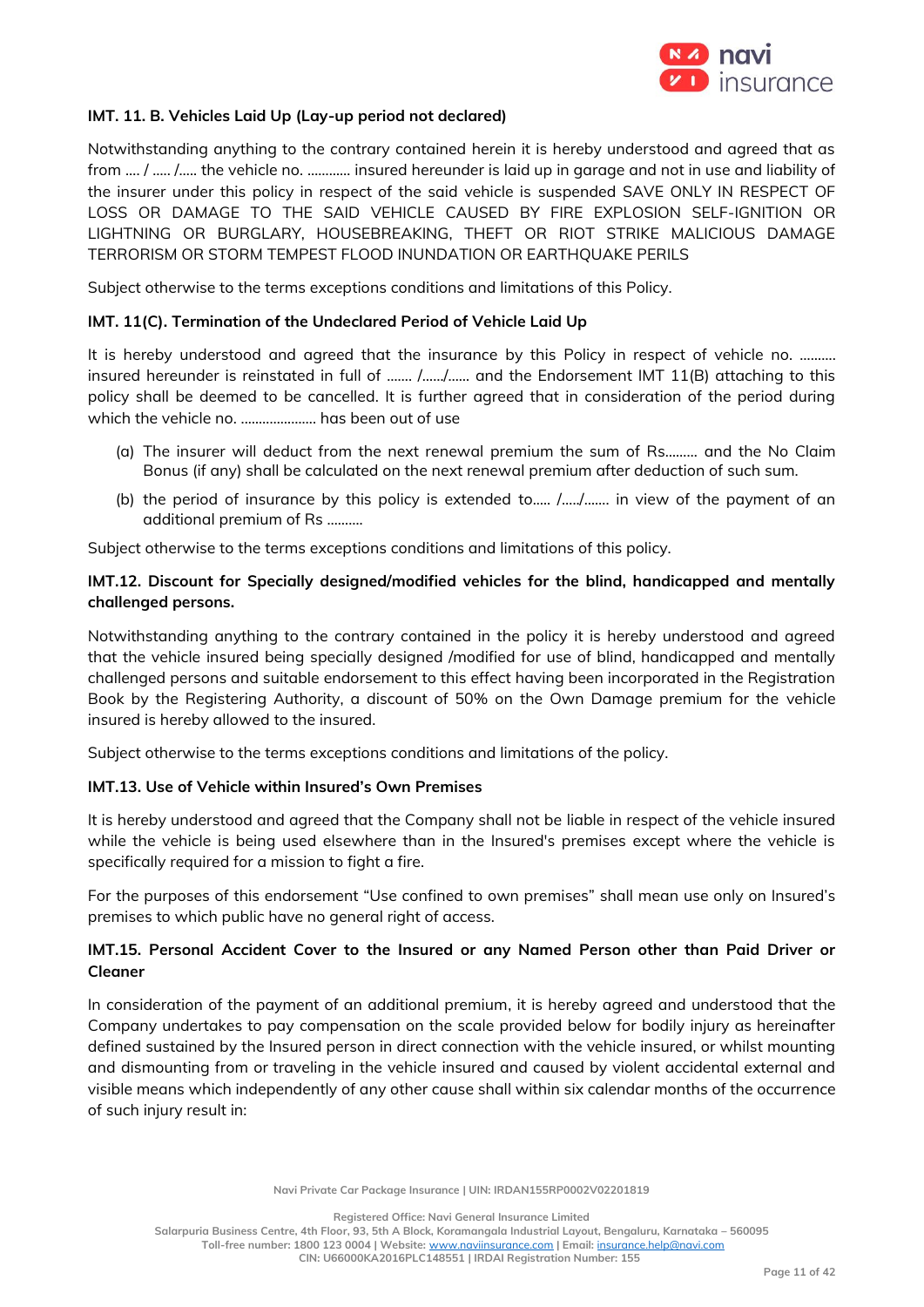

| Details of Injury                                                           | <b>Scale of Compensation</b> |
|-----------------------------------------------------------------------------|------------------------------|
| i) Death                                                                    | 100%                         |
| ii) Loss of two limbs or sight of two eyes or one limb and sight of one eye | 100%                         |
| iii) Loss of one limb or sight of one eye                                   | 50%                          |
| iv) Permanent Total Disablement from injuries other than named above        | 100%                         |

## **Provided always that:**

- (1) compensation shall be payable under only one of the items (i) to (iv) above in respect of any such person arising out of any one occurrence and total liability of the Company shall not in the aggregate exceed the sum of Rs...... during any one period of insurance in respect of any such person.
- (2) no compensation shall be payable in respect of death or injury directly or indirectly wholly or in part arising or resulting from or traceable to (a) intentional self-injury, suicide or attempted suicide physical defect or infirmity or (b) an accident happening whilst such person is under the influence of intoxicating liquor or drugs.
- (3) such compensation shall be payable only with the approval of the Insured named in the Policy and directly to the injured person or his/her legal representative(s) whose receipt shall be a full discharge in respect of the injury of such person.

Subject otherwise to the terms exceptions conditions and limitations of this Policy.

# **IMT.16. Personal Accident to Unnamed Passengers other than Insured and the Paid Driver or Cleaner**

In consideration of the payment of an additional premium, it is hereby understood and agreed that the Company undertakes to pay compensation on the scale provided below for bodily injuries hereinafter defined sustained by any passenger other than the Insured and/or the paid driver, attendant or cleaner and/or a person in the employ of the Insured coming within the scope of the Workmen's Compensation Act, 1923 and subsequent amendments of the said Act and engaged in and upon the service of the Insured at the time such injury is sustained whilst mounting into, dismounting from or traveling in the insured motor car and caused by violent accidental external and visible means which independently of any other cause shall within three calendar months of the occurrence of such injury result in :-

| <b>Details of Injury</b>                                                    | <b>Scale of Compensation</b> |
|-----------------------------------------------------------------------------|------------------------------|
| i) Death                                                                    | 100%                         |
| ii) Loss of two limbs or sight of two eyes or one limb and sight of one eye | 100%                         |
| iii) Loss of one limb or sight of one eye                                   | 50%                          |
| iv) Permanent Total Disablement from injuries other than named above        | 100%                         |

## **Provided always that:**

- (1) compensation shall be payable under only one of the items (i) to (iv) above in respect of any such person arising out of any one occurrence and total liability of the Company shall not in the aggregate exceed the sum of Rs....... \* during any one period of insurance in respect of any such person.
- (2) no compensation shall be payable in respect of death or injury directly or indirectly wholly or in part arising or resulting from or traceable to (a) intentional self-injury, suicide or attempted

**Navi Private Car Package Insurance | UIN: IRDAN155RP0002V02201819**

**Registered Office: Navi General Insurance Limited**

**Salarpuria Business Centre, 4th Floor, 93, 5th A Block, Koramangala Industrial Layout, Bengaluru, Karnataka – 560095**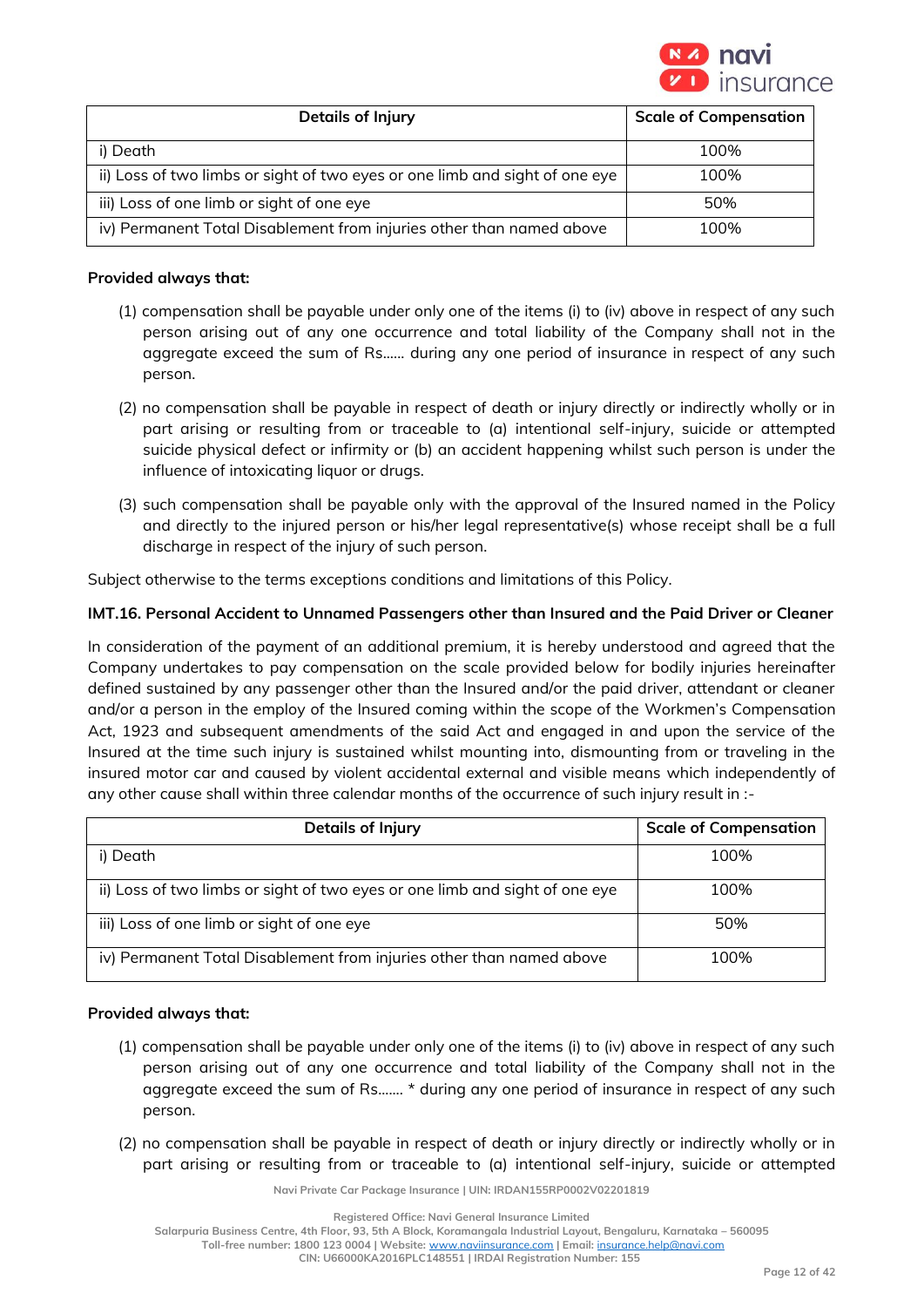

suicide physical defect or infirmity or (b) an accident happening whilst such person is under the influence of intoxicating liquor or drugs.

- (3) such compensation shall be payable only with the approval of the Insured named in the Policy and directly to the injured person or his/her legal representative(s) whose receipt shall be a full discharge in respect of the injury of such person.
- (4) not more than …... persons/passengers are in the vehicle insured at the time of occurrence of such injury.

Subject otherwise to the terms exceptions conditions and limitations of this Policy.

# **IMT.17. Personal Accident Cover to Paid Drivers, Cleaners and Conductors**

In consideration of the payment of an additional premium, it is hereby understood and agreed that the Company undertakes to pay compensation on the scale provided below for bodily injury as hereinafter defined sustained by the paid driver/cleaner/conductor in the employ of the Insured in direct connection with the vehicle insured whilst mounting into dismounting from or traveling in the insured vehicle and caused by violent accidental external and visible means which independently of any other cause shall within six calendar months of the occurrence of such injury result in :-

| Details of Injury                                                           | <b>Scale of Compensation</b> |
|-----------------------------------------------------------------------------|------------------------------|
| i) Death                                                                    | 100%                         |
| ii) Loss of two limbs or sight of two eyes or one limb and sight of one eye | 100%                         |
| iii) Loss of one limb or sight of one eye                                   | 50%                          |
| iv) Permanent Total Disablement from injuries other than named above        | 100%                         |

## **Provided always that:**

- (1) compensation shall be payable under only one of the items (i) to (iv) above in respect of any such person arising out of any one occurrence and total liability of the Company shall not in the aggregate exceed the sum of Rs...... during any one period of insurance in respect of any such person.
- (2) no compensation shall be payable in respect of death or injury directly or indirectly wholly or in part arising or resulting from or traceable to (a) intentional self-injury suicide or attempted suicide physical defect or infirmity or (b) an accident happening whilst such person is under the influence of intoxicating liquor or drugs.
- (3) such compensation shall be payable only with the approval of the Insured named in the Policy and directly to the injured person or his/her legal representative(s) whose receipt shall be a full discharge in respect of the injury of such person.

Subject otherwise to the terms exceptions conditions and limitations of this Policy.

## **IMT.19. Cover for vehicles Imported without Custom Duty**

Notwithstanding anything to the contrary contained in this policy it is hereby understood and agreed that in the event of loss or damage to the vehicle insured and/or its accessories necessitating the supply of a part not obtainable from stocks held in the country in which the vehicle insured is held for repair or in the event of the insurer exercising the option under condition 4, to pay in cash the amount of the loss or damage the liability of the insurer in respect of any such part shall be limited to :-

**Navi Private Car Package Insurance | UIN: IRDAN155RP0002V02201819**

**Toll-free number: 1800 123 0004 | Website:** [www.naviinsurance.com](http://www.naviinsurance.com/) **| Email:** [insurance.help@navi.com](mailto:insurance.help@navi.com)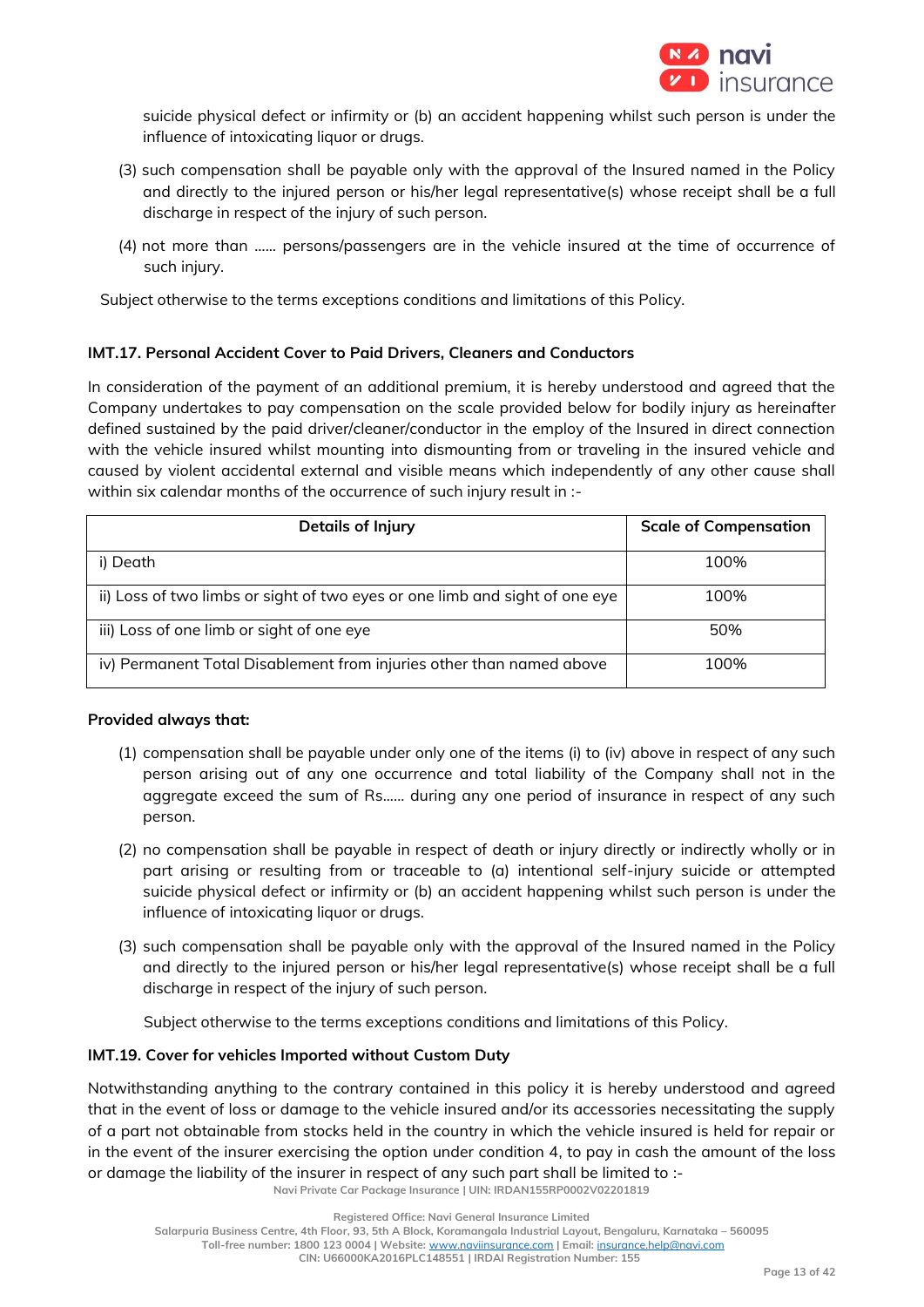

(a) (i) the price quoted in the latest catalogue or the price list issued by the Manufacturer or his Agent for the country in which the vehicle insured is held for repair less depreciation applicable; OR

(ii) if no such catalogue or price list exists the price list obtaining at the Manufacturer's Works plus the reasonable cost of transport otherwise than by air to the country in which the vehicle insured is held for repair and the amount of the relative import duty less depreciation applicable under the Policy; and

(b) the reasonable cost of fitting such parts.

Subject otherwise to the terms conditions limitations and exceptions of this Policy.

# **IMT.20. Reduction in the Limit of Liability for Property Damage**

It is hereby understood and agreed that notwithstanding anything to the contrary contained in the policy the Company's liability is limited to Rs. 6000/- (Rupees six thousand only) for damage to property other than the property belonging to the Insured or held in trust or in custody or control of the Insured

In consideration of this reduction in the limit of liability a reduction in premium of Rs…. is hereby made to the Insured.

Subject otherwise to the terms conditions limitations and exceptions of the Policy.

# **IMT.22. Compulsory Deductible**

Notwithstanding anything to the contrary contained in the policy it is hereby understood and agreed that the insured shall bear under Section 1 of the policy in respect of each and every event (including event giving rise to a total loss/constructive total loss) the first Rs.... \* (or any less expenditure which may be incurred) of any expenditure for which provision has been made under this policy and/or of any expenditure by the insurer in the exercise of his discretion under Condition no 4 of this policy.

If the expenditure incurred by the insurer shall include any amount for which the insured is responsible hereunder such amount shall be repaid by the insured to the insurer forthwith.

For the purpose of this Endorsement the expression "event" shall mean an event or series of events arising out of one cause in connection with the vehicle insured in respect of which indemnity is provided under this policy.

Subject otherwise to the terms conditions limitations and exceptions of this Policy.

## **IMT.22A. Voluntary Deductible**

It is by declared and agreed that the insured having opted a voluntary deductible of Rs. ………… a reduction in premium of Rs. ……. under Section 1 of the policy is hereby allowed.

In consideration of the above, it is hereby understood and agreed that the insured shall bear under Section 1 of the policy in respect of each and every event (including event giving rise to a total loss/constructive total loss) the first Rs.……. (or any less expenditure which may be incurred) of any expenditure for which provision has been made under this policy and/or of any expenditure by the insurer in the exercise of his discretion under Condition no …. of this policy.

If the expenditure incurred by the insurer shall include any amount for which the insured is responsible hereunder such amount shall be repaid by the insured to the insurer forthwith.

For the purpose of this Endorsement the expression "event" shall mean an event or series of events arising out of one cause in connection with the vehicle insured in respect of which indemnity is provided under this policy.

**Navi Private Car Package Insurance | UIN: IRDAN155RP0002V02201819**

**Registered Office: Navi General Insurance Limited**

**Toll-free number: 1800 123 0004 | Website:** [www.naviinsurance.com](http://www.naviinsurance.com/) **| Email:** [insurance.help@navi.com](mailto:insurance.help@navi.com) **CIN: U66000KA2016PLC148551 | IRDAI Registration Number: 155**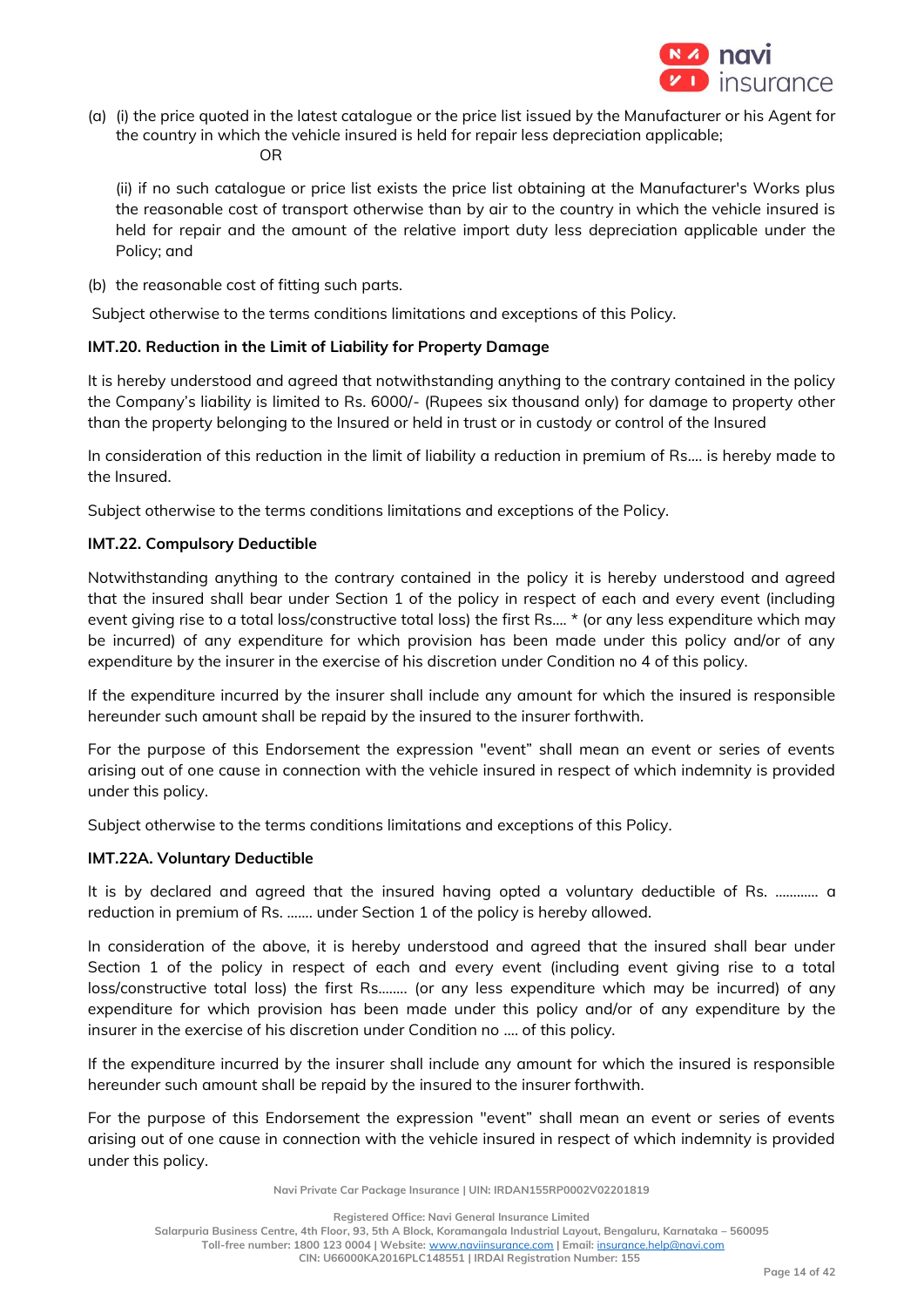

Subject otherwise to the terms conditions limitations and exceptions of this Policy.

# **IMT.24. Electrical/Electronic fittings**

In consideration of the payment of additional premium of Rs………, notwithstanding anything to the contrary contained in the policy it is hereby understood and agreed that the insurer will indemnify the insured against loss of or damage to such electrical and/or electronic fitting(s) as specified in the schedule whilst it/these is/are fitted in or on the vehicle insured where such loss or damage is occasioned by any of the perils mentioned in Section.1 of the policy.

The insurer shall, however, not be liable for loss of or damage to such fitting(s) caused by/as a result of mechanical or electrical breakdown.

Provided always that the liability of the insurer hereunder shall not exceed the Insured's Declared Value (IDV) of the item.

Subject otherwise to the terms conditions limitations and exceptions of this Policy.

# **IMT.25. CNG/LPG kit in BI fuel system**

In consideration of the payment of premium of Rs…………… notwithstanding anything to the contrary contained in the policy it is hereby understood and agreed that the insurer will indemnify the insured in terms conditions limitations and exceptions of Section 1 of the policy against loss and/or damage to the CNG/LPG kit fitted in the vehicle insured arising from an accidental loss or damage to the vehicle insured, subject to the limit of the Insured's Declared Value of the CNG/LPG kit specified in the Schedule of the policy.

Subject otherwise to the terms conditions limitations and exceptions of this Policy.

# **IMT.26. Fire and/or Theft risk only**

Notwithstanding anything to the contrary contained in the policy it is hereby understood and agreed that Section II of the Policy is deemed to be cancelled and under Section I thereof the insurer shall only be liable to indemnify the insured against loss or damage by fire explosion self-ignition lightning and/or burglary housebreaking theft and riot strike malicious damage terrorism storm tempest flood inundation and earthquake perils whilst the vehicle is laid up in garage and not in use.

Subject otherwise to the terms conditions limitations and exceptions of this Policy.

## **IMT.27. Liability and Fire and/or Theft**

Notwithstanding anything to the contrary contained in the policy it is hereby understood and agreed that Section I of the Policy the insurer shall not be liable thereunder except in respect of loss or damage by fire explosion self-ignition lightning and/or burglary housebreaking theft and riot strike malicious damage terrorism storm tempest flood inundation and earthquake perils.

Subject otherwise to the terms conditions limitations and exceptions of the Policy.

# **IMT.28. Legal Liability to Paid Driver and/or Conductor and /or Cleaner employed in Connection with the Operation of Insured Vehicle**

In consideration of an additional premium of Rs. 50/- notwithstanding anything to the contrary contained in the Policy it is hereby understood and agreed that the Company shall indemnify the Insured against the insured's legal liability under the Workmen's Compensation Act, 1923 , the Fatal Accidents Act, 1855 or at Common Law and subsequent amendments of these Acts prior to the date of this Endorsement in respect of personal injury to any paid driver and/or conductor and/or cleaner whilst

**Navi Private Car Package Insurance | UIN: IRDAN155RP0002V02201819**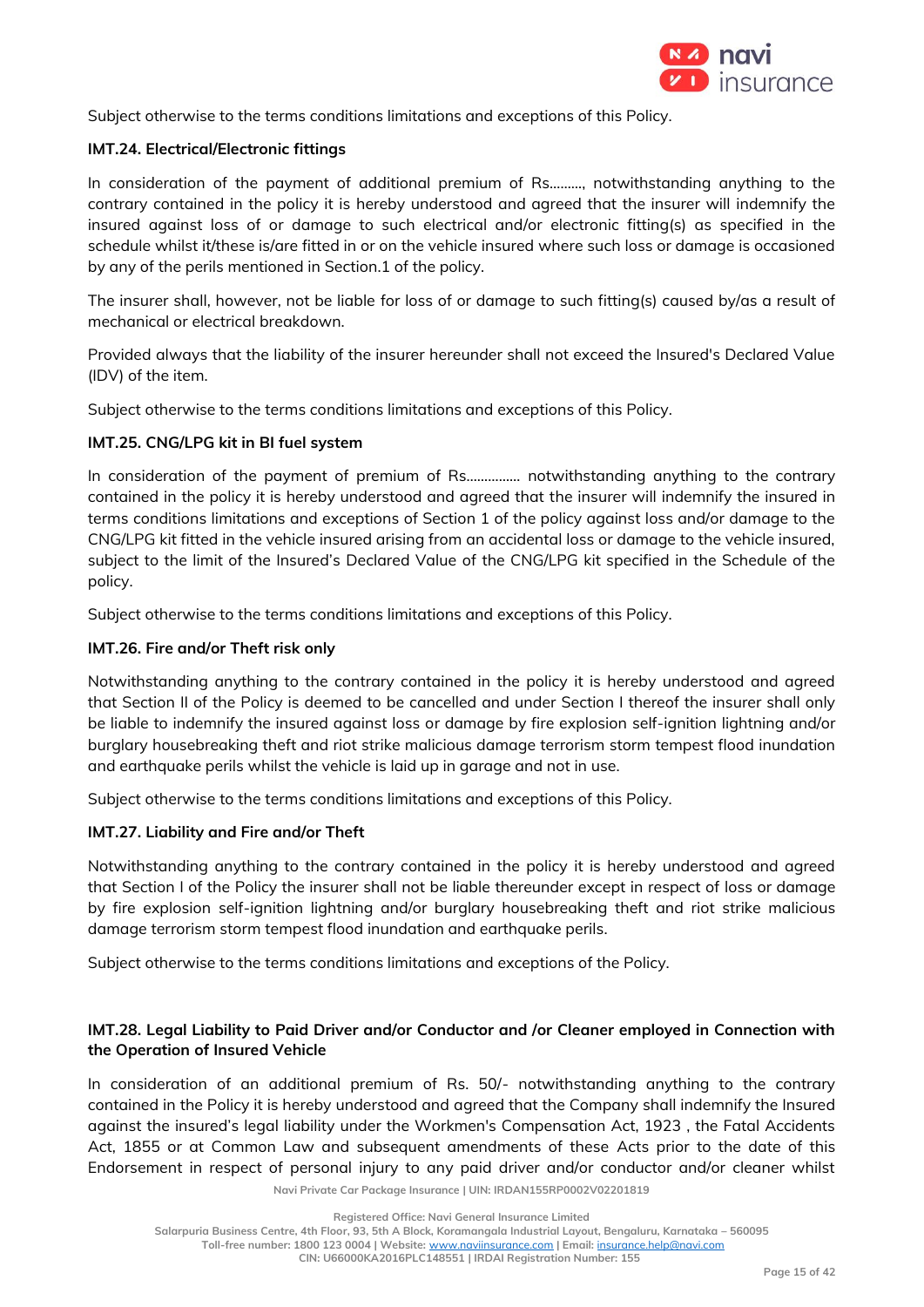

engaged in the service of the Insured in such occupation in connection with the vehicle insured herein and will in addition be responsible for all costs and expenses incurred with its written consent.

### **Provided always that:**

- (1) this Endorsement does not indemnify the Insured in respect of any liability in cases where the Insured holds or subsequently effects with any insurer or group of insurers a Policy of Insurance in respect of liability as herein defined for Insured's general employees;
- (2) The Insured shall take reasonable precautions to prevent accidents and shall comply with all statutory obligations;
- (3) The Insured shall keep record of the name of each paid driver conductor cleaner or persons employed in loading and/or unloading and the amount of wages and salaries and other earnings paid to such employees and shall at all times allow the Company to inspect such records on demand.
- (4) In the event of the Policy being cancelled at the request of the Insured no refund of the premium paid in respect of this Endorsement will be allowed.

Subject otherwise to the terms conditions limitations and exceptions of the Policy except so far as necessary to meet the requirements of the Motor Vehicles Act, 1988.

# **IMT.29. Legal Liability to Employees of the Insured other than Paid Driver and / or Conductor and / or Cleaner who may be Travelling or Driving in Employer's Car**

In consideration of the payment of an additional premium  $\textcircled{a}$  Rs.50/- per employee insured notwithstanding anything to the contrary contained in the Policy it is hereby understood and agreed that the Company will indemnify the Insured against the Insured's liability at Common Law and Statutory Liability under the Fatal Accidents Act,1855 for compensation (including legal costs of any claimant) for death of or bodily injury to any employee (other than paid drivers) of the within named Insured being carried in or upon or entering in or getting on to or alighting from or driving the vehicle insured.

Provided that in the event of an accident whilst the vehicle insured is carrying more than.... employees of the Insured (including the driver) the Insured shall repay to the Company a ratable proportion of the total amount payable by the Company by the reason of this endorsement in respect of accident in connection with such vehicle insured.

Subject otherwise to the terms, conditions limitations and exceptions of this policy.

## **IMT. 30. Trailers**

In consideration of the payment of an additional premium it is hereby understood and agreed that the indemnity granted by this policy shall extend to apply to the Trailer (Registration No.......)"

Provided always that -

- (a) the IDV of such Trailer shall be deemed not to exceed ………
- (b) the term "Trailer" shall not include its contents, or anything contained thereon.
- (c) such indemnity shall not apply in respect of death or bodily injury to any person being conveyed by the said Trailer otherwise than by reason of or in pursuance of a contract of employment.

Subject otherwise to the terms, conditions limitations and exceptions of this Policy.

#### **IMT.31. Reliability Trials and Rallies**

In consideration of the payment of an additional premium it is hereby understood and agreed that in the indemnity granted by this Policy is extended to apply whilst the vehicle insured is engaged in

**Navi Private Car Package Insurance | UIN: IRDAN155RP0002V02201819**

**Registered Office: Navi General Insurance Limited**

**Salarpuria Business Centre, 4th Floor, 93, 5th A Block, Koramangala Industrial Layout, Bengaluru, Karnataka – 560095**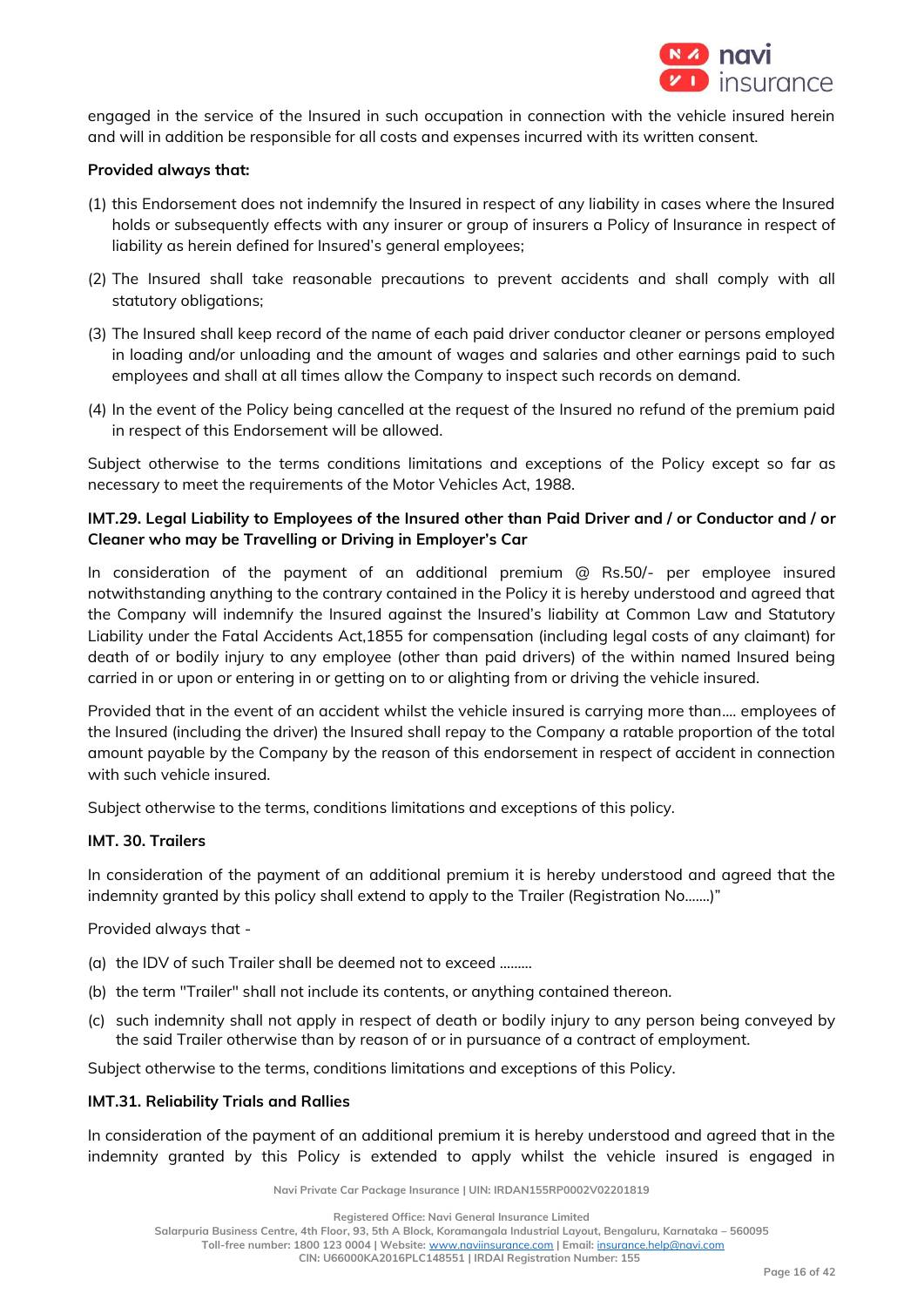

………………………. to be held at ………………… on or about the date of. /../…. under the auspices of …………………………….

### **Provided that –**

- (a) No indemnity shall be granted by this Endorsement to ……………………………….
- (b) This Policy does not cover use for organized racing, pace making, or speed testing.
- (c) During the course of the ………. , the Company shall not be liable in respect of death of or bodily injury to any person being carried in or upon or entering or getting on to or alighting from the vehicle insured at the time of the occurrence of the event out of which any claim arises.

Provided that if the Company shall make any payment in exercise of its discretion under condition No. 3 of the Policy in settlement of any claim and such payment includes the amount for which the Insured is responsible by reason of this Endorsement the Insured shall repay to the Company forthwith the amount for which the insured is so responsible.

For the purpose of this Endorsement the expression "claim" shall mean a claim or series of claims arising out of one event.

Subject otherwise to the terms, conditions limitations and exceptions of this Policy.

### **IMT.32. Accidents to Soldiers / Sailors / Airmen Employed As Drivers**

In consideration of the payment of an additional premium of Rs 100/- it is hereby understood and agreed that in the event of any Soldier/Sailor/Airman employed by the Insured to drive the vehicle insured being injured or killed whilst so employed, this policy will extend to relieve the Insured of his liability to indemnify Ministry of Defense under the respective Regulations.

Subject otherwise to the terms, conditions limitations and exceptions of this Policy.

## **Policy Servicing/Grievances/Complaints:**

At Navi General Insurance Limited, we want your relationship with insurance to be much beyond than what you've experienced yet. To understand, appreciate, and enjoy insurance-we're here for you.

You can connect with us on the following channels:

- a. Call us on our Toll Free 1800 123 0004 for any queries that you may have!
- b. Email your queries to [insurance.help@navi.com](mailto:insurance.help@navi.com)
- c. For Senior Citizens, we have a special cell and Our Senior Citizen customers can email us at [seniorcare@navi.com](mailto:seniorcare@navi.com) for priority resolution
- d. Visit our website [www.naviinsurance.com](http://www.naviinsurance.com/) to register & track your queries.
- e. Please walk in to any of our branches or partner locations.
- f. You can also dispatch your letters to us at:

## **Navi General Insurance Limited**

Corporate Office: Salarpuria Business Centre,

4th B Cross Road, 5th Block,

Koramangala Industrial Layout,

Bengaluru, Karnataka – 560095

**Navi Private Car Package Insurance | UIN: IRDAN155RP0002V02201819**

**Registered Office: Navi General Insurance Limited**

**Salarpuria Business Centre, 4th Floor, 93, 5th A Block, Koramangala Industrial Layout, Bengaluru, Karnataka – 560095**

**Toll-free number: 1800 123 0004 | Website:** [www.naviinsurance.com](http://www.naviinsurance.com/) **| Email:** [insurance.help@navi.com](mailto:insurance.help@navi.com)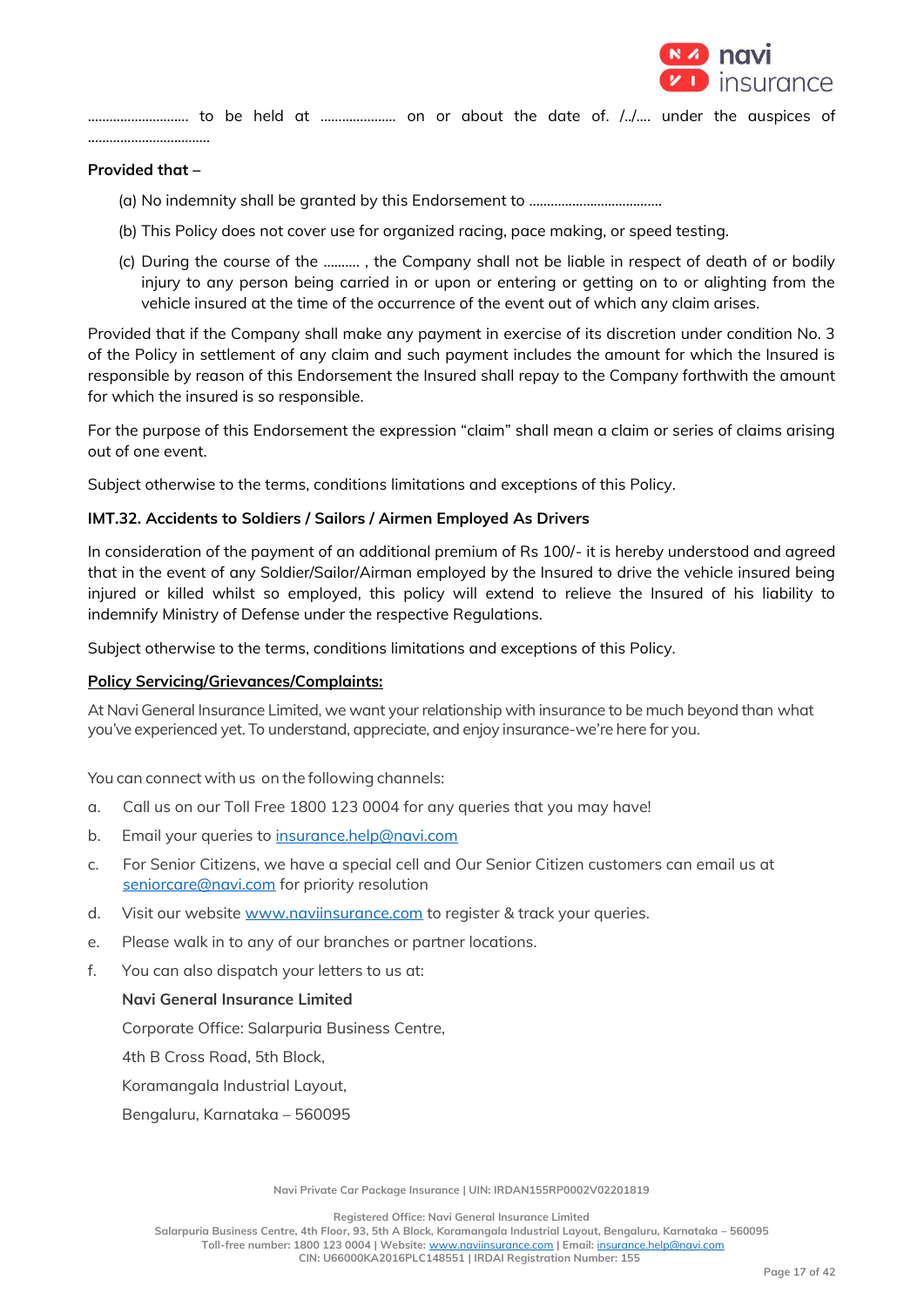

We request you to please mention your complete details:

- Full Name
- Policy Number / Certificate of Insurance Number
- Contact Details

in all your communications, to enable our customer experience expert to connect with you and provide you with quickest possible solution.

We'll ensure to acknowledge your service request within 3 working days and try and resolve it to your satisfaction within 15 working days. That's a promise!

# **Escalation Matrix**

## **Leve 1**

While we attempt to give you best-in-class and prompt resolution for any concerns, sometimes it may not be perfect. If you feel that you weren't offered a perfect resolution, please feel free to share your feedback with our Manager Customer Experience team at Manager.CustomerExperience@navi.com

## **Level 2**

If you still are not happy about the resolution provided, then you may please write to our Grievance Redressal Officer (GRO) and Head Customer Experience a[t Head.CustomerExperience@navi.com.](mailto:Head.CustomerExperience@cocogeneralinsurance.com)

## **Level 3**

If you are not happy with the resolution, you may approach IRDAI by calling on the Toll Free no. 155255 (or) 1800 4254 732. You can also register an online complaint on the website [http://igms.irda.gov.in.](http://igms.irda.gov.in/)

If your concern remains unresolved till one month from the date of registering your complaint, you may please approach the **Insurance Ombudsman** for redressal. To know who your Insurance Ombudsman is, simply referto the Ombudsman list overleaf.

| S. No.  | <b>Contact Details</b>                 | Jurisdiction of Office                    |
|---------|----------------------------------------|-------------------------------------------|
| $1_{-}$ | <b>AHMEDABAD</b>                       |                                           |
|         | Office of the Insurance Ombudsman,     | State of Gujarat and Union Territories of |
|         | Jeevan Prakash Building, 6th Floor,    | Dadra & Nagar Haveli and Daman and Diu    |
|         | Tilak Marg, Relief Road,               |                                           |
|         | Ahmedabad - 380 001.                   |                                           |
|         | Tel.: 079 - 25501201/02/05/06          |                                           |
|         | Email: bimalokpal.ahmedabad@ecoi.co.in |                                           |
| 2.      | <b>BENGALURU</b>                       |                                           |
|         | Office of the Insurance Ombudsman.     | Karnataka                                 |
|         | Jeevan Soudha Building,                |                                           |
|         | PID No. 57-27-N-19,                    |                                           |
|         | Ground Floor, 19/19, 24th Main Road,   |                                           |
|         | JP Nagar, 1st Phase,                   |                                           |
|         | Bengaluru - 560 078.                   |                                           |
|         | Tel.: 080 - 26652048 / 26652049        |                                           |
|         | Email: bimalokpal.bengaluru@ecoi.co.in |                                           |

**Navi Private Car Package Insurance | UIN: IRDAN155RP0002V02201819**

**Registered Office: Navi General Insurance Limited**

**Salarpuria Business Centre, 4th Floor, 93, 5th A Block, Koramangala Industrial Layout, Bengaluru, Karnataka – 560095**

**Toll-free number: 1800 123 0004 | Website:** [www.naviinsurance.com](http://www.naviinsurance.com/) **| Email:** [insurance.help@navi.com](mailto:insurance.help@navi.com)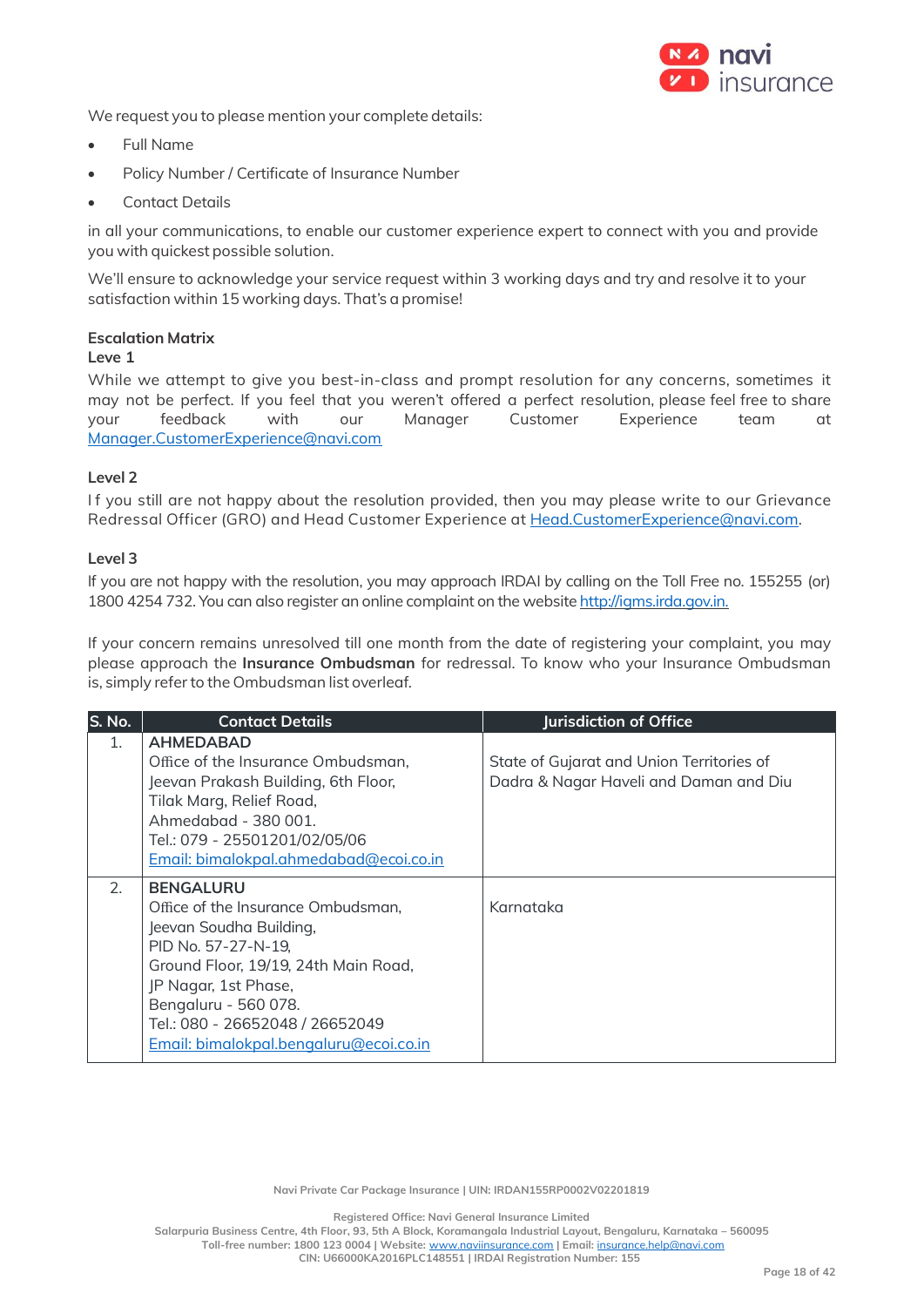

| 3. | <b>BHOPAL</b><br>Office of the Insurance Ombudsman,<br>Janak Vihar Complex, 2nd Floor,<br>6, Malviya Nagar, Opp. Airtel Office,<br>Near New Market, Bhopal - 462 003.<br>Tel.: 0755 - 2769201 / 2769202<br>Fax: 0755 - 2769203<br>Email: bimalokpal.bhopal@ecoi.co.in | States of Madhya Pradesh and Chattisgarh                                                                                              |  |
|----|-----------------------------------------------------------------------------------------------------------------------------------------------------------------------------------------------------------------------------------------------------------------------|---------------------------------------------------------------------------------------------------------------------------------------|--|
| 4. | <b>BHUBANESHWAR</b><br>Office of the Insurance Ombudsman,<br>62, Forest Park, Bhubneshwar - 751 009.<br>Tel.: 0674 - 2596461 / 2596455<br>Fax: 0674 - 2596429<br>Email: bimalokpal.bhubaneswar@ecoi.co.in                                                             | State of Orissa                                                                                                                       |  |
| 5. | <b>CHANDIGARH</b><br>Office of the Insurance Ombudsman,<br>S.C.O. No. 101, 102 & 103, 2nd Floor,<br>Batra Building, Sector 17 - D,<br>Chandigarh - 160 017.<br>Tel.: 0172 - 2706196 / 2706468<br>Fax: 0172 - 2708274<br>Email: bimalokpal.chandigarh@ecoi.co.in       | States of Punjab, Haryana, Himachal<br>Pradesh, Jammu & Kashmir and Union<br>territory of Chandigarh                                  |  |
| 6. | <b>CHENNAI</b><br>Office of the Insurance Ombudsman,<br>Fatima Akhtar Court, 4th Floor, 453,<br>Anna Salai, Teynampet,<br>Chennai - 600 018.<br>Tel.: 044 - 24333668 / 24335284<br>Fax: 044 - 24333664<br>Email: bimalokpal.chennai@ecoi.co.in                        | State of Tamil Nadu and Union Territories -<br>Pondicherry Town and Karaikal (which<br>are part of Union Territory of<br>Pondicherry) |  |
| 7. | <b>DELHI</b><br>Office of the Insurance Ombudsman,<br>2/2 A, Universal Insurance Building,<br>Asaf Ali Road, New Delhi - 110 002.<br>Tel.: 011 - 23232481 / 23213504<br>Fax: 011 - 23230858<br>Email: bimalokpal.delhi@ecoi.co.in                                     | State of Delhi                                                                                                                        |  |
| 8. | <b>GUWAHATI</b><br>Office of the Insurance Ombudsman,<br>Jeevan Nivesh, 5th Floor,<br>Nr. Panbazar Over Bridge, S.S. Road,<br>Guwahati - 781001 (ASSAM).<br>Tel.: 0361 - 2132204 / 2132205<br>Fax: 0361 - 2732937<br>Email: bimalokpal.guwahati@ecoi.co.in            | States of Assam, Meghalaya, Manipur, Mizoram,<br>Arunachal Pradesh, Nagaland and Tripura                                              |  |

**Registered Office: Navi General Insurance Limited**

**Salarpuria Business Centre, 4th Floor, 93, 5th A Block, Koramangala Industrial Layout, Bengaluru, Karnataka – 560095**

**Toll-free number: 1800 123 0004 | Website:** [www.naviinsurance.com](http://www.naviinsurance.com/) **| Email:** [insurance.help@navi.com](mailto:insurance.help@navi.com)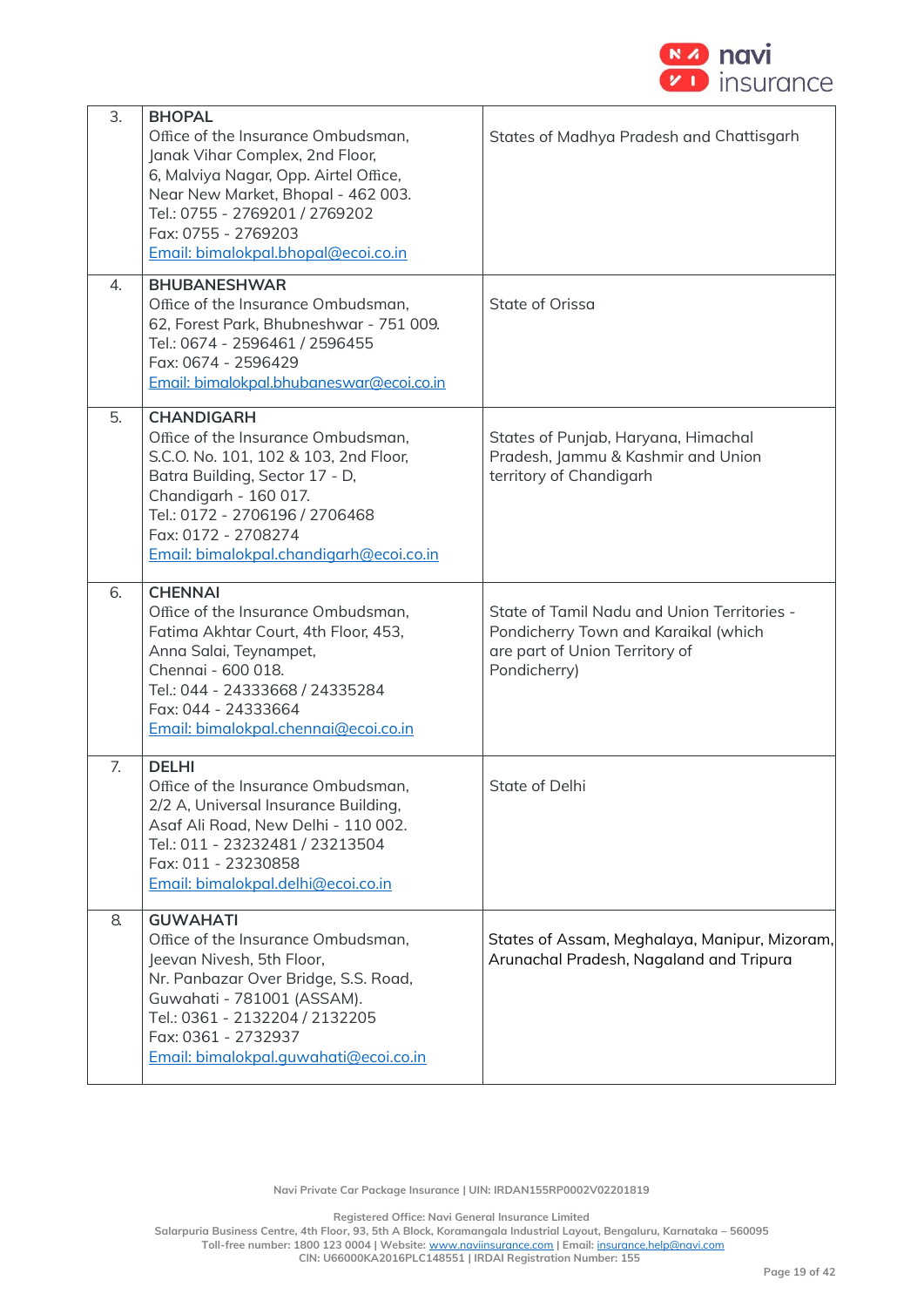

| 9.  | <b>HYDERABAD</b><br>Office of the Insurance Ombudsman,<br>6-2-46, 1st floor, "Moin Court",<br>Lane Opp. Saleem Function Palace,<br>A. C. Guards, Lakdi-Ka-Pool,<br>Hyderabad - 500 004.<br>Tel.: 040 - 65504123 / 23312122<br>Fax: 040 - 23376599<br>Email: bimalokpal.hyderabad@ecoi.co.in | States of Andhra Pradesh, Telangana and<br>Union Territory of Yanam - a part of the Union<br>Territory of Pondicherry                                                                                                                                                                                                                                                                                                                                                                       |
|-----|---------------------------------------------------------------------------------------------------------------------------------------------------------------------------------------------------------------------------------------------------------------------------------------------|---------------------------------------------------------------------------------------------------------------------------------------------------------------------------------------------------------------------------------------------------------------------------------------------------------------------------------------------------------------------------------------------------------------------------------------------------------------------------------------------|
| 10. | <b>JAIPUR</b><br>Office of the Insurance Ombudsman,<br>Jeevan Nidhi - Il Bldg., Gr. Floor,<br>Bhawani Singh Marg, Jaipur - 302 005.<br>Tel.: 0141 - 2740363<br>Email: bimalokpal.jaipur@ecoi.co.in                                                                                          | State of Rajasthan                                                                                                                                                                                                                                                                                                                                                                                                                                                                          |
| 11. | <b>ERNAKULAM</b><br>Office of the Insurance Ombudsman,<br>2nd Floor, Pulinat Bldg.,<br>Opp. Cochin Shipyard, M. G. Road,<br>Ernakulam - 682 015.<br>Tel.: 0484 - 2358759 / 2359338<br>Fax: 0484 - 2359336<br>Email: bimalokpal.ernakulam@ecoi.co.in                                         | Kerala, Lakshadweep, Mahe-a part of<br>Pondicherry                                                                                                                                                                                                                                                                                                                                                                                                                                          |
| 12. | <b>KOLKATA</b><br>Office of the Insurance Ombudsman,<br>Hindustan Bldg. Annexe, 4th Floor,<br>4, C.R. Avenue, Kolkata - 700 072.<br>Tel.: 033 - 22124339 / 22124340<br>Fax: 033 - 22124341<br>Email: bimalokpal.kolkata@ecoi.co.in                                                          | States of West Bengal, Sikkim and Union<br>Territories of Andaman and Nicobar Islands                                                                                                                                                                                                                                                                                                                                                                                                       |
| 13. | <b>LUCKNOW</b><br>Office of the Insurance Ombudsman,<br>6th Floor, Jeevan Bhawan,<br>Phase-II, Nawal Kishore Road,<br>Hazratganj, Lucknow - 226 001.<br>Tel.: 0522 - 2231330 / 2231331<br>Fax: 0522 - 2231310<br>Email: bimalokpal.lucknow@ecoi.co.in                                       | District of Uttar Pradesh: Lalitpur, Jhansi,<br>Mahoba, Hamirpur, Banda, Chitrakoot,<br>Allahabad, Mirzapur, Sonbhabdra, Fatehpur,<br>Pratapgarh, Jaunpur, Varansi, Gazipur, Jalaun,<br>Kanpur, Lucknow, Unnao, Sitapur, Lakhimpur,<br>Bahraich, Barabanki, Raebareli, Sravasti,<br>Gonda, Faizabad, Amethi, Kaushambi,<br>Balrampur, Basti, Ambedkarnagar, Sulanpur,<br>Maharajganj, Santkabirnagar, Azamgarh,<br>Kaushinagar, Gorkhpur, Deoria, Mau, Chandauli,<br>Ballia, Sidharathnagar |
| 14. | <b>MUMBAI</b><br>Office of the Insurance Ombudsman,<br>3rd Floor, Jeevan Seva Annexe, S. V. Road,<br>Santacruz (W), Mumbai - 400 054.<br>Tel.: 022 - 26106552 / 26106960<br>Fax: 022 - 26106052<br>Email: bimalokpal.mumbai@ecoi.co.in                                                      | States of Goa, Mumbai Metropolitan<br>Region excluding Navi Mumbai & Thane                                                                                                                                                                                                                                                                                                                                                                                                                  |

**Navi Private Car Package Insurance | UIN: IRDAN155RP0002V02201819**

**Registered Office: Navi General Insurance Limited**

**Salarpuria Business Centre, 4th Floor, 93, 5th A Block, Koramangala Industrial Layout, Bengaluru, Karnataka – 560095**

**CIN: U66000KA2016PLC148551 | IRDAI Registration Number: 155**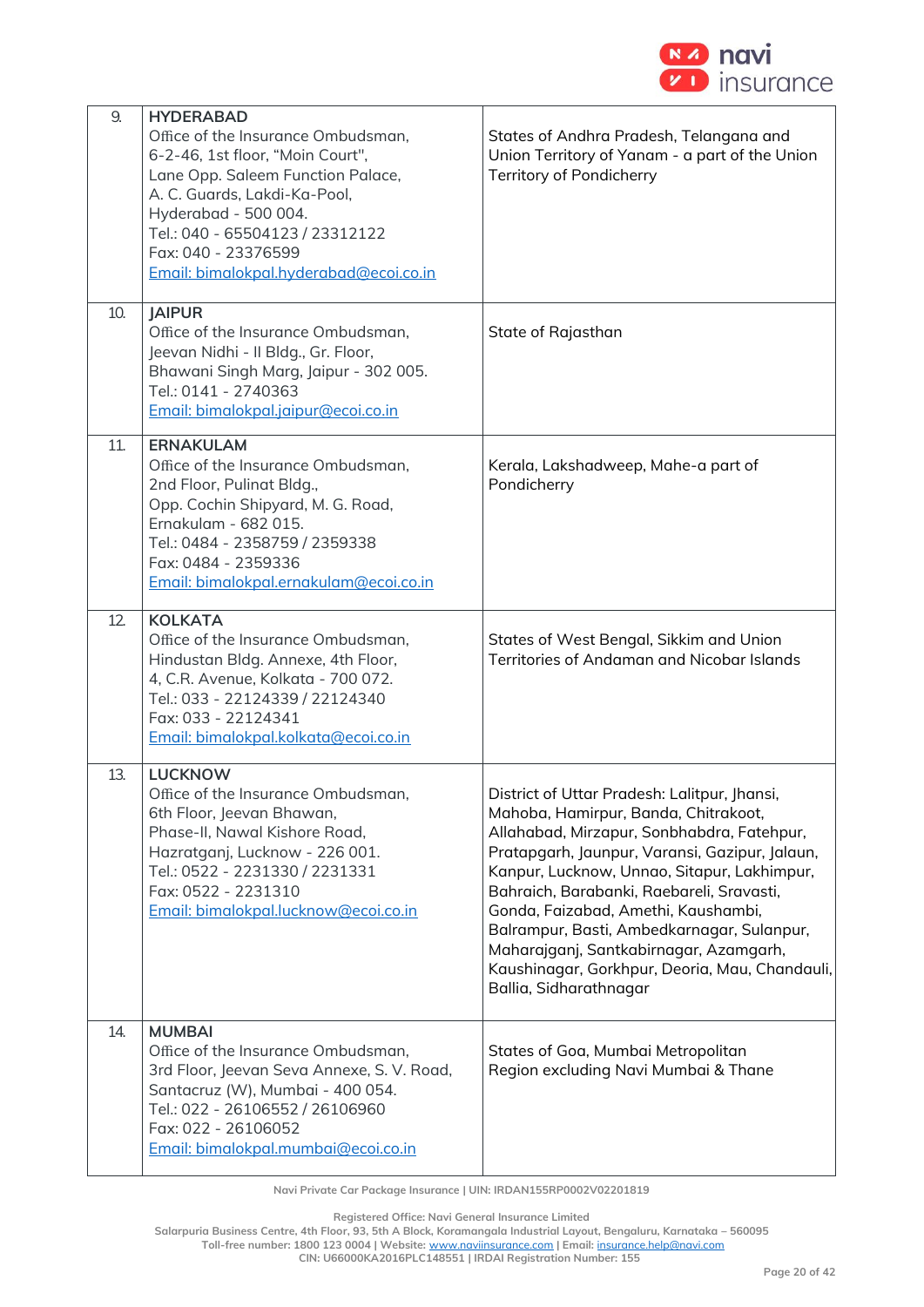

| 15. | <b>NOIDA</b><br>Office of the Insurance Ombudsman,<br>Bhagwan Sahai Palace, 4th Floor,<br>Main Road, Naya Bans, Sector 15,<br>Distt: Gautam Buddh Nagar,<br>U. P. - 201301.<br>Tel.: 0120 - 2514250 / 2514252 / 2514253<br>Email: bimalokpal.noida@ecoi.co.in | States of Uttaranchal and the following Districts<br>of Uttar Pradesh: Agra, Aligarh, Bagpat,<br>Bareilly, Bijnor, Budaun, Bulandshehar, Etah,<br>Kanooj, Mainpuri, Mathura, Meerut, Moradabad,<br>Muzaffarnagar, Oraiyya, Pilibhit, Etawah,<br>Farrukhabad, Firozabad, Gautam Budh Nagar,<br>Ghaziabad, Hardoi, Shahjahanpur, Hapur,<br>Shamli, Rampur, Kashganj, Sambhal, Amroha,<br>Hathras, Kanshiramnagar, Saharanpur |
|-----|---------------------------------------------------------------------------------------------------------------------------------------------------------------------------------------------------------------------------------------------------------------|----------------------------------------------------------------------------------------------------------------------------------------------------------------------------------------------------------------------------------------------------------------------------------------------------------------------------------------------------------------------------------------------------------------------------|
| 16. | <b>PATNA</b><br>Office of the Insurance Ombudsman,<br>1st Floor, Kalpana Arcade Building,<br>Bazar Samiti Road, Bahadurpur,<br>Patna - 800 006.<br>Tel.: 0612-2680952<br>Email: bimalokpal.patna@ecoi.co.in                                                   | States of Bihar and Jharkhand                                                                                                                                                                                                                                                                                                                                                                                              |
| 17. | <b>PUNE</b><br>Office of the Insurance Ombudsman,<br>Jeevan Darshan Bldg., 3rd Floor,<br>C.T.S. No. 195 to 198, N. C. Kelkar Road,<br>Narayan Peth, Pune - 411 030.<br>Tel.: 020 - 41312555<br>Email: bimalokpal.pune@ecoi.co.in                              | States of Maharashtra, Area of Navi Mumbai<br>and Thane excluding Mumbai Metropolitan<br>Region                                                                                                                                                                                                                                                                                                                            |

**IRDAI Regulation No 17**: This Policy is subject to regulation 17 of IRDAI (Protection of Policyholder's Interests) Regulation 2017 or any amendment thereof from time to time.

**Registered Office: Navi General Insurance Limited Salarpuria Business Centre, 4th Floor, 93, 5th A Block, Koramangala Industrial Layout, Bengaluru, Karnataka – 560095 Toll-free number: 1800 123 0004 | Website:** [www.naviinsurance.com](http://www.naviinsurance.com/) **| Email:** [insurance.help@navi.com](mailto:insurance.help@navi.com) **CIN: U66000KA2016PLC148551 | IRDAI Registration Number: 155**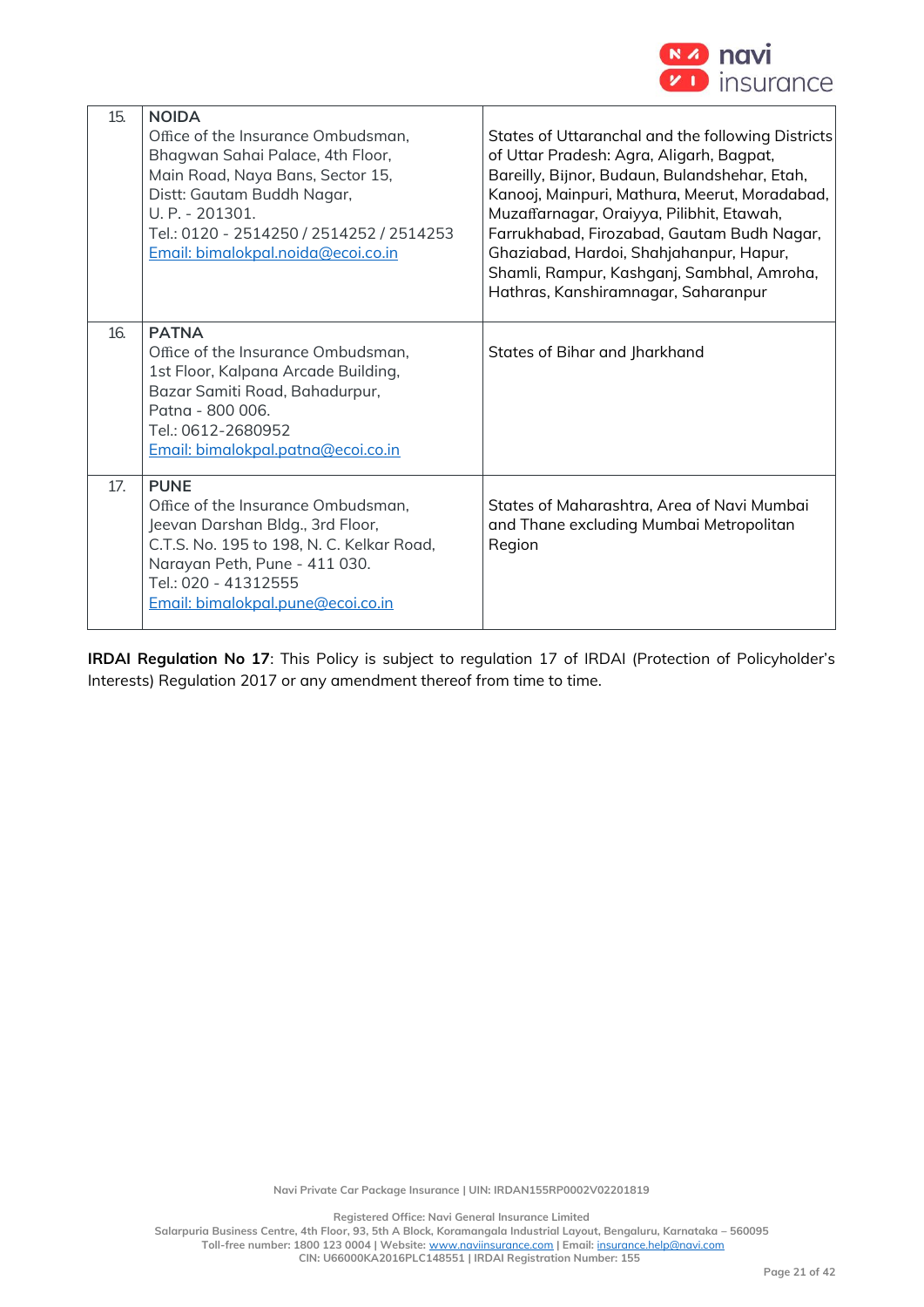

## **Annexure 1.**

## **General Regulations as per Indian Motor Tariff:**

### **GR.1. Insurance not provided for:**

Motor Insurance in India cannot be transacted outside the purview of the India Motor Tariff unless specifically authorized by the TAC. For risks which have not been provided for in the tariff, reference should be made to TAC for advice thereon.

Motor Insurance includes Private Cars, Motorized Two Wheelers and Commercial Vehicles excluding vehicles running on rails.

## **GR.2. Proposal Forms:**

Proposal Form as specified in **Section 5 of the INDIA MOTOR TARIFF** is required to be submitted by the insured to the insurer before the commencement of cover and at renewal in case of material alteration. For change of IDV at each renewal, however, **a fresh proposal is not necessary**. Such changes may be advised by the insured to the insurer by a letter signed by the insured / insured's authorized signatory (for companies / body corporate) and sent to the insurer by recorded delivery. In case of change of insurer, a fresh proposal is required to be submitted to the new insurer. The insurers may include additional questions in the proposal form for their information and use.

### **GR.3. Policy Forms:**

Policies insuring Motor Vehicles are to be issued only as per the Standard Form(s) given in **Section 6 of the INDIA MOTOR TARIFF.**

### *A. Types of Policies*

There are two types of Policies:

- **(i) Liability Only Policy**: This covers Third Party Liability for bodily injury and/ or death and Property Damage. Personal Accident Cover for Owner-Driver is also included.
- **(ii) Package Policy:** This **covers** loss or damage to the vehicle insured in addition to **(i)** above.

Restricting the scope of cover under **Section-I (loss of or damage to the vehicle insured)** of the Package policy without any reduction in Tariff rates is permitted. Excepting this, no alteration or extension of any of the Covers, Terms, Conditions, Exclusions, etc. of any of the Policies/Endorsements laid down in this tariff is permitted without prior approval of the TAC.

## **B.** *Rating:*

Rates provided under this Tariff are minimum rates. Loading on tariff premium rates by 100% may be applied for adverse claims experience of the vehicle insured and individual risk perception as per the insurer's assessment. If the experience continues to be adverse, a further loading of 100% on the expiring premium may be applied. No further loading shall apply.

#### **GR.4. Extension of Geographical Area**

The Geographical Area of Motor Policies may be extended to include

- a) Bangladesh
- b) Bhutan
- c) Nepal
- d) Pakistan

**Navi Private Car Package Insurance | UIN: IRDAN155RP0002V02201819**

**Salarpuria Business Centre, 4th Floor, 93, 5th A Block, Koramangala Industrial Layout, Bengaluru, Karnataka – 560095**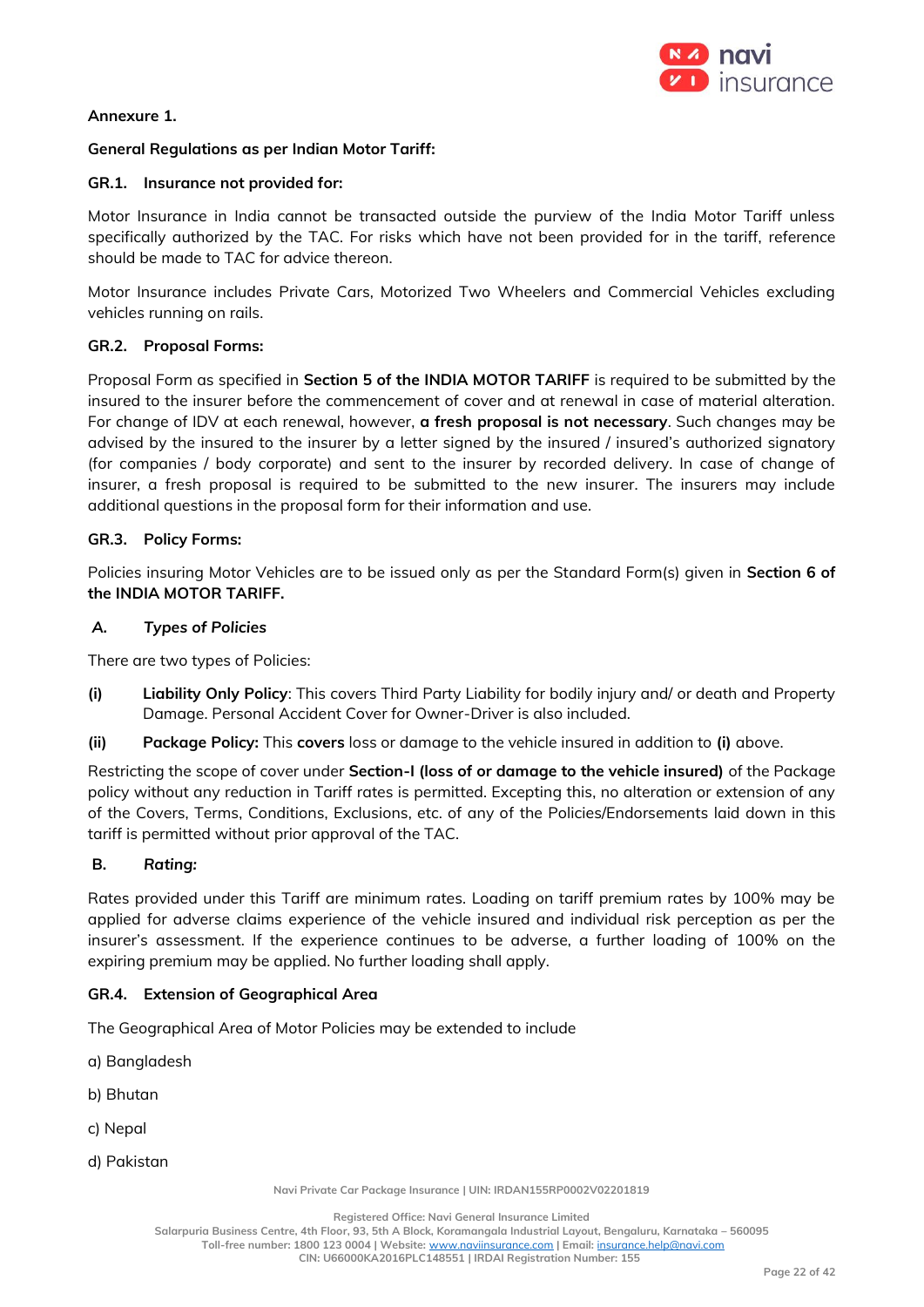

e) Sri Lanka

f) Maldives

by charging a flat additional premium, as stated below for a period not exceeding 12 months:

| For Package Policy                     | Rs.500/ per vehicle, irrespective of the class of vehicle. |
|----------------------------------------|------------------------------------------------------------|
| For policies other than Package Policy | Rs.100/ per vehicle, irrespective of the class of vehicle. |

For such extensions *Endorsement IMT 1 is to be used.*

**Such geographical extensions, however, specifically exclude cover for damage to the vehicle/ injury to its occupants/ TP liability in respect of the vehicle during air passage/ sea voyage for the purpose of ferrying the vehicle to the extended Geographical Area.** 

# **GR.5. Vintage Cars**

Any car manufactured prior to 31-12-1940 and duly certified by the **Vintage and Classic Car Club of India** can be considered a Vintage car for the purpose of this tariff.

# **GR.6. Classic Cars**

Any car manufactured after 31-12-1940, but before 31-12-1970, is considered as a Classic Car by the **Vintage and Classic Car Club of India**. **There is however, no provision for special rating or special cover for such vehicles under this tariff.**

# **GR.7. Valued Policies**

Under an **Agreed Value Policy,** a specified sum agreed as the **insured value of the vehicle** is paid as compensation in case of Total Loss/Constructive Total Loss of the vehicle without any deduction for depreciation.

It is **not** permitted to issue **Agreed Value Policies** under this tariff excepting for policies covering **vintage cars** as defined under 5 above.

For such policies, *Endorsement IMT- 2 is to be used***.**

## **GR.8. Insured's Declared Value (IDV)**

The **Insured's Declared Value (IDV)** of the vehicle will be deemed to be the 'SUM INSURED' for the purpose of this tariff and it will be fixed at the commencement of each policy period for each insured vehicle.

The IDV of the vehicle is to be fixed on the basis of manufacturer's listed selling price of the brand and model as the vehicle proposed for insurance at the commencement of insurance /renewal and adjusted for depreciation (as per schedule specified below). The IDV of the side car(s) and / or accessories, if any, fitted to the vehicle but not included in the manufacturer's listed selling price of the vehicle is also likewise to be fixed. However, depreciation will not be applied to brand new vehicles covered under motor trade policies. (IMT/08/2002 dt 16<sup>th</sup> December 2002).

The schedule of age-wise depreciation as shown below is applicable for the purpose of Total Loss/ Constructive Total Loss **(TL/ CTL)** claims only. A vehicle will be considered to be a **CTL**, where the aggregate cost of retrieval and / or repair of the vehicle subject to terms and conditions of the policy exceeds 75% of the IDV.

The depreciation for replacement of parts in partial loss claims will be as per a separate schedule **specified under GR.9.** 

**Navi Private Car Package Insurance | UIN: IRDAN155RP0002V02201819**

**Registered Office: Navi General Insurance Limited**

**Salarpuria Business Centre, 4th Floor, 93, 5th A Block, Koramangala Industrial Layout, Bengaluru, Karnataka – 560095**

**Toll-free number: 1800 123 0004 | Website:** [www.naviinsurance.com](http://www.naviinsurance.com/) **| Email:** [insurance.help@navi.com](mailto:insurance.help@navi.com)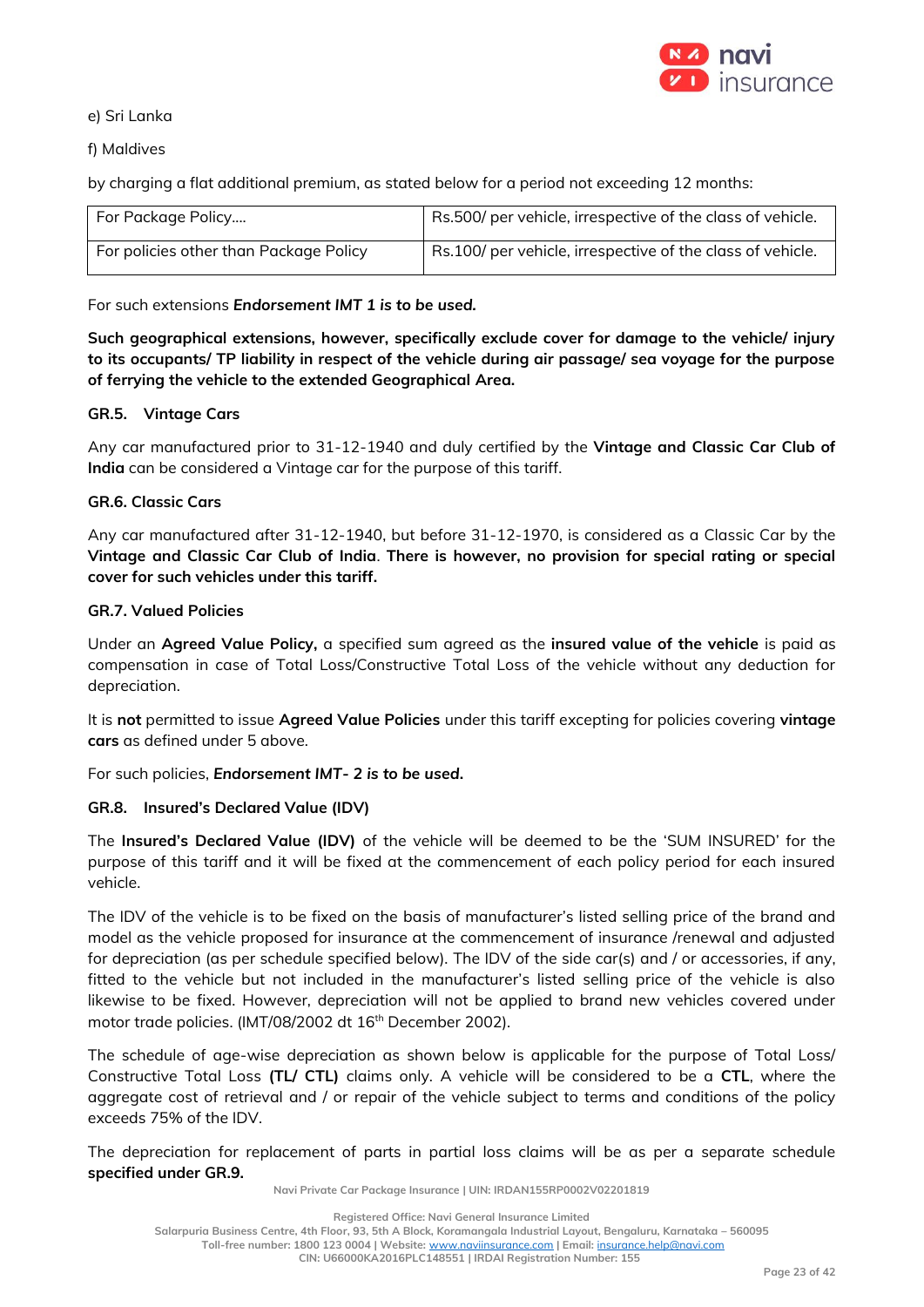

## **SCHEDULE OF DEPRECIATION FOR ARRIVING AT IDV**

### **(Other Than Motor Trade Policies)**

| AGE OF THE VEHICLE                          | % OF DEPRECIATION FOR FIXING IDV |
|---------------------------------------------|----------------------------------|
| Not exceeding 6 months                      | 5%                               |
| Exceeding 6 months but not exceeding 1 year | 15%                              |
| Exceeding 1 year but not exceeding 2 years  | 20%                              |
| Exceeding 2 years but not exceeding 3 years | 30%                              |
| Exceeding 3 years but not exceeding 4 years | 40%                              |
| Exceeding 4 years but not exceeding 5 years | 50%                              |

## **SCHEDULE OF DEPRECIATION FOR ARRIVING AT IDV**

### **(Motor Trade Policies)**

| <b>AGE OF THE VEHICLE</b>                   | % OF DEPRECIATION FOR FIXING IDV |
|---------------------------------------------|----------------------------------|
| Not exceeding 6 months                      | 0%                               |
| Exceeding 6 months but not exceeding 1 year | 15%                              |
| Exceeding 1 year but not exceeding 2 years  | 20%                              |
| Exceeding 2 years but not exceeding 3 years | 30%                              |
| Exceeding 3 years but not exceeding 4 years | 40%                              |
| Exceeding 4 years but not exceeding 5 years | 50%                              |

**NOTE:** IDV of vehicles beyond 5 years of age and of obsolete models of the vehicles (i.e. models which the manufacturers have discontinued to manufacture) is to be determined on the basis of an understanding between the insurer and the insured.

For the purpose of **TL/CTL** claim settlement, this IDV will not change during the currency of the policy period in question. It is clearly understood that the liability of the insurer shall in no case exceed the IDV as specified in the policy schedule less the value of the wreck, in 'as is where is' condition.

## **GR.9. Depreciation on Parts for Partial Loss Claims**

The following rates of depreciation shall apply for **replacement of parts for partial loss claims** in respect of all categories of vehicles / accessories.

| 1. | Rate of depreciation for all rubber nylon/ plastic parts,<br>tyres and tubes, batteries and air bags | 50% |
|----|------------------------------------------------------------------------------------------------------|-----|
|    | Rate of depreciation for all fibre glass components                                                  | 30% |
| 3. | Rate of depreciation for all parts made of glass                                                     | Nil |

4. Rate of depreciation for all other parts including wooden parts is to be as per the following schedule:

**Navi Private Car Package Insurance | UIN: IRDAN155RP0002V02201819**

**Registered Office: Navi General Insurance Limited**

**Salarpuria Business Centre, 4th Floor, 93, 5th A Block, Koramangala Industrial Layout, Bengaluru, Karnataka – 560095 Toll-free number: 1800 123 0004 | Website:** [www.naviinsurance.com](http://www.naviinsurance.com/) **| Email:** [insurance.help@navi.com](mailto:insurance.help@navi.com)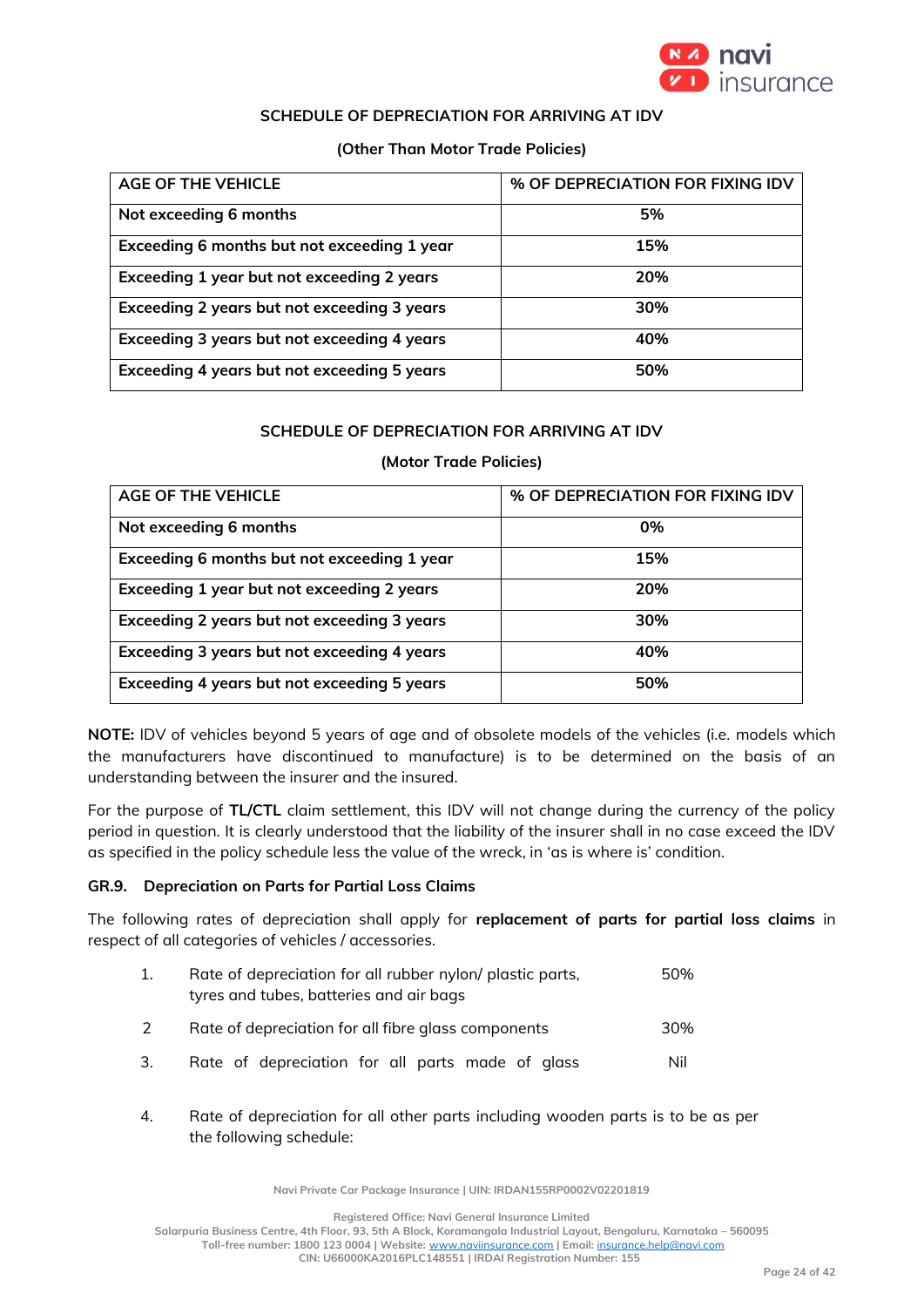

| <b>AGE OF THE VEHICLE</b>                    | % OF DEPRECIATION |
|----------------------------------------------|-------------------|
| Not exceeding 6 months                       | Nil               |
| Exceeding 6 months but not exceeding 1 year  | 5%                |
| Exceeding 1 year but not exceeding 2 years   | 10%               |
| Exceeding 2 years but not exceeding 3 years  | 15%               |
| Exceeding 3 years but not exceeding 4 years  | 25%               |
| Exceeding 4 years but not exceeding 5 years  | 35%               |
| Exceeding 5 years but not exceeding 10 years | 40%               |
| Exceeding 10 years                           | 50%               |

## **GR.10. Geographical Zones**

For the purpose of rating, the whole of India has been divided into the following zones depending upon the location of the office of registration of the vehicle concerned.

### *(i) Private Cars/ Motorized Two Wheelers/ Commercial Vehicles rateable under Section 4.C.1 and C.4.*

Zone A: Ahmedabad, Bangalore, Chennai, Hyderabad, Kolkata, Mumbai, New Delhi and Pune.

Zone B: Rest of India

### *(ii) Commercial Vehicles excluding vehicles rateable under Section 4. C.1 and C.4.*

Zone A Chennai, Delhi / New Delhi, Kolkata, Mumbai

Zone B All Other State Capitals

Zone C Rest of India

#### **GR.11. Period of Insurance**

Unless specifically stated otherwise, premiums quoted in the Schedules under various Sections of the **India Motor Tariff** are the premiums payable on policies issued or renewed for a period of **twelve months**. No policy is permitted to be issued or renewed for any period longer than twelve months. It shall, however, be permissible to extend the period of insurance under the policy for any period less than twelve months, for the purpose of arriving at a particular renewal date or for any other reasons convenient to the insured, by payment of extra premium calculated on pro-rata basis, **provided such policies are renewed with the same insurer immediately after the expiry of such an extension.** All such extensions will require attachment of the following Warranty to the policy.

"In consideration of the premium for this extension being calculated at a pro-rata proportion of the annual premium, it is hereby declared and agreed by the insured that upon expiry of this extension, this policy shall be renewed for a period of twelve months, failing which the difference between the extension premium now paid on **pro rata** basis and the premium at **short period** rate shall become payable by the insured."

### **GR.12. Premium Rates for Short Period Cover**

Short Period Cover/ Renewal may be granted for periods less than twelve months at the following short period scale:

**Navi Private Car Package Insurance | UIN: IRDAN155RP0002V02201819**

**Toll-free number: 1800 123 0004 | Website:** [www.naviinsurance.com](http://www.naviinsurance.com/) **| Email:** [insurance.help@navi.com](mailto:insurance.help@navi.com)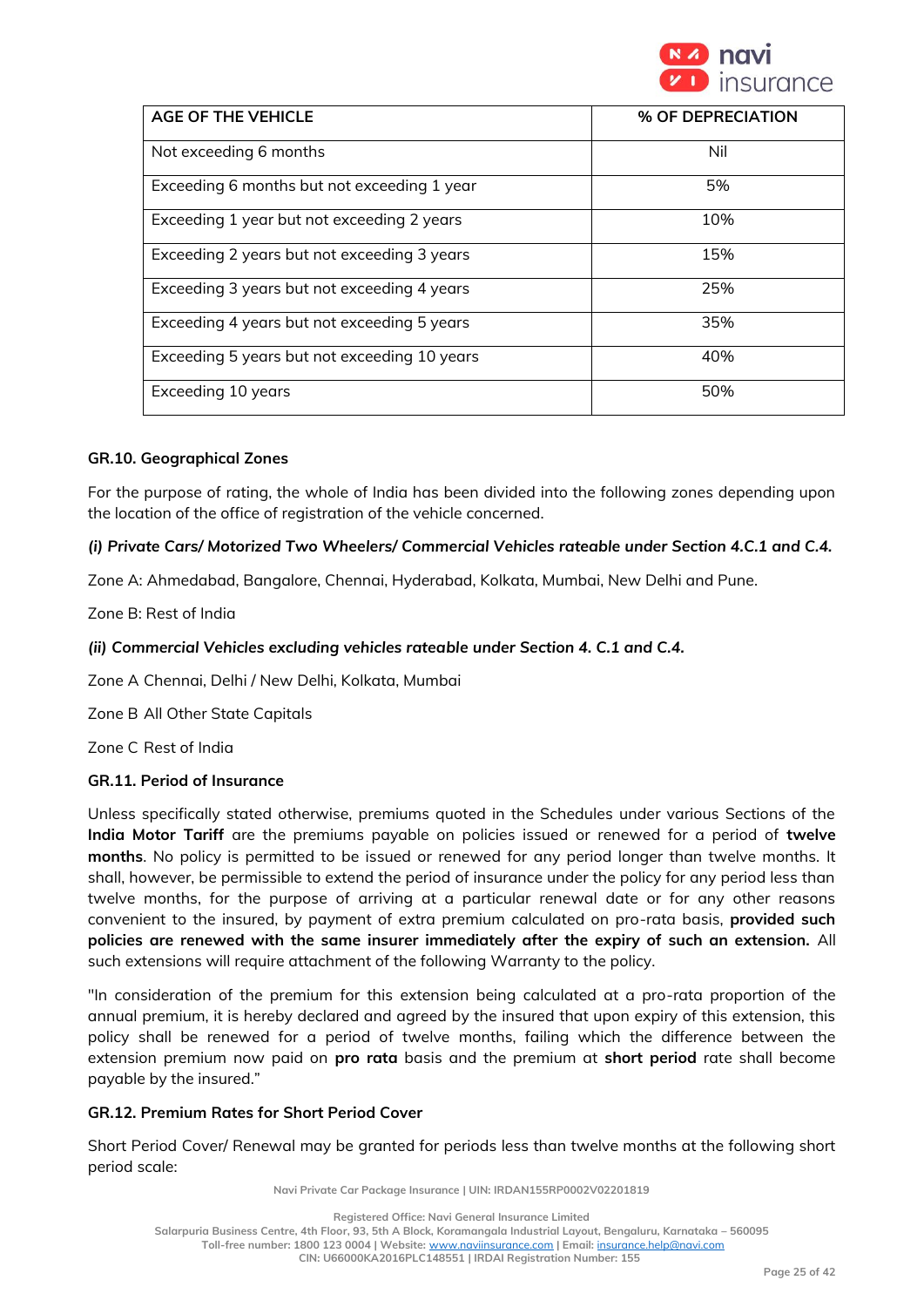

## **SHORT PERIOD SCALE**

| <b>PERIOD</b>                                 | % OF ANNUAL PREMIUM RATE  |
|-----------------------------------------------|---------------------------|
| Not exceeding 1 month                         | 20%                       |
| Exceeding 1 month but not exceeding 2 months  | 30%                       |
| Exceeding 2 months but not exceeding 3 months | 40%                       |
| Exceeding 3 months but not exceeding 4 months | 50%                       |
| Exceeding 4 months but not exceeding 5 months | 60%                       |
| Exceeding 5 months but not exceeding 6 months | 70%                       |
| Exceeding 6 months but not exceeding 7 months | 80%                       |
| Exceeding 7 months but not exceeding 8 months | 90%                       |
| <b>Exceeding 8 months</b>                     | Full annual premium/ rate |

**N.B.: 1.** Extension of short period covers/short period renewals, for any reason, can be granted only by charging the premium for such extensions at the above mentioned short period rates.

**N.B.:2.** Short period covers/short period renewals for Liability Only Policies are not permissible.

#### **GR.13. Display of Premium**

- **(a)** In case of a **Package Policy**, the Own Damage and the Liability components of premium are required to be displayed separately in the Policy Schedule.
- **(b)** Similarly, all permissible **loadings** on /**discounts** from tariff rates are required to be displayed separately in the policy schedule.
- **(c)** The Own Damage as well as the Liability components of premium are required to be rounded off to the nearest rupee, separately.

#### **GR.14. Computation of Premium**

The premium payable on a policy is required to be calculated in accordance with the Premium Computation Tables appearing in the Tariff. For applicable discounts / loadings, if any, reference is also to be made to the relevant GRs as well as regulations contained in the specific section(s) of the Tariff while computing premium.

#### **GR.15. Payment of Premium**

The full premium is required to be collected before commencement of cover. It is **not permissible** to collect premium in installments.

#### **GR.16. Minimum Premium**

The minimum premium applicable for vehicles specially designed or modified for use of the blind, handicapped and mentally challenged persons will be Rs.25/- per vehicle. For all other vehicles, the applicable minimum premium per vehicle will be Rs.100/-.

## **GR.17. Transfers**

On transfer of ownership, the **Liability Only cover**, either under a Liability Only policy or under a Package policy, is deemed to have been transferred in favour of the person to whom the motor vehicle is transferred with effect from the date of transfer.

**Navi Private Car Package Insurance | UIN: IRDAN155RP0002V02201819**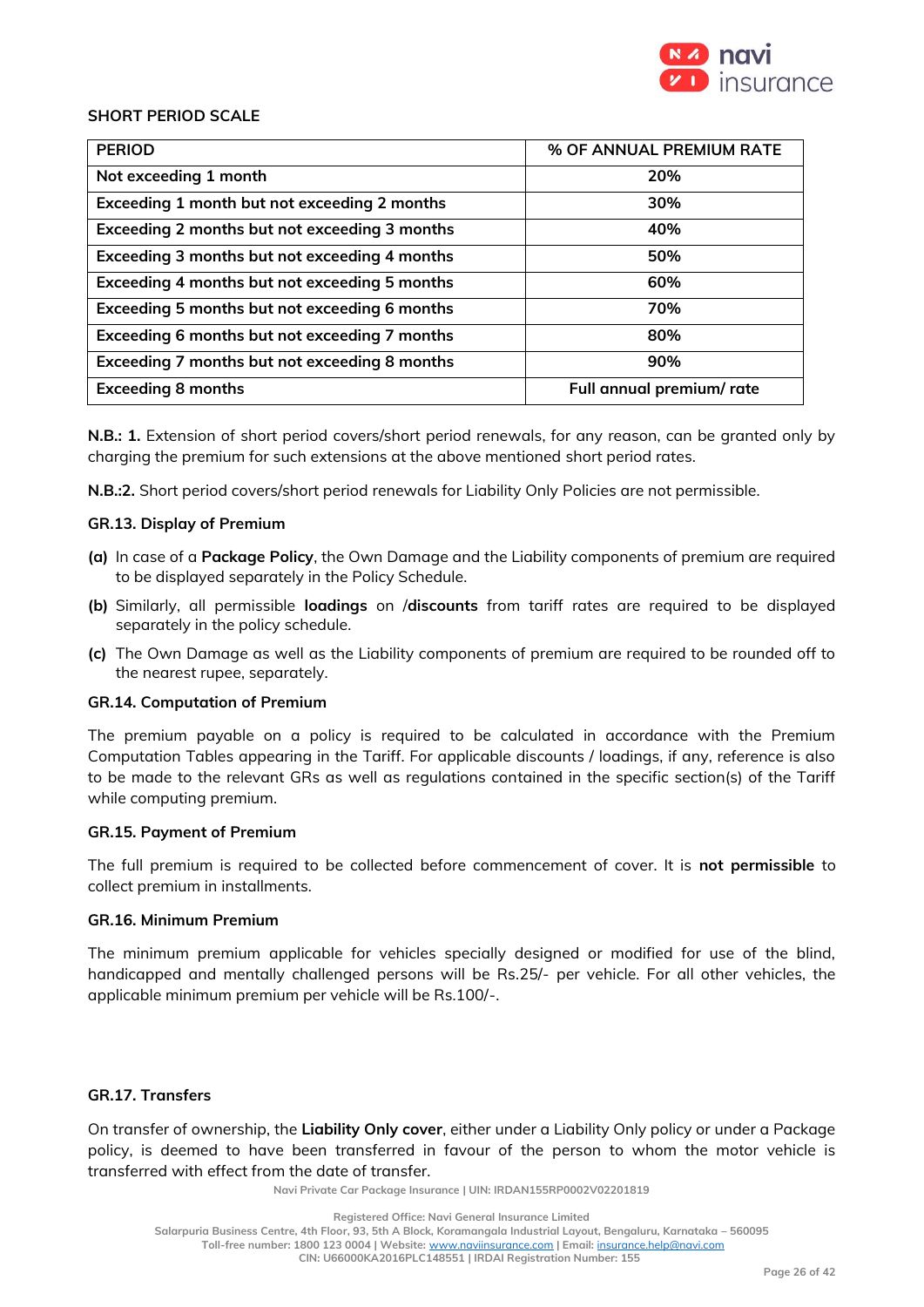

The transferee shall apply within fourteen days from the date of transfer in writing under recorded delivery to the insurer who has insured the vehicle, with the details of the registration of the vehicle, the date of transfer of the vehicle, the previous owner of the vehicle and the number and date of the insurance policy so that the insurer may make the necessary changes in his record and issue fresh Certificate of Insurance.

In case of Package Policies, transfer of the "Own Damage" section of the policy in favour of the transferee, shall be made by the insurer only on receipt of a specific request from the transferee along with consent of the transferor. If the transferee is not entitled to the benefit of the No Claim Bonus (NCB) shown on the policy or is entitled to a lesser percentage of NCB than that existing in the policy, recovery of the difference between the transferee's entitlement, if any, and that shown on the policy shall be made before effecting the transfer.

A fresh Proposal Form duly completed is to be obtained from the transferee in respect of both Liability Only and Package Policies.

Transfer of Package Policy in the name of the transferee can be done only on getting acceptable evidence of sale and a fresh proposal form duly filled and signed. The old Certificate of Insurance for the vehicle, is required to be surrendered and a fee of **Rs.50/-** is to be collected for issue of fresh Certificate in the name of the transferee. If for any reason, the old Certificate of Insurance cannot be surrendered, a proper declaration to that effect is to be taken from the transferee before a new Certificate of Insurance is issued.

## *Endorsement IMT - 3 is to be used.*

### **GR.18. Change of Vehicle**

A vehicle insured under a policy can be substituted by another vehicle of the same class for the balance period of the policy subject to adjustment of premium, if any, on pro-rata basis from the date of substitution.

Where the vehicle so substituted is not a total loss, evidence in support of continuation of insurance on the substituted vehicle is required to be submitted to the insurer before such substitution can be carried out.

#### *Endorsement IMT - 4 is to be used.*

#### **GR.19. Vehicles Subject to Hire Purchase Agreement**

Policies and Certificates of Insurance are to be issued in the name of Hirer only and issuance in the joint names of the Hirer and Owner is prohibited. If Owner's interest is to be protected it should be done by the use of *Endorsement IMT - 5.*

For the purpose of the Personal Accident cover for the Owner-Driver granted under the policy, the insured named in the policy will continue to be deemed as the Owner- driver subject to conditions of the policy relating to this cover.

## **GR.20. Vehicles Subject to Lease Agreement**

Policies and Certificates of Insurance are to be issued in the name of Lessee only and issuance in the joint names of the Lessee and Lessor is prohibited. If Lessor's interest is to be protected, it should be done by the use of *Endorsement IMT - 6.*

**Navi Private Car Package Insurance | UIN: IRDAN155RP0002V02201819**

**Registered Office: Navi General Insurance Limited**

**Salarpuria Business Centre, 4th Floor, 93, 5th A Block, Koramangala Industrial Layout, Bengaluru, Karnataka – 560095 Toll-free number: 1800 123 0004 | Website:** [www.naviinsurance.com](http://www.naviinsurance.com/) **| Email:** [insurance.help@navi.com](mailto:insurance.help@navi.com) **CIN: U66000KA2016PLC148551 | IRDAI Registration Number: 155**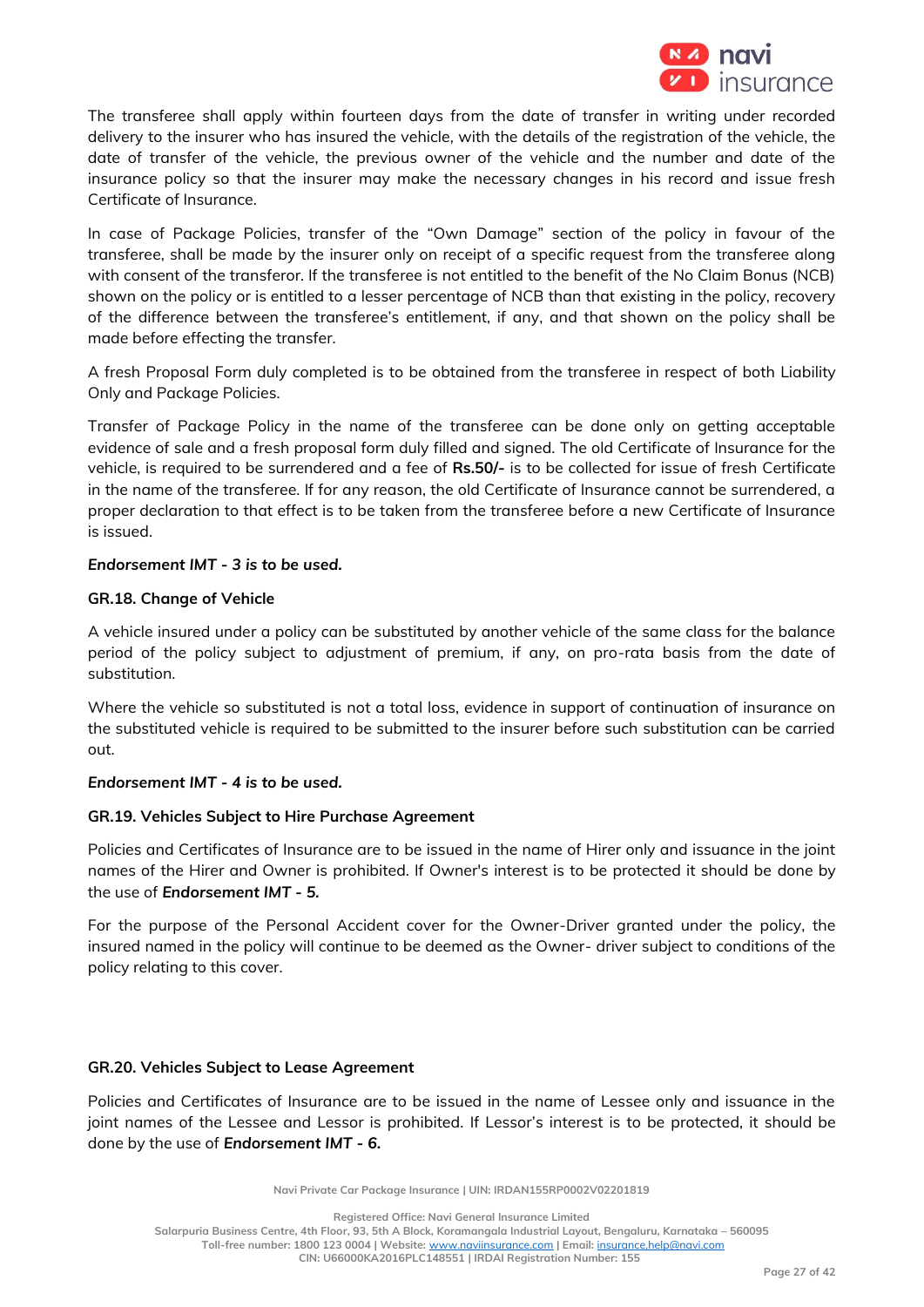

For the purpose of the Personal Accident cover for the Owner-Driver granted under the policy, the insured named in the policy will continue to be deemed as the Owner- driver subject to conditions of the policy relating to this cover.

# **GR.21. Vehicles Subject to Hypothecation Agreement**

Policies and Certificates of Insurance are to be issued in the name of Registered Owner only and issuance in the joint names of the Registered Owner and Pledgee is prohibited. If Pledgee's interest is to be protected, it should be done by the use of *Endorsement IMT - 7.* 

For the purpose of the Personal Accident cover for the Owner-Driver granted under the policy, the registered owner named in the policy will continue to be deemed as the Owner- driver subject to conditions of the policy relating to this cover.

## **GR.22. Cover Note**

- (i) Cover Notes insuring Motor Vehicles are to be issued only in **Form 52** in terms of Rule 142 Sub-Rule (1) of the Central Motor Vehicles Rules 1989. (**Refer Section 6 of the India Motor Tariff).**
- (ii) In terms of Rule 142, Sub-Rule (2) of Central Motor Vehicles Rules 1989, a Cover Note shall be valid for a period of sixty days from the date of its issue and the insurer shall issue a policy of insurance before the date of expiry of the Cover Note.

### **GR.23. Certificate of Insurance**

A Certificate of Insurance for a Motor Vehicle is to be issued only in **FORM 51** in terms of Rule 141 of Central Motor Vehicle Rules 1989. (**Refer Section 6 of the India Motor Tariff).**

### **GR.24. Cancellation of Insurance and Double Insurance**

### *A Cancellation of Insurance*

- (a) A policy may be cancelled by the insurer by sending to the insured seven days' notice of cancellation by recorded delivery to the insured's last known address and the insurer will refund to the insured the pro-rata premium for the balance period of the policy.
- (b) A policy may be cancelled at the option of the insured with seven days' notice of cancellation and the insurer will be entitled to retain premium on short period scale of rates for the period for which the cover has been in existence prior to the cancellation of the policy. The balance premium, if any, will be refundable to the insured. Refund of premium will be subject to:
	- i) there being no claim under the policy, and
	- ii) the retention of minimum premium as specified in the Tariff.
- (c) A policy can be cancelled only after ensuring that the vehicle is insured elsewhere, at least for Liability Only cover and after surrender of the original Certificate of Insurance for cancellation.
- (d) **Insurer should inform the Regional Transport Authority (RTA) concerned by recorded delivery about such cancellation of insurance.**

#### *B. Double Insurance*

When two policies are in existence on the same vehicle with identical cover, one of the policies may be cancelled. Where one of the policies commences at a date later than the other policy, the policy commencing later is to be cancelled by the insurer concerned.

**Navi Private Car Package Insurance | UIN: IRDAN155RP0002V02201819**

**Registered Office: Navi General Insurance Limited**

**Salarpuria Business Centre, 4th Floor, 93, 5th A Block, Koramangala Industrial Layout, Bengaluru, Karnataka – 560095**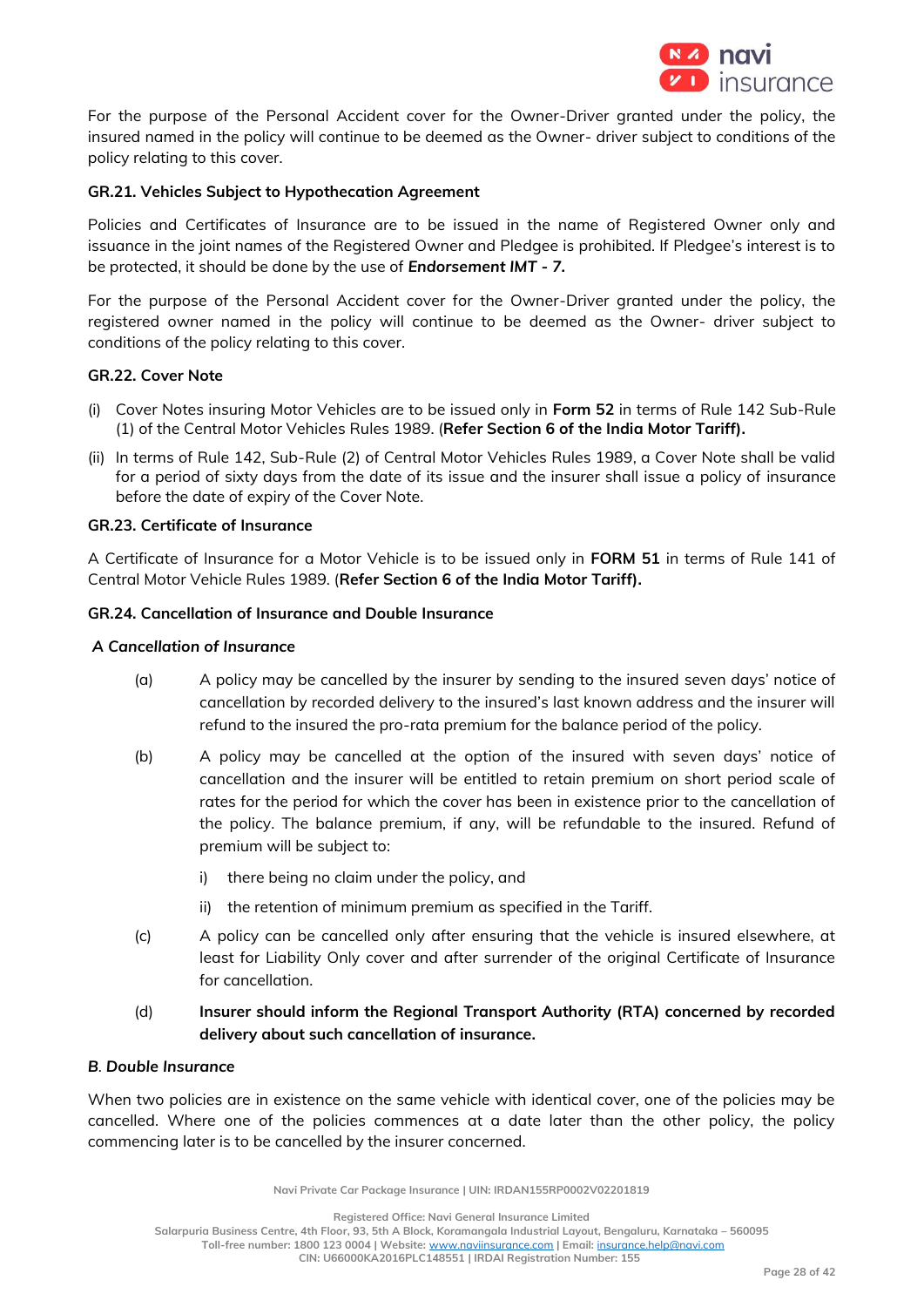

If a vehicle is insured at any time with two different offices of the same insurer, 100% refund of premium of one policy may be allowed by canceling the later of the two policies. However, if the two policies are issued by two different insurers, the policy commencing later is to be cancelled by the insurer concerned and pro-rata refund of premium thereon is to be allowed.

If, however, due to requirements of Banks/Financial Institutions, intimated to the insurer in writing, the earlier dated policy is required to be cancelled, then refund of premium is to be allowed after retaining premium at short period scale for the period the policy was in force prior to cancellation.

In all such eventualities, the minimum premium as specified in the tariff is to be retained.

In either case, no refund of premium can be allowed for such cancellation if any claim has arisen on either of the policies during the period when both the policies were in operation, but prior to cancellation of one of the policies.

# **GR.25. Cancellation and issuance of fresh Certificate of Insurance**

Following any changes in the policy during its currency, affecting the information shown on the Certificate of Insurance, the Certificate of Insurance is required to be returned to the Insurer for cancellation and a fresh Certificate incorporating the changes is to be issued.

Information regarding change of number of Engine and/ or Chassis of the vehicle, is required to be intimated to the insurer immediately for effecting necessary changes in the policy, provided such changes are duly endorsed on the Registration Certificate. The Certificate of Insurance is also required to be returned immediately for issuance of fresh Certificate of Insurance incorporating the changes.

Remittance of Rs. 50/- is required to be made to the insurer for each issuance of fresh Certificate of Insurance.

## **GR.26. Certificate or Cover Note destroyed, torn, soiled, defaced or mutilated.**

**1.** Where the insured

a) lodges with an insurer a declaration in which he declares that a Certificate of Insurance or Cover Note issued to him by such insurer has been lost, destroyed, torn, soiled, defaced or mutilated and sets out full particulars of the circumstances connected with the loss or destruction of the certificate or cover note and the efforts made to find it;

## **OR**

b) returns to the authorized insurer the Certificate or Cover Note issued to him by such insurer in a torn, soiled, defaced or mutilated condition;

## **AND**

c) pays to the insurer a fee of Rs.50/- (Fifty) in respect of each such new certificate or Cover Note, the insurer shall, if satisfied that such certificate or cover note has been lost, destroyed and that all reasonable efforts have been made to find it, or that it has been destroyed or is soiled, defaced or mutilated as the case may be, issue in lieu thereof a duplicate certificate or insurance or cover note with the word 'Duplicate' prominently endorsed to that effect.

**2.** When a duplicate certificate of insurance or cover note has been issued in accordance with the provisions of sub rule (1) on representation that a certificate or cover note has been lost and the original certificate or cover note is afterwards found by the holder, the original certificate or cover note, as the case may be, shall be surrendered to the insurer.

**Navi Private Car Package Insurance | UIN: IRDAN155RP0002V02201819**

**Registered Office: Navi General Insurance Limited Salarpuria Business Centre, 4th Floor, 93, 5th A Block, Koramangala Industrial Layout, Bengaluru, Karnataka – 560095 Toll-free number: 1800 123 0004 | Website:** [www.naviinsurance.com](http://www.naviinsurance.com/) **| Email:** [insurance.help@navi.com](mailto:insurance.help@navi.com) **CIN: U66000KA2016PLC148551 | IRDAI Registration Number: 155**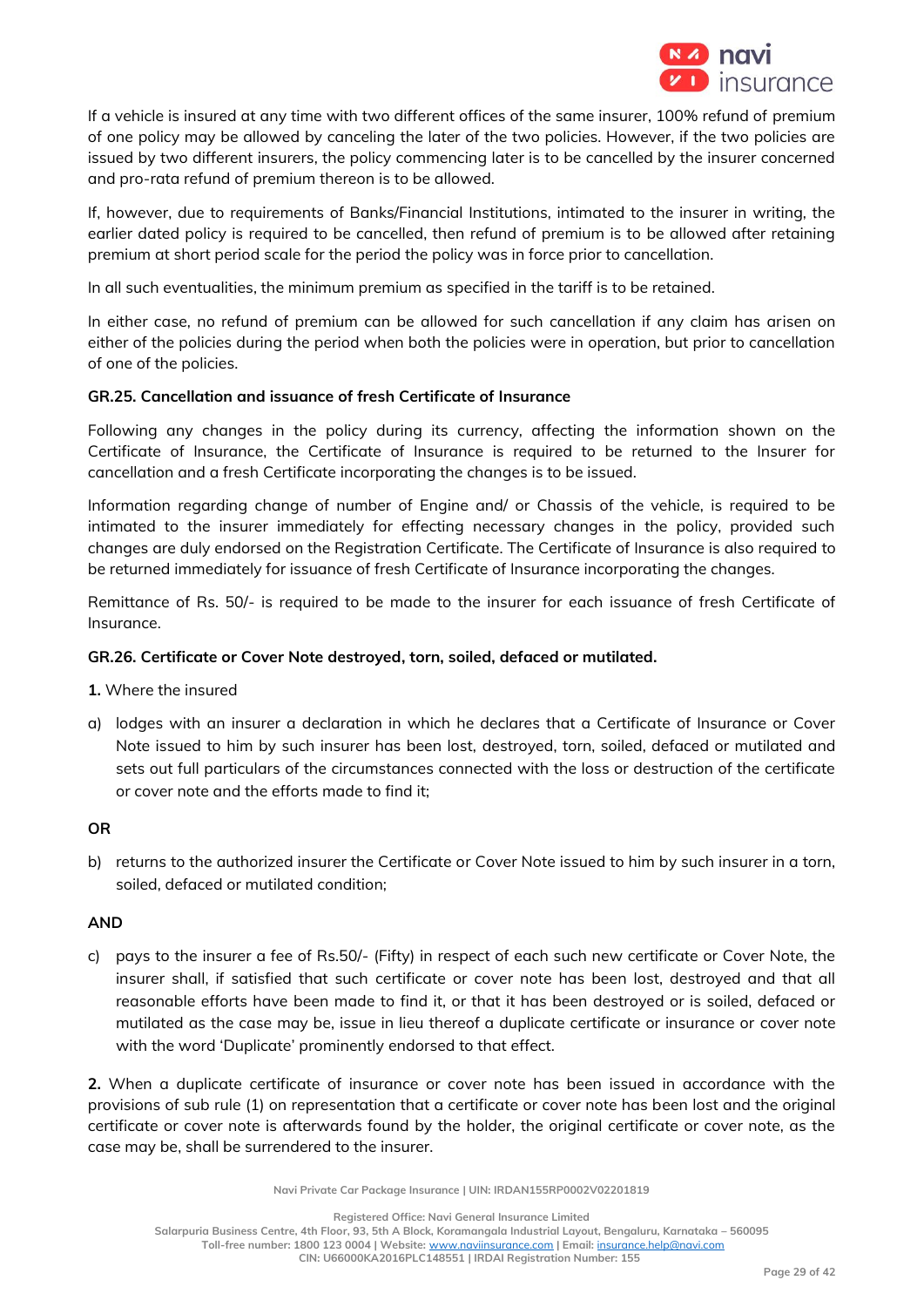

### **GR.27. No Claim Bonus**

(a) No Claim Bonus (NCB) can be earned **only in the Own Damage section of Policies** covering all classes of vehicles **but not on Motor Trade Policies (Road Transit Risks / Road Risks / Internal Risks) and policies which cover only Fire and / or Theft Risks.** For policies covering Liability with Fire and/or Theft Risks, the NCB will be applicable only on the Fire and / or Theft components of the premium. An insured becomes entitled to NCB only at the renewal of a policy after the expiry of the full duration of 12 months.

(b) No Claim Bonus, wherever applicable, will be as per the following table.

| All types of Vehicles                                                             | % Discount on Own<br>Damage premium |
|-----------------------------------------------------------------------------------|-------------------------------------|
| No claim made or pending during the preceding full year of<br>insurance           | 20%                                 |
| No claim made or pending during the preceding 2 consecutive years<br>of insurance | 25%                                 |
| No claim made or pending during the preceding 3 consecutive years<br>of insurance | 35%                                 |
| No claim made or pending during the preceding 4 consecutive years<br>of insurance | 45%                                 |
| No claim made or pending during the preceding 5 consecutive years<br>of insurance | 50%                                 |

**Sunset Clause: If at the renewal falling due any time between 1st July 2002 and 30th June 2003, both days inclusive, (after completion of the full policy period of 12 months)**

(IMT/08/2002 dt 16th Dec, 2002).

- **i) An insured becomes entitled to NCB in terms of the tariff prevailing prior to 01st July, 2002 which is different from the slabs given above, the entitlement of such percentage of NCB will remain protected at the renewal. For subsequent renewals, NCB if any earned, will be in terms of the above table. In case claims arises under renewed policy, the NCB will become NIL at the following renewal.**
- **ii) An insured becomes entitled to an NCB of 55% or 65% in terms of the Tariff prevailing prior to 1st July 2002, the entitlement of such higher percentage of NCB will remain protected for all subsequent renewals till a claim arises under the policy, in which case the NCB will become 'Nil' at the following renewal. Thereafter, NCB if any earned, will be in terms of the above table.**
- (c) The percentage of applicable NCB is to be computed on the Own Damage premium required for renewal of the insurance after deducting any rebate in respect of "Vehicle Laid Up" under the policy. If the policy period has been extended in lieu of the rebate for the layup of the vehicle, as per 'Vehicle Laid Up' Regulation, such extended period shall be deemed to have been part of the preceding year of insurance.
- (d) The entitlement of NCB shall follow the fortune of the original insured and not the vehicle or the policy. In the event of transfer of interest in the policy from one insured to another, the entitlement of NCB for the new insured will be as per the transferee's eligibility following the transfer of interest.

**It is however, clarified that the entitlement of No Claim Bonus will be applicable for the substituted vehicle subject to the provision that the substituted vehicle on which the entitled NCB is to be applied is of the same class (as per this tariff) as the vehicle on which the NCB has been earned.** 

**Navi Private Car Package Insurance | UIN: IRDAN155RP0002V02201819**

**Registered Office: Navi General Insurance Limited**

**Salarpuria Business Centre, 4th Floor, 93, 5th A Block, Koramangala Industrial Layout, Bengaluru, Karnataka – 560095**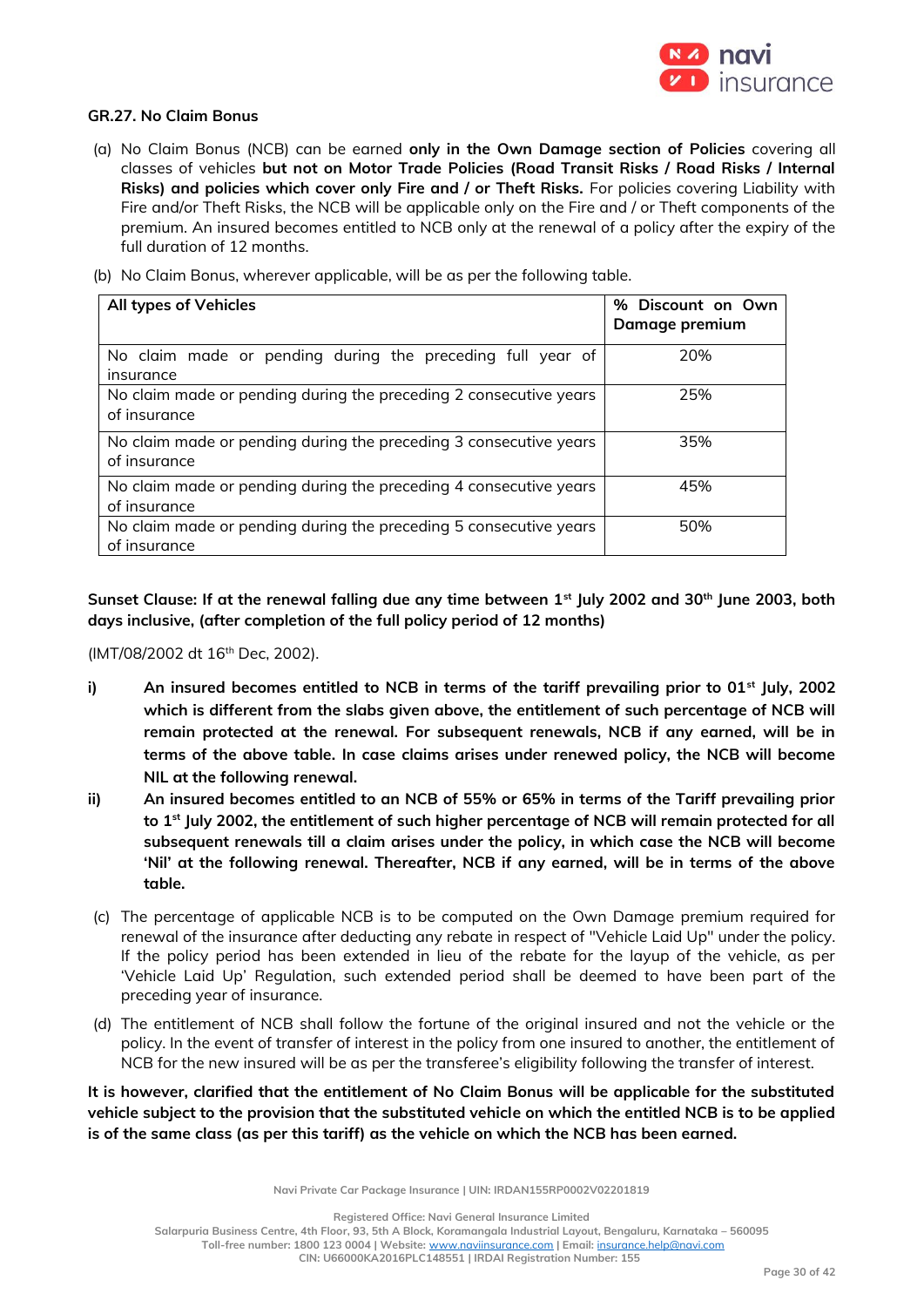

Provided that where the insured is an individual, and on his/ her death the custody and use of the vehicle pass to his/her spouse and/or children and/or parents, the NCB entitlement of the original insured will pass on to such person/s to whom the custody and use of the vehicle pass.

- (e) The percentage of NCB earned on a vehicle owned by an institution during the period when it was allotted to and exclusively operated by an employee should be passed on to the employee if the ownership of the vehicle is transferred in the name of the employee. This will however require submission of a suitable letter from the employer confirming that prior to transfer of ownership of the vehicle to the employee, it was allotted to and exclusively operated by the employee during the period in which the NCB was earned.
- (f) In the event of the insured, transferring his insurance from one insurer to another insurer, the transferee insurer may allow the same rate of NCB which the insured would have received from the previous insurer. Evidence of the insured's NCB entitlement either in the form of a renewal notice or a letter confirming the NCB entitlement from the previous insurer will be required for this purpose.

Where the insured is unable to produce such evidence of NCB entitlement from the previous insurer, the claimed NCB may be permitted after obtaining from the insured a declaration as per the following wording:

# *"I / We declare that the rate of NCB claimed by me/us is correct and that no claim as arisen in the expiring policy period (copy of the policy enclosed). I/We further undertake that if this declaration is found to be incorrect, all benefits under the policy in respect of Section I of the Policy will stand forfeited."*

Notwithstanding the above declaration, the insurer allowing the NCB will be obliged to write to the policy issuing office of the previous insurer by recorded delivery calling for confirmation of the entitlement and rate of NCB for the particular insured and the previous insurer shall be obliged to provide the information sought within 30 days of receipt of the letter of enquiry failing which the matter will be treated as a breach of Tariff on the part of the previous insurer. Failure of the insurer granting the NCB to write to the previous insurer **within 21 days** after granting the cover will also constitute a breach of the Tariff.

- (g) If an insured vehicle is sold and not replaced immediately, or laid up, and the policy is not renewed immediately after expiry, NCB, if any, may be granted on a subsequent insurance, provided such fresh insurance is affected within 3 (three) years from the expiry of the previous insurance. The rate of NCB applicable to the fresh policy shall be that earned at the expiry of the last 12 months period of insurance.
- (h) On production of evidence of having earned NCB abroad, an insured may be granted NCB on a new policy taken out in India as per entitlement earned abroad, provided the policy is taken out in India within three years of expiry of the overseas insurance policy, subject to relevant provisions of NCB under these rules.
- (i) Except as provided in Rule (g), no NCB can be allowed when a policy is not renewed within 90 days of its expiry. However, in the case of Military or Paramilitary Personnel working in Forward areas, the period of 90 days may be extended upto 365 days depending on the circumstances of each individual case with a declaration in writing by the policy holder that the vehicle was not put to use during the interim period.
- (j) Except as provided in Rules (g), (h) and (i) above, NCB is to be allowed **only** when the vehicle has been insured continuously for a period of 12 months without any break.

# **GR.28. Automobile Association Membership Discount**:

For valid membership of recognized Automobile Associations such as Automobile Association of Eastern India, the Uttar Pradesh Automobile Association, the Western India Automobile Association, Automobile Association of Southern India, the Automobile Association of Upper India, a discount @ 5% of the Own

**Navi Private Car Package Insurance | UIN: IRDAN155RP0002V02201819**

**Registered Office: Navi General Insurance Limited**

**Salarpuria Business Centre, 4th Floor, 93, 5th A Block, Koramangala Industrial Layout, Bengaluru, Karnataka – 560095**

**Toll-free number: 1800 123 0004 | Website:** [www.naviinsurance.com](http://www.naviinsurance.com/) **| Email:** [insurance.help@navi.com](mailto:insurance.help@navi.com)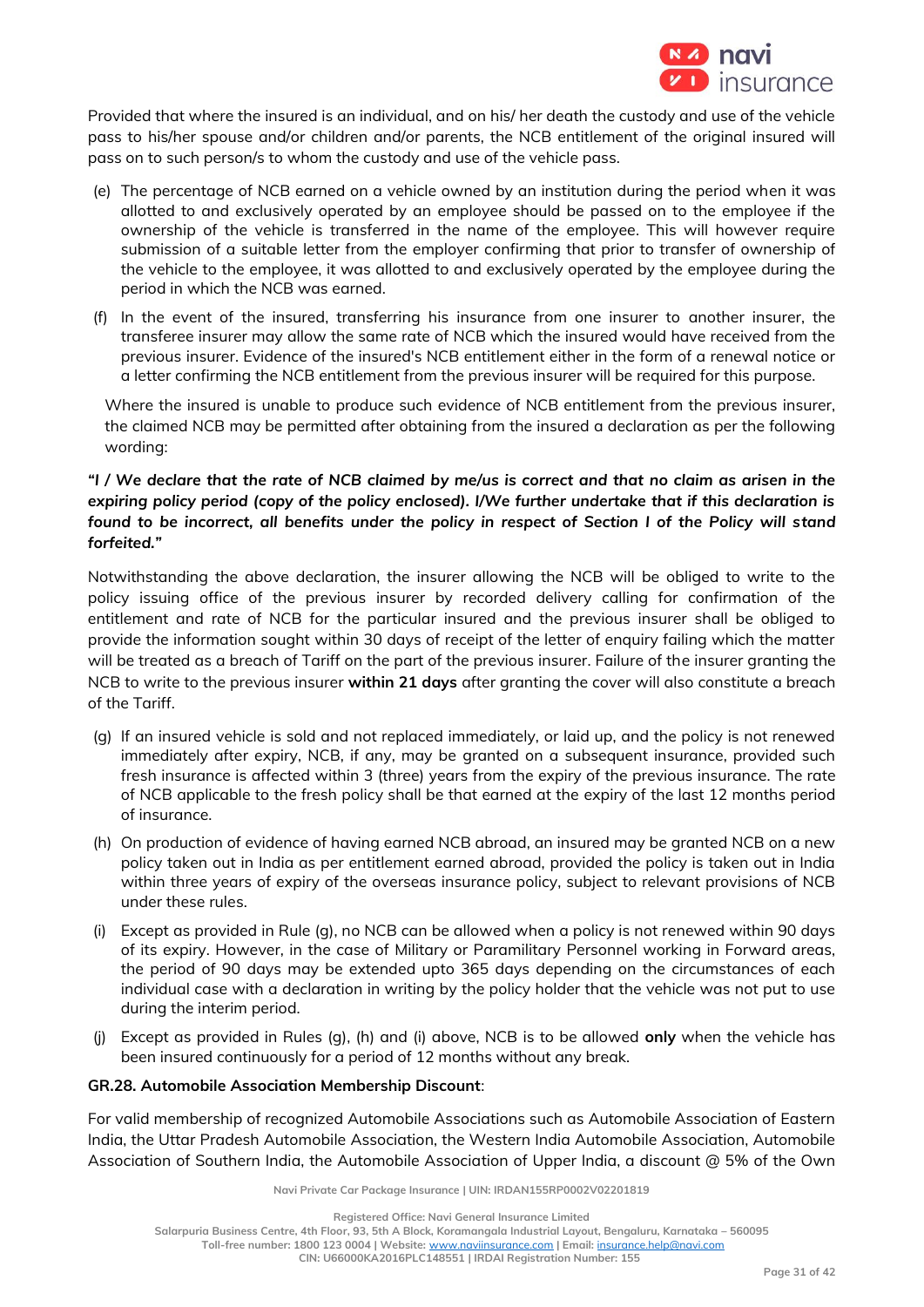

Damage premium, subject to a maximum of Rs.200/- for a Private Car and maximum of Rs.50/- for a Motorized Two-Wheeler may be allowed. It is, however, clarified that irrespective of the number of Associations of which an insured may be a member, discount for only one membership of such Association is to be permitted.

The discount is applicable only on the Own Damage premium under Section I of the Package Policy. Policies covering Fire and/or Theft risks only are not eligible for the discount.

The discount applies to both new business and renewals. If the insured becomes a member of any of the above Automobile Associations, during the currency of the policy, the discount may be allowed pro-rata calculated from the date of his membership of the Association concerned**. On cancellation or termination of the membership of the Automobile Association during the currency of the policy, pro rata discount from the date of cancellation/ termination of membership till the expiry of the policy is to be recovered from the insured.**

Application of this discount will require attachment of *Endorsement IMT – 8.* The insurers, however, should ascertain the validity of the membership at each renewal before granting the discount.

The discount is applicable only to individual owners or joint owners or companies who are members of the above-mentioned Automobile Associations.

A member of the above-mentioned Automobile Associations, who buys a private car/motorized twowheeler under Hire Purchase system or under a leasing agreement and has the sole use of it and pays the insurance premium, shall be entitled to the discount for Automobile Association membership, provided he/she is otherwise eligible to receive the discount under the rules. The name of such hire purchaser/lessee is to be stated on the policy.

## **GR.29. Discount for Vintage Cars**

Private cars certified by the Vintage and Classic Car Club of India as Vintage Cars will be eligible for 25% discount on basic Own Damage and/or Third-Party Premium.

For mid-term certification as Vintage car, pro-rata proportion of the tariff discount for the unexpired period of the policy is to be allowed.

*Endorsement IMT - 9 is to be used."*

Reno. IMT/01/2003

*Endorsement IMT – 9 is to be used.*

## **GR.30. Discount for Anti-Theft Devices**

Vehicles **(other than those covered under Motor Trade policies)** fitted with anti-theft devices approved by Automobile Research Association of India (ARAI), Pune and whose installation is duly certified by any of the Automobile Associations mentioned in **GR.28** above are eligible for a discount of 2.5% on the OD component of premium subject to a maximum of Rs. 500/-.

For mid-term installation of anti-theft device approved and certified as above in the vehicle insured, pro rata proportion of the premium discount calculated as per tariff provision for the unexpired period of the policy is to be allowed.

## *Endorsement IMT – 10 is to be used.*

**Vehicles (other than those covered under Motor Trade policies) fitted with anti-theft devices approved by Automobile Research Association of India (ARAI), Pune and whose installation is duly** 

**Navi Private Car Package Insurance | UIN: IRDAN155RP0002V02201819**

**Registered Office: Navi General Insurance Limited**

**Salarpuria Business Centre, 4th Floor, 93, 5th A Block, Koramangala Industrial Layout, Bengaluru, Karnataka – 560095**

**Toll-free number: 1800 123 0004 | Website:** [www.naviinsurance.com](http://www.naviinsurance.com/) **| Email:** [insurance.help@navi.com](mailto:insurance.help@navi.com)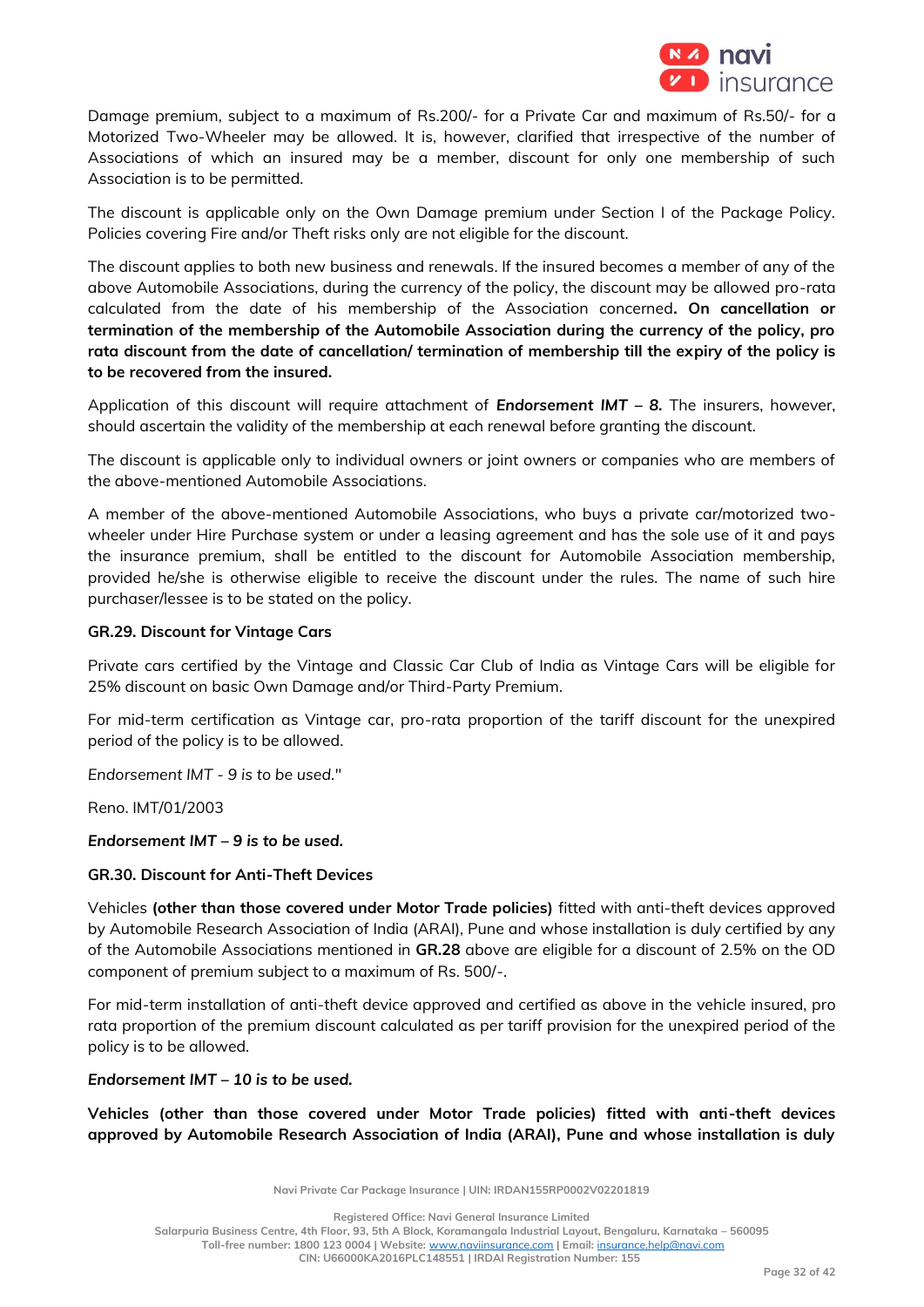

**certified by any of the Automobile Associations mentioned in GR.28 above are eligible for a discount of 2.5% on the OD component of premium subject to a maximum of Rs.500/-.**

**For mid-term installation of anti-theft device approved and certified as above in the vehicle insured, pro-rata proportion of the premium discount calculated as per tariff provision for the unexpired period of the policy is to be allowed."**

Ref. IMT/08/2005

## **GR.31. Concession for Laid-Up Vehicles**

Vehicles laid up in garage and not in use for a period of not less than two consecutive months will be entitled to:

## **I. For Liability Only Policy -**

a) A pro-rata returns of premium for the period during which the vehicle is so laid up, which return will be credited to the insured in consideration of suspension of the insurer's liability under the policy during the period of lay-up.

The credited return of premium will be deducted from the next renewal premium. **This cannot be given as cash refund even if the policy is not renewed with the same insurer.**

The calculation of the amount of the return premium is to be made on the net premium on the date of issue of the policy or the date of renewal of the policy preceding the laying-up of the vehicle.

OR

b) The expiry date of the current period of insurance under the policy may be extended for a period equal to the period the policy remained suspended on account of the lay-up.

The adoption of alternatives (a) or (b) above will be at the option of the insured. In either case, the insured will be required to pay Rs.15/- towards administrative costs.

## **II. For Package Policy**

The liability of the insurer under the policy will remain restricted for loss or damage of the insured vehicle by Fire and/or Theft as applicable during the period of such lay-up. In consideration of this restriction of cover under the policy: -

a) a pro rata returns of premium for the period during which the vehicle is so laid up will be credited to the insured after retention of pro rata premium for the lay-up period in the tariff rate for Fire and/or Theft Risks as applicable for the class of vehicle concerned.

The credited return of premium will be deducted from the next renewal premium. **This cannot be given as cash refund even if the policy is not renewed with the same insurer.**

The calculation of the amount of the return of premium is to be made on the net premium on the date of issue of the policy or the date of renewal of the policy preceding the laying-up of the vehicle

**OR**

b) the expiry date of the current period of insurance under the policy may be extended for a period equal to the period the policy remained suspended on account of the lay-up.

The adoption of alternatives (a) or (b) above will be at the option of the insured. In either case, the insured will be required to pay Rs.15/- towards administrative costs.

**Navi Private Car Package Insurance | UIN: IRDAN155RP0002V02201819**

**Registered Office: Navi General Insurance Limited**

**Salarpuria Business Centre, 4th Floor, 93, 5th A Block, Koramangala Industrial Layout, Bengaluru, Karnataka – 560095 Toll-free number: 1800 123 0004 | Website:** [www.naviinsurance.com](http://www.naviinsurance.com/) **| Email:** [insurance.help@navi.com](mailto:insurance.help@navi.com)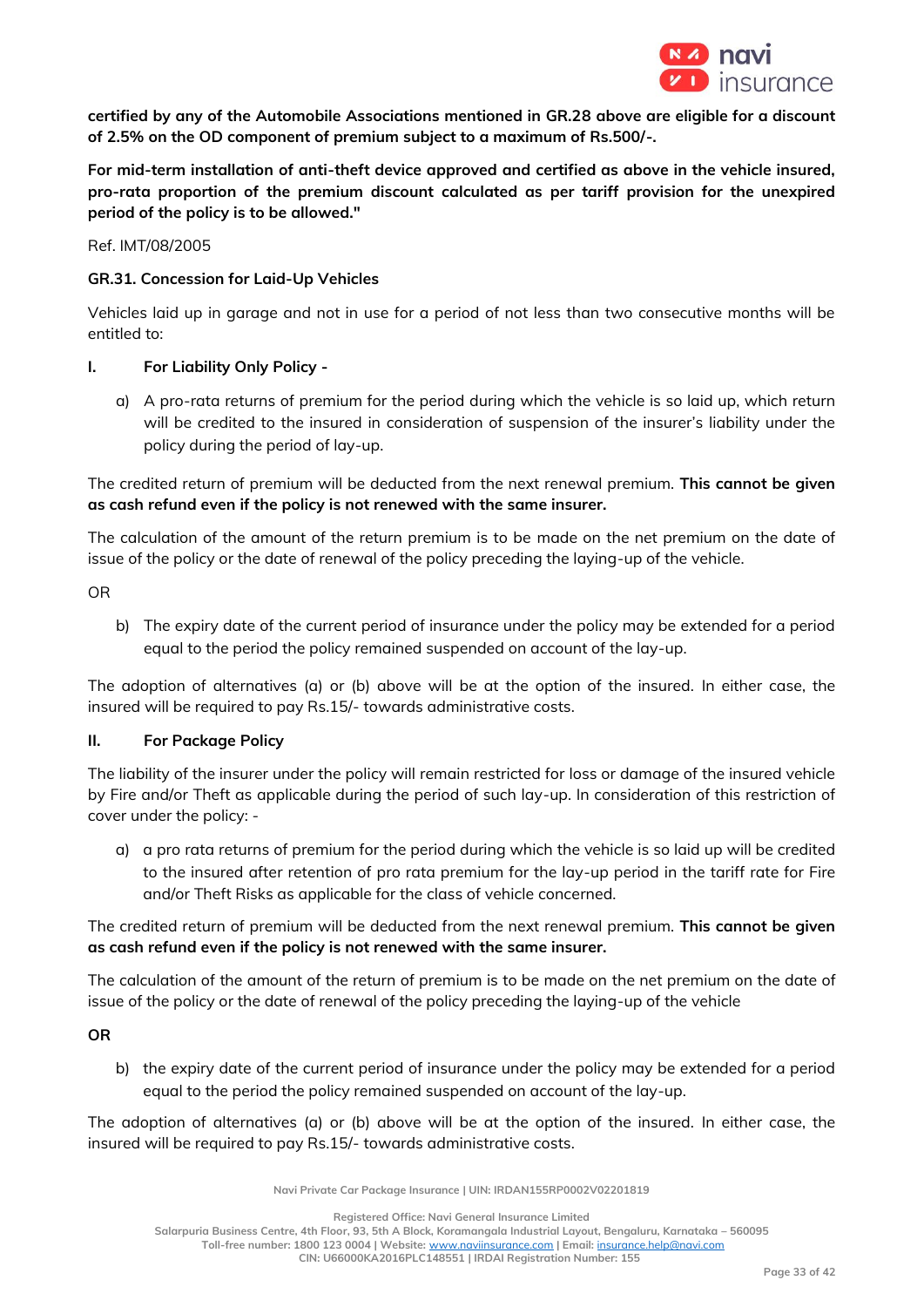

Return of premium or extension of policy period in lieu thereof, on account of lay-up of vehicles, both in respect of Liability Only Policies and Package Policies, will be available provided

- i) the vehicle is not undergoing repairs during lay-up as a result of an event giving rise to a claim under the policy;
- ii) previous notice in writing has been given to the insurer by recorded delivery;
- iii) the certificate of insurance has been returned to the insurer; and
- iv) the period of lay-up / suspension of policy shall not extend beyond twelve months from the expiry date of the policy period in which the lay-up has commenced.

*Endorsement IMT 11-A is to be used* where the entire period of lay-up and suspension / restriction of cover has been intimated to the insurer.

*Endorsements IMT 11-B/11-C* is to be used where the entire period of lay-up and suspension / restriction of cover is "until further notice".

No return of premium or extension of policy period in lieu thereof is to be allowed for lay-up of trailers and vehicles used for hire or reward or for Motor Trade purpose, except when the permits for vehicles are temporarily withheld or suspended by the Government.

## **GR.32. Prohibition of mid-term inclusion/cancellation of extra benefits**

Mid-term inclusion/cancellation of extra benefits shall not be permitted more than once during the currency of a policy.

# **GR.33. Concessions for Specially Designed / Modified Vehicles for the Blind, Handicapped and Mentally challenged persons**

In case of vehicles specially designed / modified for use of blind, handicapped and mentally challenged persons, a discount of 50% may be allowed on the Own Damage premium in respect of both privately owned vehicles and vehicles owned and used by institutions engaged exclusively in the services of the blind, handicapped and mentally challenged persons. The discount is to be allowed only in respect of such vehicles, which have been suitably endorsed in the Registration Certificate by the RTA concerned.

## *Endorsement IMT –12 is to be used.*

## **GR.34. Registration, use and Insurance**

It is not permissible to insure any vehicle in the name of an insured not conforming to the name recorded as owner of the vehicle in the vehicle registration document, excepting

- i) in case of temporary substitution,
- ii) in respect of Motor Trade Risk, or
- iii) as provided in General Regulation 19, 20 and 21

# **It is not permissible to insure any vehicle for use for a purpose other than that permitted by the RTA concerned**

## **GR.35. Use of Vehicles within Insured's Premises / Sites**

## **(i) Use confined to own premises (applicable to all classes except as otherwise provided in the Tariff).**

**Navi Private Car Package Insurance | UIN: IRDAN155RP0002V02201819**

**Registered Office: Navi General Insurance Limited**

**Salarpuria Business Centre, 4th Floor, 93, 5th A Block, Koramangala Industrial Layout, Bengaluru, Karnataka – 560095**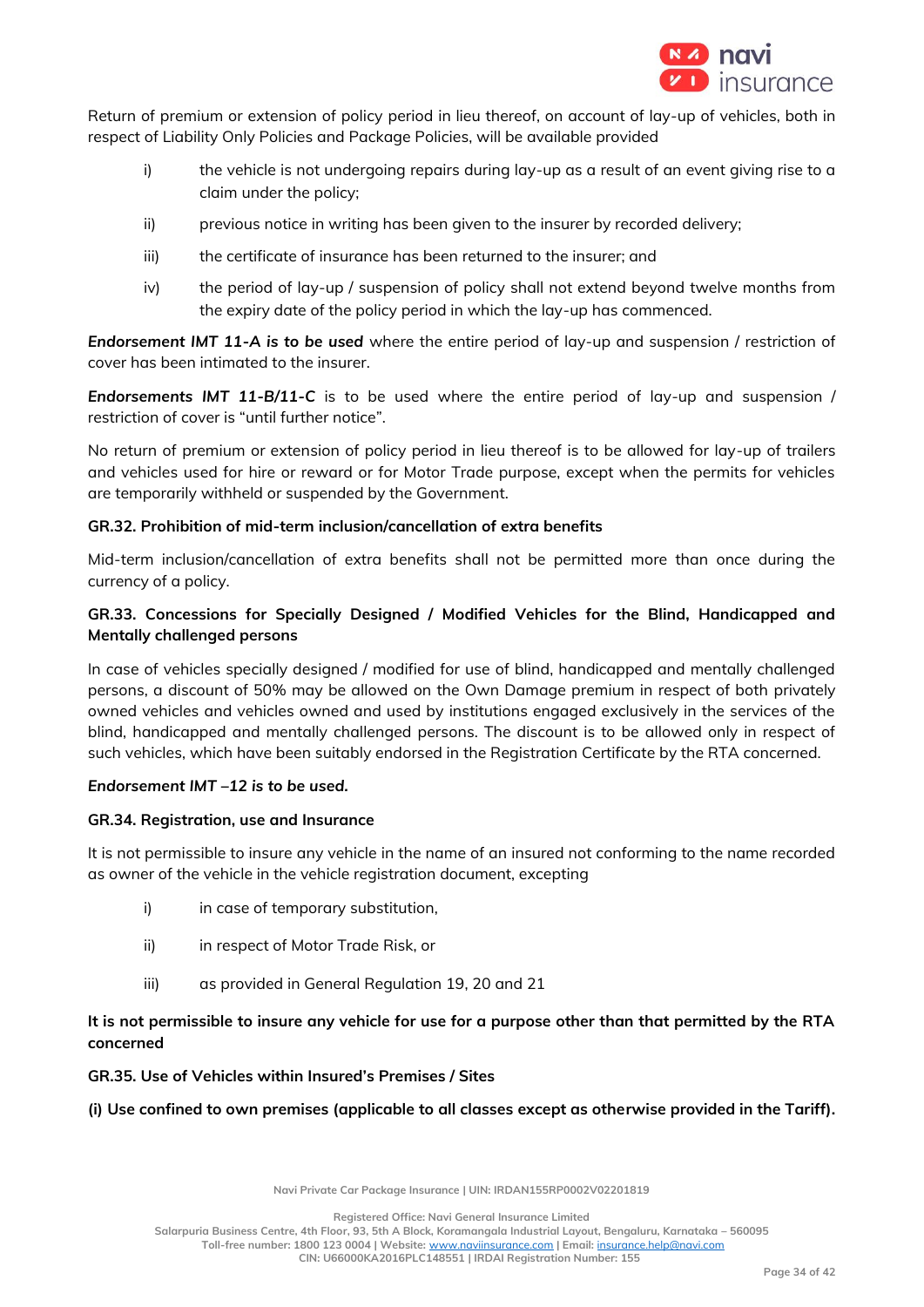

Where a vehicle is to be used in the insured's own premises to which the public have no general right of access and provided the vehicle is not licensed by the authorities concerned for general road use, a policy may be issued at the applicable Tariff rate with a discount of 33 1/3%.

# **No Certificate of Insurance or Cover Note which includes a Certification is permitted to be issued in such cases.**

## *Endorsement IMT 13 is to be used.*

# **(ii) Use confined to Sites (Applicable to Goods Carrying Vehicles).**

Where a vehicle is to be used only on a site or sites to which the public has no general right of access and the vehicle is not required to be registered under the Motor Vehicles Act, a policy may be issued at the applicable Tariff rate with a discount of 33 1/3%.

# **No Certificate of Insurance or Cover Note which includes a Certification is permitted to be issued in such cases.**

# *Endorsement IMT 14 is to be used.*

# **GR.36. Personal Accident (PA) Cover under Motor Policy**

# **(not applicable to vehicles covered under Section E, F and G of Tariff for Commercial Vehicles)**

# *A. Compulsory Personal Accident Cover for Owner-Driver*

Compulsory Personal Accident Cover shall be applicable under both Liability Only and Package policies. The owner of insured vehicle holding an 'effective' driving license is termed as Owner-Driver for the purposes of this section.

Cover is provided to the Owner-Driver whilst driving the vehicle including mounting into/ dismounting from or traveling in the insured vehicle as a co–driver.

**NB. This provision deals with Personal Accident cover and only the registered owner in person is entitled to the compulsory cover where he/she holds an effective driving license. Hence compulsory PA cover cannot be granted where a vehicle is owned by a company, a partnership firm or a similar body corporate or where the owner-driver does not hold an effective driving license. In all such cases, where compulsory PA cover cannot be granted, the additional premium for the compulsory P.A. cover for the owner - driver should not be charged and the compulsory P. A. cover provision in the policy should also be deleted.** 

## **Re: G.R. 36 A - Compulsory Personal Accident cover under India Motor Tariff.**

Insurer's attention is drawn to G.R. 36-A of India Motor Tariff Wherein Compulsory PA cover is provided for only one of the vehicles of an Owner - driver even though he owns more than one vehicle.

As the above provision appears to be restrictive for owners having more than one vehicle, it has been decided to allow them to take Compulsory PA cover for owner-driver for all vehicles owned by them subject to the condition that Liability for the owner-driver will apply only in case of the particular vehicle being driven at the time of accident.

Accordingly, the last line of G.R.36 A appearing on page 20 of India Motor Tariff reading **"Where the owner driver owns more than one vehicle, compulsory PA cover can be granted for only one vehicle as opted by him/her"** stands deleted.

No.IMT/02/2006

**Navi Private Car Package Insurance | UIN: IRDAN155RP0002V02201819**

**Registered Office: Navi General Insurance Limited**

**Salarpuria Business Centre, 4th Floor, 93, 5th A Block, Koramangala Industrial Layout, Bengaluru, Karnataka – 560095**

**Toll-free number: 1800 123 0004 | Website:** [www.naviinsurance.com](http://www.naviinsurance.com/) **| Email:** [insurance.help@navi.com](mailto:insurance.help@navi.com) **CIN: U66000KA2016PLC148551 | IRDAI Registration Number: 155**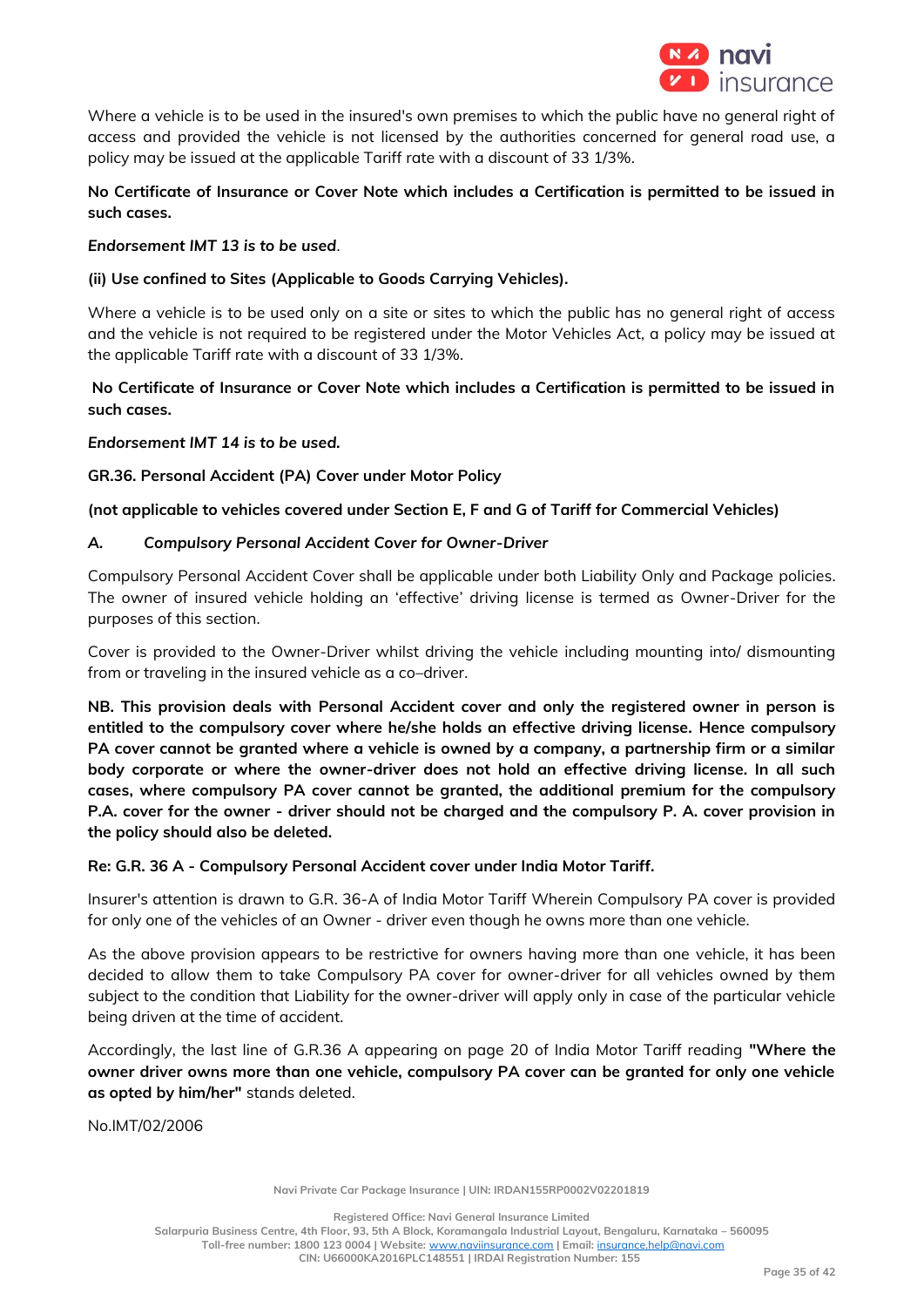

The scope of the cover, Capital Sum Insured (CSI) and the annual premium payable under this section are as under: -

| <b>TYPE</b><br><b>OF</b>                   | <b>CAPITAL SUM</b> | <b>PREMIUM</b> | <b>COVER</b>                                                                                              |
|--------------------------------------------|--------------------|----------------|-----------------------------------------------------------------------------------------------------------|
| <b>VEHICLES</b>                            | <b>INSURED</b>     | (Rs.)          |                                                                                                           |
|                                            | (Rs.)              |                |                                                                                                           |
| <b>Motorised</b><br>Two<br><b>Wheelers</b> | 15 lakhs           | $750/-$        | i) 100% of CSI for Death, Loss of Two<br>Limbs or sight of both eyes or one limb<br>and sight of one eye. |
|                                            |                    |                | ii) 50% of CSI for Loss of one Limb or<br>sight of one eye.                                               |
|                                            |                    |                | iii) 100%<br>Total<br>for Permanent<br>Disablement from injuries other than<br>named above.               |
| <b>Private Cars</b>                        | 15 lakhs           | $750/-$        | i) 100% of CSI for Death, Loss of Two<br>Limbs or sight of both eyes or one limb<br>and sight of one eye. |
|                                            |                    |                | ii) 50% of CSI for Loss of one Limb or<br>sight of one eye.                                               |
|                                            |                    |                | iii) 100%<br>Total<br>for<br>Permanent<br>Disablement from injuries other than<br>named above             |
| <b>Commercial</b><br>vehicles              | 15 lakhs           | $750/-$        | i) 100% of CSI for Death, Loss of Two<br>Limbs or sight of both eyes or one limb<br>and sight of one eye. |
|                                            |                    |                | ii) 50% of CSI for Loss of one Limb or<br>sight of one eye.                                               |
|                                            |                    |                | Total<br>iii) 100%<br>for<br>Permanent<br>Disablement from injuries other than<br>those named above.      |

## **B. Optional Personal Accident Cover for persons other than Owner-Driver**

The cover under this section is limited to maximum Capital Sum Insured (CSI) of Rs. 2 lacs. per person.

## **Cover is available only in respect of the following persons: -**

1. Private Cars including three wheelers rated as Private cars and motorized two wheelers with or without side car (not for hire or reward): For insured or any **named person** other than the paid driver and cleaner.

## *Endorsement IMT – 15 is to be used.*

2. Private Cars, three wheelers rated as Private cars and Motorized Two Wheelers (not used for hire or reward) with or without side car: For **unnamed passengers** limited to the registered carrying capacity of the vehicle other than the insured, his paid driver and cleaner.

**Navi Private Car Package Insurance | UIN: IRDAN155RP0002V02201819**

**Registered Office: Navi General Insurance Limited**

**Toll-free number: 1800 123 0004 | Website:** [www.naviinsurance.com](http://www.naviinsurance.com/) **| Email:** [insurance.help@navi.com](mailto:insurance.help@navi.com)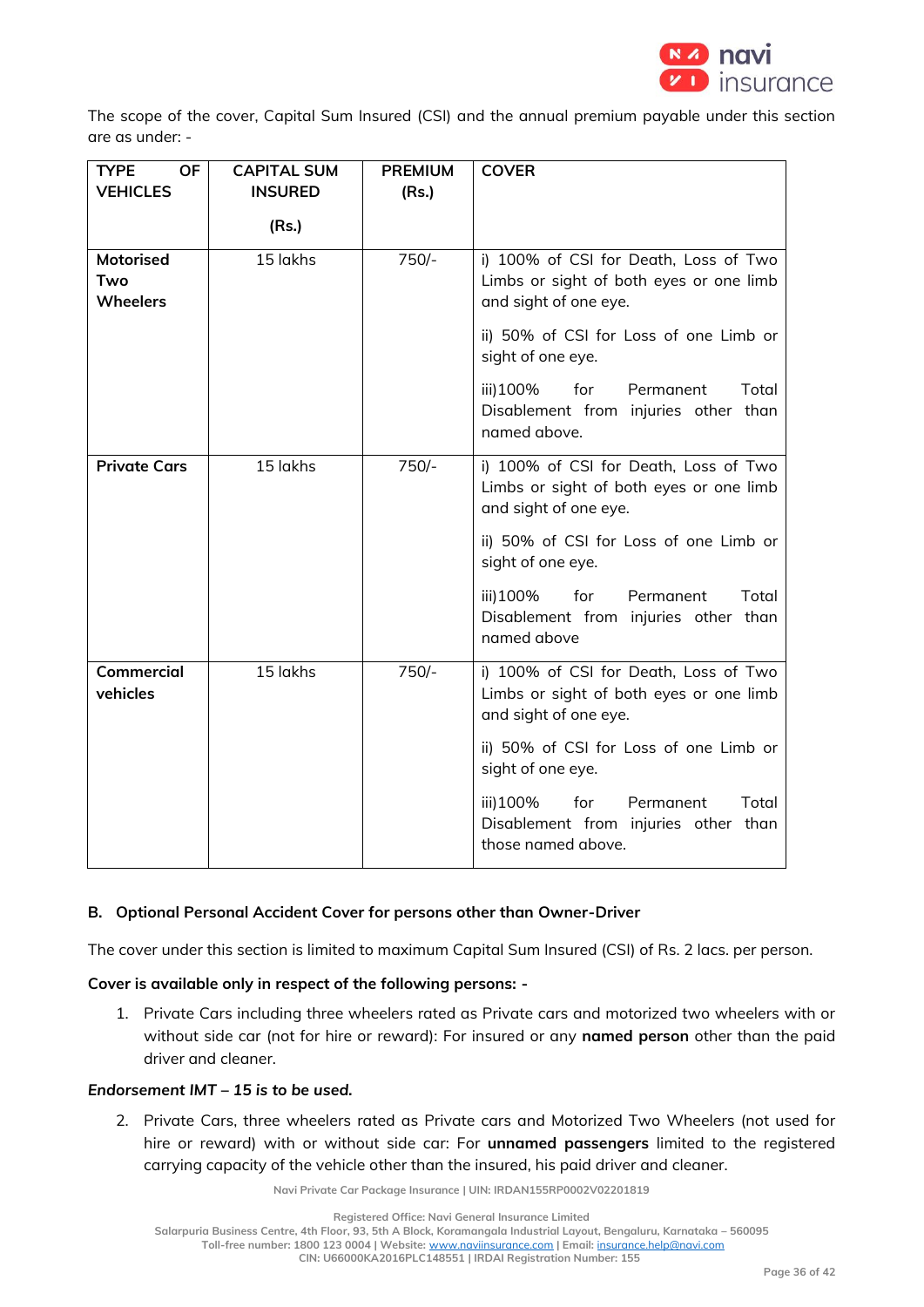

### *Endorsement IMT – 16 is to be used.*

3. In respect of all classes of vehicles: For paid drivers, cleaners and conductors.

## *Endorsement IMT – 17 is to be used.*

4. Motorized Two Wheelers with or without side car (used for hire or reward): For unnamed hirer/ driver.

### *Endorsement IMT – 18 is to be used.*

The scope of the cover, Capital Sum Insured and the annual premium payable under this section would be as under:

| <b>Description of benefits</b>            | % of Capital       | Premium for every unit of CSI of Rs. |
|-------------------------------------------|--------------------|--------------------------------------|
|                                           | <b>Sum Insured</b> | 10,000/- or part thereof (in Rs)     |
|                                           |                    | Pvt. Cars Mot. Two-Wheeler Com. Veh. |
| i) Death only                             | 100%               | 576                                  |
| ii) Loss of Two Limbs or sight of two     | 100%               | 576                                  |
| eyes or one limb and sight of one eye     |                    |                                      |
| iii) Loss of one Limb or Sight of one eye | 50%                | 576                                  |
| iv) Permanent Total Disablement from      | 100%               | 576                                  |
| injuries other than named above           |                    |                                      |

**GR.37.** Foreign made vehicles belonging to Embassies, High Commission or Consulates in India

Policies issued to cover imported vehicles belonging to Embassies, Consulates and such other diplomatic mission where the 'import duty' element is not included in the IDV the premium chargeable under Section – I (loss of or damage to the vehicle insured) of the policy shall be loaded by 30%.

#### *Endorsement IMT - 19 is to be used.*

Ref.No.Mot/1/2004

## **GR.38. Vehicles requisitioned by Government**

Vehicles requisitioned by the Government are automatically held covered during the period of requisition without any additional premium. In the event of a loss/ damage occurring during the period of such requisition, the insurer shall pay losses / liabilities if any, in excess of the amount(s) made good by the Government.

#### **GR.39. Third Party Property Damage (TPPD) Cover**

**A.** Limits of cover for Third Party Property Damage (other than for goods carried in the insured vehicle) under **Liability Only** policies and under Section II – 1(ii) of various **Package** policies are as per the following table: - (This provision shall not apply to vehicles ratable under Class G – Tariff for Motor Trade - Internal Risks)

| <b>CLASS OF VEHICLES</b> |                                                                                                                                  | <b>TPPD COVER</b> |
|--------------------------|----------------------------------------------------------------------------------------------------------------------------------|-------------------|
|                          |                                                                                                                                  | (Rs)              |
|                          | Commercial Vehicles (Excluding Three Wheelers, Taxis and motorized<br>two wheelers ratable under Tariff for Commercial vehicles) | 7.50 lakhs        |
|                          | Commercial Vehicles - Three Wheelers and Taxis                                                                                   | 7.50 lakhs        |
| 3.                       | Private Cars                                                                                                                     | 7.50 lakhs        |
| 4.                       | Motorized Two Wheelers – Private and Commercial                                                                                  | $1.00$ lakh       |

**Navi Private Car Package Insurance | UIN: IRDAN155RP0002V02201819**

**Registered Office: Navi General Insurance Limited**

**Salarpuria Business Centre, 4th Floor, 93, 5th A Block, Koramangala Industrial Layout, Bengaluru, Karnataka – 560095**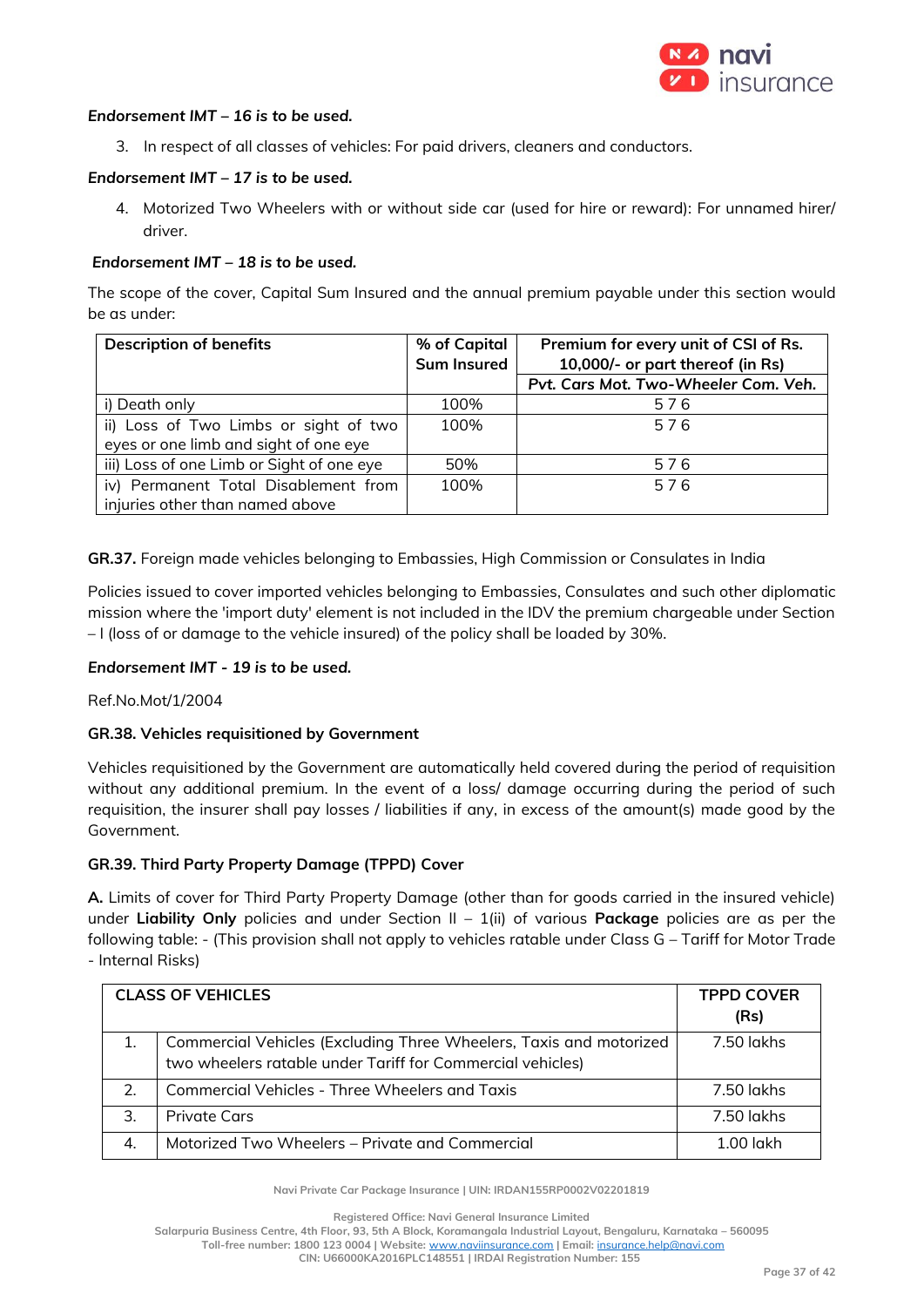

**B.** However, the insured can at the inception of the policy, opt to restrict to the TPPD cover to the statutory limit of Rs. 6000/- as provided in the M. V. Act. In such an event, the base TP premium applicable (before any loading/ discount) may be reduced by Rs. 200/-, Rs. 150/-, Rs. 100/- and Rs. 50/ for Class 1, 2, 3 and 4 as above respectively.

**C**. No TPPD cover for unlimited liability or for limits other than those shown under this GR shall be granted.

### *Endorsement IMT - 20 is to be used.*

**Mid-term change of TPPD limits is not permitted.** 

### **GR.40. Compulsory Deductibles.**

Claims under **Own Damage** section of policies covering all classes of vehicles are subject to a compulsory deductible as per the under noted table: -

| <b>TYPE OF VEHICLES</b>                                                               |                                                              |                                                                    | <b>COMPULSORY</b><br><b>DEDUCTIBLES</b>                                  |
|---------------------------------------------------------------------------------------|--------------------------------------------------------------|--------------------------------------------------------------------|--------------------------------------------------------------------------|
| <b>Commercial</b><br><b>Vehicles</b><br>(other<br>than                                | <b>Goods carrying Vehicles</b>                               | carrying<br>Passenger<br><b>Vehicles</b>                           | (Rs)                                                                     |
| vehicles<br>rateable<br>under Class-                                                  | Not exceeding 7500 Kg.<br><b>GVW</b>                         | 17<br>Not<br>exceeding<br>passengers                               | $500/-$                                                                  |
| D, E, F and G<br>of CVT)                                                              | Exceeding 7500 Kg. GVW<br>but not exceeding 16500<br>Kg. GVW | Exceeding 17 passengers<br>but not exceeding<br>- 36<br>passengers | $1000/-$                                                                 |
|                                                                                       | Exceeding<br>16500<br>Kg.<br><b>GVW</b>                      | Exceeding 36 passengers                                            | 1500/-                                                                   |
| Vehicles rateable under Class D of the Commercial Vehicles Tariff (CVT)               |                                                              |                                                                    | 0.5% of IDV of the<br>vehicle subject to<br>a minimum of Rs.<br>$2000/-$ |
| Vehicles rateable under Class E, F and G of the Commercial Vehicles<br>Tariff (CVT)   |                                                              |                                                                    | Rs.50/-for two-<br>wheelers and Rs.<br>500/- for others                  |
| Taxis and Three Wheelers rated as Commercial Vehicles (Not exceeding<br>1500 cc)      |                                                              |                                                                    | $500/-$                                                                  |
| Taxis and Three Wheelers rated as Commercial Vehicles (Exceeding<br>1500 cc)          |                                                              |                                                                    | $1000/-$                                                                 |
| Private Cars including three wheelers rated as Private Cars (Not<br>exceeding 1500cc) |                                                              |                                                                    | $1000/-$                                                                 |
| Private Cars including three wheelers rated as Private Cars (Exceeding<br>1500 cc)    |                                                              |                                                                    | $2000/-$                                                                 |
| Motorized Two Wheelers.                                                               |                                                              |                                                                    | $100/-$                                                                  |

**NB.1.** The above Compulsory Deductibles are also to be applied where restricted covers as specified under GR 45 A/B are granted.

**NB.2.** The endorsements applicable for compulsory deductibles as per above schedule will be as follows:

#### a. For all commercial vehicles excluding taxis and motorized two wheelers

**Navi Private Car Package Insurance | UIN: IRDAN155RP0002V02201819**

**Registered Office: Navi General Insurance Limited**

**Salarpuria Business Centre, 4th Floor, 93, 5th A Block, Koramangala Industrial Layout, Bengaluru, Karnataka – 560095**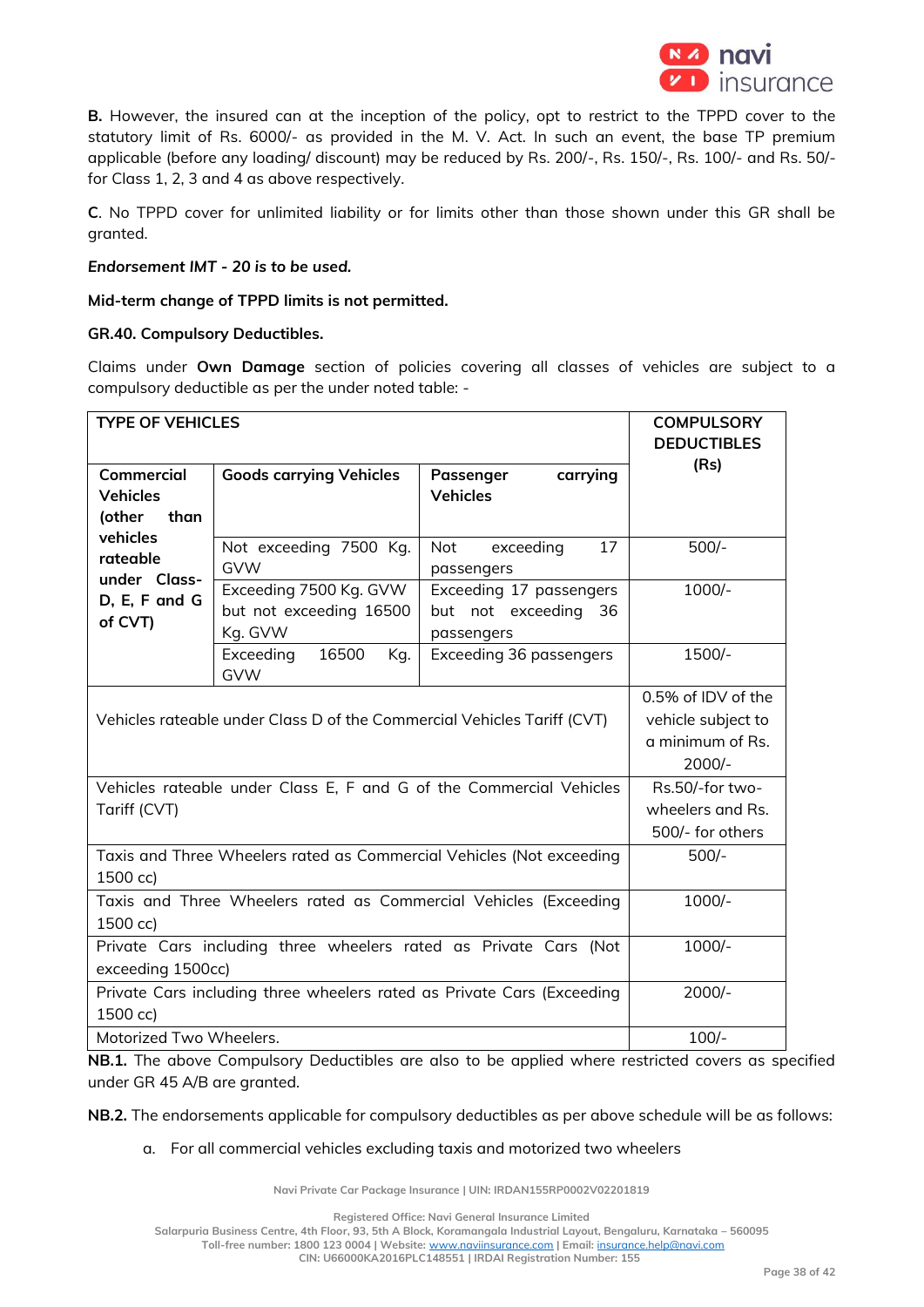

- b. carrying passengers for hire or reward– *Endorsement IMT – 21 is to be used.*
- c. For private cars, three wheelers rated as private cars, all motorized two wheelers and taxies – *Endorsement IMT– 22 is to be used.*

**NB.3.** Exclusions under (a) of Endorsement IMT- 21 may be reinstated in cover by payment of additional premium @15% of the total gross OD premium (before application of any discount) and *Endorsement IMT-23* is to be used for such reinstatement of excluded cover.

## **GR.41. Electrical / Electronic fittings**

If electrical and or electronic items fitted to the vehicle but not included in the manufacturer's selling price of the vehicle are to be insured, it can be done separately under Section-I ( loss of or damage to the vehicle insured) of the package policy at an additional premium @ 4% on the value of such fittings **to be specifically declared by the insured in the proposal form and or in a letter forming part of the proposal form.**

### *Endorsement IMT- 24 is to be used.*

**GR.42. Use of CNG / LPG fuel** (IMT/08/2002 dt 16th Dec, 2002).

**(a)** In case of vehicles fitted with bi-fuel system such as Petrol/Diesel and CNG /LPG, permitted by the concerned RTA, the CNG/LPG kit fitted to the vehicle is to be insured separately at an additional premium @ 4% on the value of such kit to be specifically declared by the insured in the proposal form and/or in a letter forming part of the proposal form. If CNG/LPG kit is fitted during the currency of the policy, pro-rata premium is to be charged.

## *Endorsement IMT- 25 is to be used.*

**(b)** "Where the vehicle is fitted with only CNG / LPG engine or **Bi fuel system** as approved by RTA and the value of the CNG / LPG kit is not separately available, 5% extra is to be charged on Own Damage Premium"

## *Endorsement IMT-25 is to be used*

**(c)** An additional premium of Rs. 60/- per vehicle to be charged towards Liability Only cover on account of CNG/ LPG system.

Note: To insert sum arrived at in terms of GR42, where the value of the CNG/LPG kit is not separately available, the words, "premium of Rs" appearing in the first line of the IMT shall be replaced by the words "5% extra on Own Damage premium of Rs". The words in the last two lines of IMT reading as "subject to the limit of the Insured's Declared Value of the CNG/LPG kit specified in the Schedule of the policy" are to be deleted".

The 5% extra referred to above in GR 42 (b) shall be accounted under item f) of "A". "Own Damage" portion of the premium computation table on page number 185.

## **GR.43. Fibre glass fuel tanks**

All policies covering vehicles fitted with fibre glass fuel tanks will attract an additional premium of Rs. 50/- in the Own Damage section excepting vehicles rateable under Class D of Commercial Vehicles Tariff where the additional premium will be Rs. 100/-.

#### **GR. 44. Vehicles used for Driving Tuitions**

**Navi Private Car Package Insurance | UIN: IRDAN155RP0002V02201819**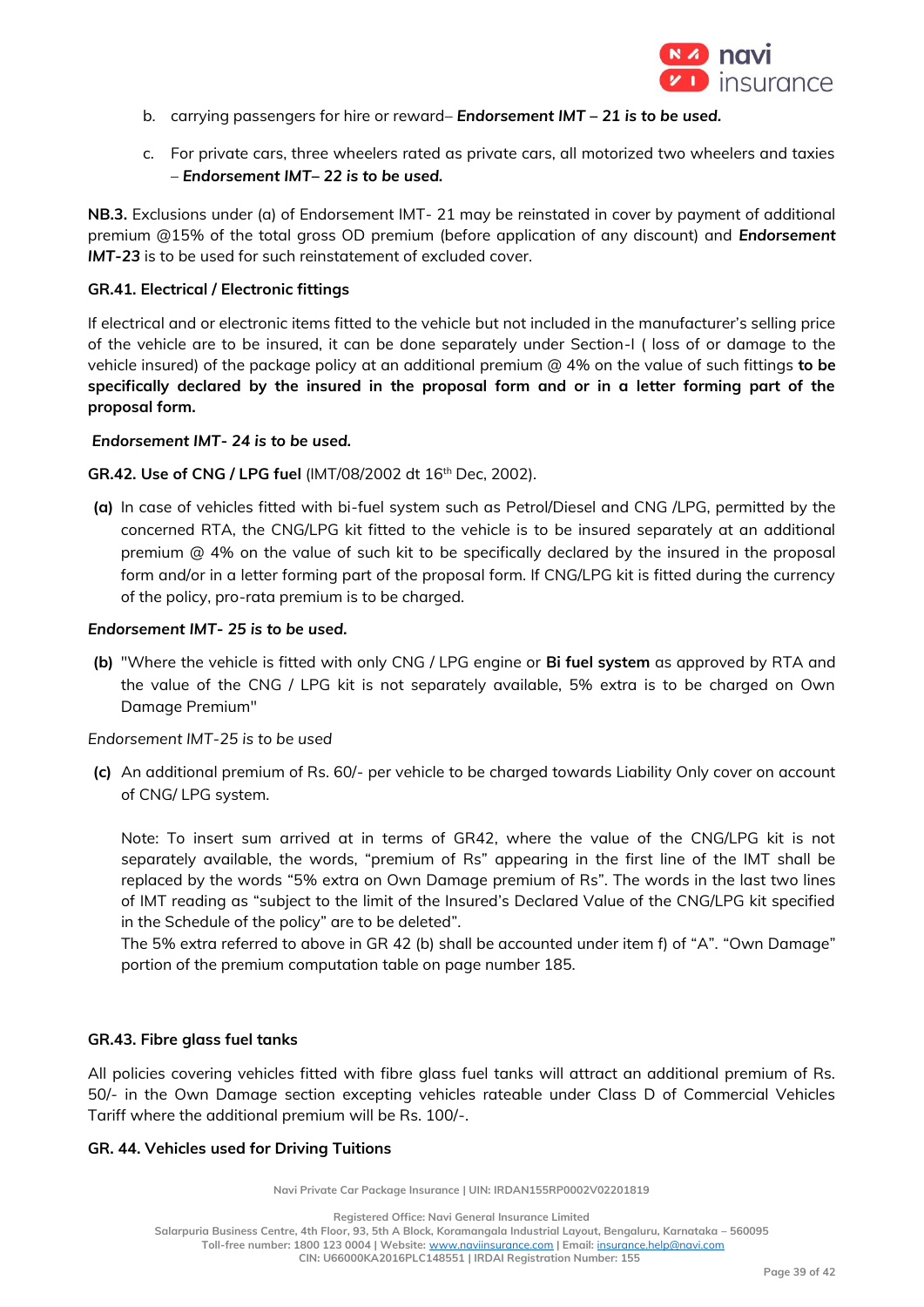

Vehicles used by Driving Schools recognized by the **RTA** for giving tuition, having double clutches and double brakes with professional tutor accompanying the trainee can be covered by charging premium as under: -

| <b>VEHICLE</b>                                                                   | <b>OWN DAMAGE PREMIUM</b>     | <b>LIABILITY ONLY PREMIUM</b>        |
|----------------------------------------------------------------------------------|-------------------------------|--------------------------------------|
| Private cars                                                                     | Applicable O.D. premium + 60% | As per Private car tariff            |
| Commercial vehicle - Goods<br>carrying vehicle                                   | Applicable O.D. premium + 60% | As per Commercial vehicle<br>tariffs |
| Commercial<br>vehicle<br>$\overline{\phantom{m}}$<br>Passenger carrying vehicles | Applicable O.D. premium + 60% | As per Commercial vehicle<br>tariffs |

In case of three wheelers and motorized two wheelers used by Driving Schools recognized by the **RTA** for giving tuition, the premium chargeable will be the applicable tariff premium with a loading of 60% (on both Own Damage and Liability Only risks premiums.)

Note: For vehicles used for driving tuitions the words "other than for the purpose of driving tuitions" are to be added after the words "hire or reward" in the Policy Schedule/ Certificate of Insurance concerning "LIMITATIONS AS TO USE".

# **GR. 45A Restricted cover for Fire and / or Theft Risks**

## **(Only while the vehicle is in garage and not in use)**

On the basis of written specific declaration from the insured to the effect that for the entire duration of the policy period the vehicle will not be used at all, policies may be issued to cover the risks of Fire and/or Theft only (without Liability Only cover) at the following rates of premium subject to a minimum premium as specified under **GR. 16.**

**Issuance of this restricted cover is prohibited for vehicles rateable under Class – D (Tariff for Miscellaneous and Special Types of Vehicles), Class – E (Tariff for Motor Trade - Road Transit Risks), Class – F (Tariff for Motor Trade – Road Risks only) and Class – G (Tariff for Motor Trade – Internal Risks only).**

| <b>RISKS COVERED</b> | <b>PREMIUM</b>  |
|----------------------|-----------------|
| Fire Only            | 0.50 % on IDV   |
| Theft Only           | 0.50 % on IDV   |
| Fire & Theft Only    | $0.75\%$ on IDV |

## *Endorsement IMT 26 is to be used.*

Compulsory deductibles as in GR.40 shall apply.

Additional premium for electric / electronic items as in GR.41 shall apply.

Additional premium for use of CNG / LPG as in GR.42 shall apply.

Additional premium for compulsory PA cover to owner-driver as in GR 36 shall apply.

N.B. Discounts may be granted on the net premium for Fire & Theft risks if the insured opts for voluntary deductibles in respect of vehicles rateable under Tariff for Private Cars / Motorized Two Wheelers.

No other discount is permissible.

**Navi Private Car Package Insurance | UIN: IRDAN155RP0002V02201819**

**Salarpuria Business Centre, 4th Floor, 93, 5th A Block, Koramangala Industrial Layout, Bengaluru, Karnataka – 560095**

**Toll-free number: 1800 123 0004 | Website:** [www.naviinsurance.com](http://www.naviinsurance.com/) **| Email:** [insurance.help@navi.com](mailto:insurance.help@navi.com)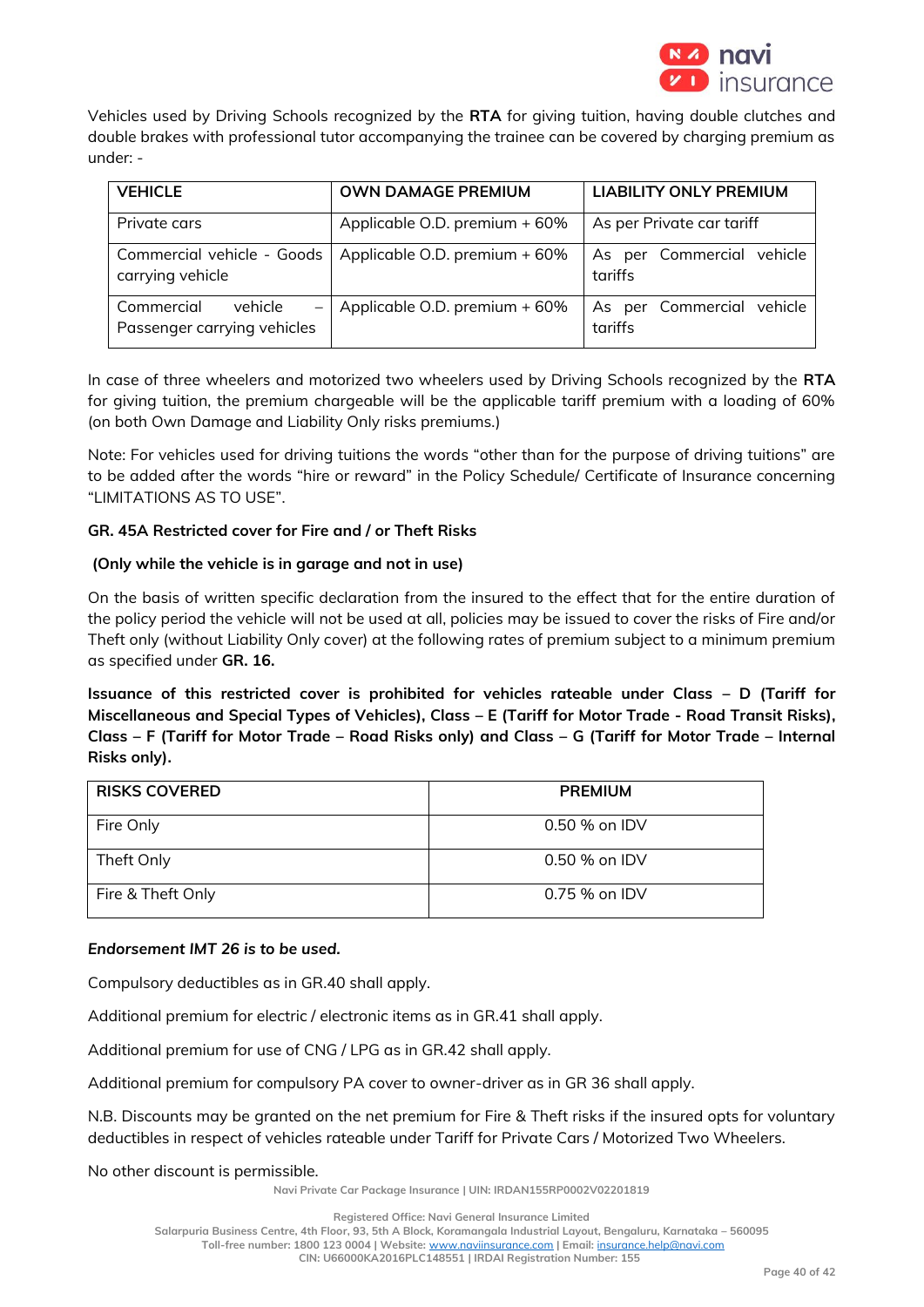

### **GR 45 B Restricted cover for Liability Only and Fire and / or Theft Risks**

Policy may be issued covering the vehicle for the restricted Liability Only with Fire and /or Theft risks only by charging premium as per the following schedule subject to a minimum premium as specified under  $GR - 16.$ 

Issuance of this restricted cover is prohibited for vehicles rateable under Class – D, Tariff for Miscellaneous and Special Types of Vehicles.

| <b>Risk Covered</b>                  | Premium                                                                       |
|--------------------------------------|-------------------------------------------------------------------------------|
| Liability Only Policy with Fire only | Liability Only Premium + 25% of the appropriate OD                            |
| cover                                | Premium for the vehicle                                                       |
| Liability Only Policy and Theft      | Liability Only Premium + 30% of the appropriate OD<br>Premium for the vehicle |
| Liability Only Policy and Fire &     | Liability Only Premium + 50% of the appropriate OD                            |
| Theft                                | Premium for the vehicle                                                       |

### *Endorsement IMT 27 is to be used.*

# **NOTE: For Declaration Policies issued under Section 'Motor Trade – Road Transit Risks only – Class E' – Refer to the relevant section of the said Tariff.**

Compulsory deductible as in GR- 40 shall apply

Additional premium for electric / electronic items as in GR.41 shall apply.

Additional premium for use of CNG / LPG as in GR.42 shall apply**.**

Additional premium for compulsory PA cover to owner-driver as in GR 36 shall apply.

**N. B.** The following discounts are permissible

- (a) NCB on Fire and/or Theft components of the premium
- (b) Discounts on fire and / or theft risks premium components for voluntary deductibles for vehicles rateable under Tariff for Private Cars / Motorized Two Wheelers.
- (c) Discounts for Membership of Recognised Automobile Associations as per **GR.28** for vehicles rateable under Tariff for Private Cars / Motorized Two Wheelers.

**GR. 46. Vehicles driven by non-conventional source of power.** (IMT/08/2002 dt 16th December 2002).

"Rating of Private Cars/Taxis and Motorised Two Wheelers running on battery, as approved by RTA, is to be done as under:

Private Cars/Taxis: To be rated as private cars/taxis upto 1000 cc (refer to tariff for private car/commercial vehicles).

Motorised Two Wheelers: To be rated at par with rates applicable for motorised two wheeler of capacity exceeding 150 CC but not exceeding 350 CC (refer to tariff for motorised two wheelers).

For rating of vehicles driven solely by any other non-conventional source of power approved by RTA, reference may be made to TAC"

**Navi Private Car Package Insurance | UIN: IRDAN155RP0002V02201819**

**Registered Office: Navi General Insurance Limited**

**Salarpuria Business Centre, 4th Floor, 93, 5th A Block, Koramangala Industrial Layout, Bengaluru, Karnataka – 560095**

**Toll-free number: 1800 123 0004 | Website:** [www.naviinsurance.com](http://www.naviinsurance.com/) **| Email:** [insurance.help@navi.com](mailto:insurance.help@navi.com)